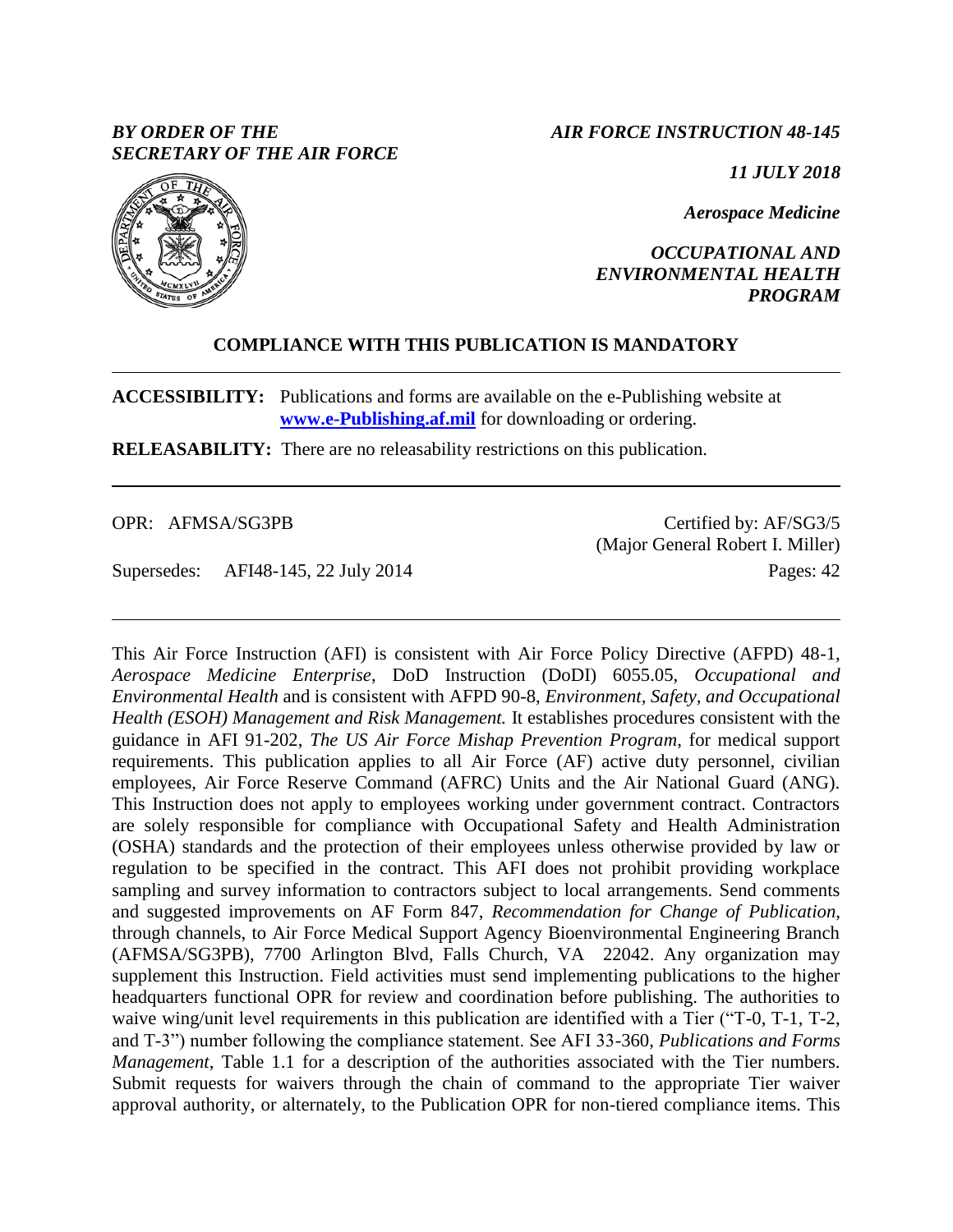Instruction requires the collection and or maintenance of information protected by the Privacy Act of 1974 authorized by 10 U.S.C., Section 8013, *Power and Duties of the Secretary of the Air Force*, 10 U.S.C., Chapter 55, *Medical and Dental Care*, Executive Order 12196, *Occupational Safety and Health Programs for Federal Employees*, and Executive Order 9397 as amended by Executive Order 13478, *Amendments to Executive Order 9397 Relating to Federal Agency Use of Social Security Numbers.* The applicable SORN F044 AF SG E Medical Record System is

available at: **<http://dpclo.defense.gov/Privacy/SORNs.aspx>** Ensure all records created as a result of processes prescribed in this publication are maintained in accordance with Air Force Manual 33-363, Management of Records, and disposed of in accordance with the Air Force Records Disposition Schedule located in the Air Force Records Information Management System.

## *SUMMARY OF CHANGES*

This revision incorporates programmatic changes in accordance with updates to AFI 90-201, *The Air Force Inspection System,* and AFI 90-801, *Environment, Safety and Occupational Health Councils* and better aligns Air Force programs with the American Industrial Hygiene Association's (AIHA) strategy in assessing and managing occupational exposures. It adds Program Management Review (PMR) requirements for Occupational and Environmental Health (OEH) programs. Additionally this AFI shifts some of the specific elements of the OEH program to AFMAN 48-146, *Occupational and Environmental Health Program Management*. It also introduces the concept of "Total Exposure Health" (TEH) into Occupational and Environmental Health.

|                |      | <b>Chapter 1— PROGRAM OVERVIEW</b>                                             | 5              |
|----------------|------|--------------------------------------------------------------------------------|----------------|
|                | 1.1. |                                                                                | 5              |
|                | 1.2. |                                                                                | 5              |
|                | 1.3. |                                                                                | $\overline{7}$ |
| Figure $1.1$ . |      |                                                                                | $\overline{7}$ |
| Figure $1.2$ . |      |                                                                                | 8              |
|                |      | <b>Chapter 2- ROLES AND RESPONSIBILITIES</b>                                   | 10             |
|                | 2.1. | Assistant Secretary of the Air Force for Installations, Environment and Energy | 10             |
|                | 2.2. | Deputy Assistant Secretary of the Air Force for Environment, Safety, and       | 10             |
|                | 2.3. |                                                                                | 10             |
|                | 2.4. |                                                                                | 10             |
|                | 2.5. |                                                                                | 11             |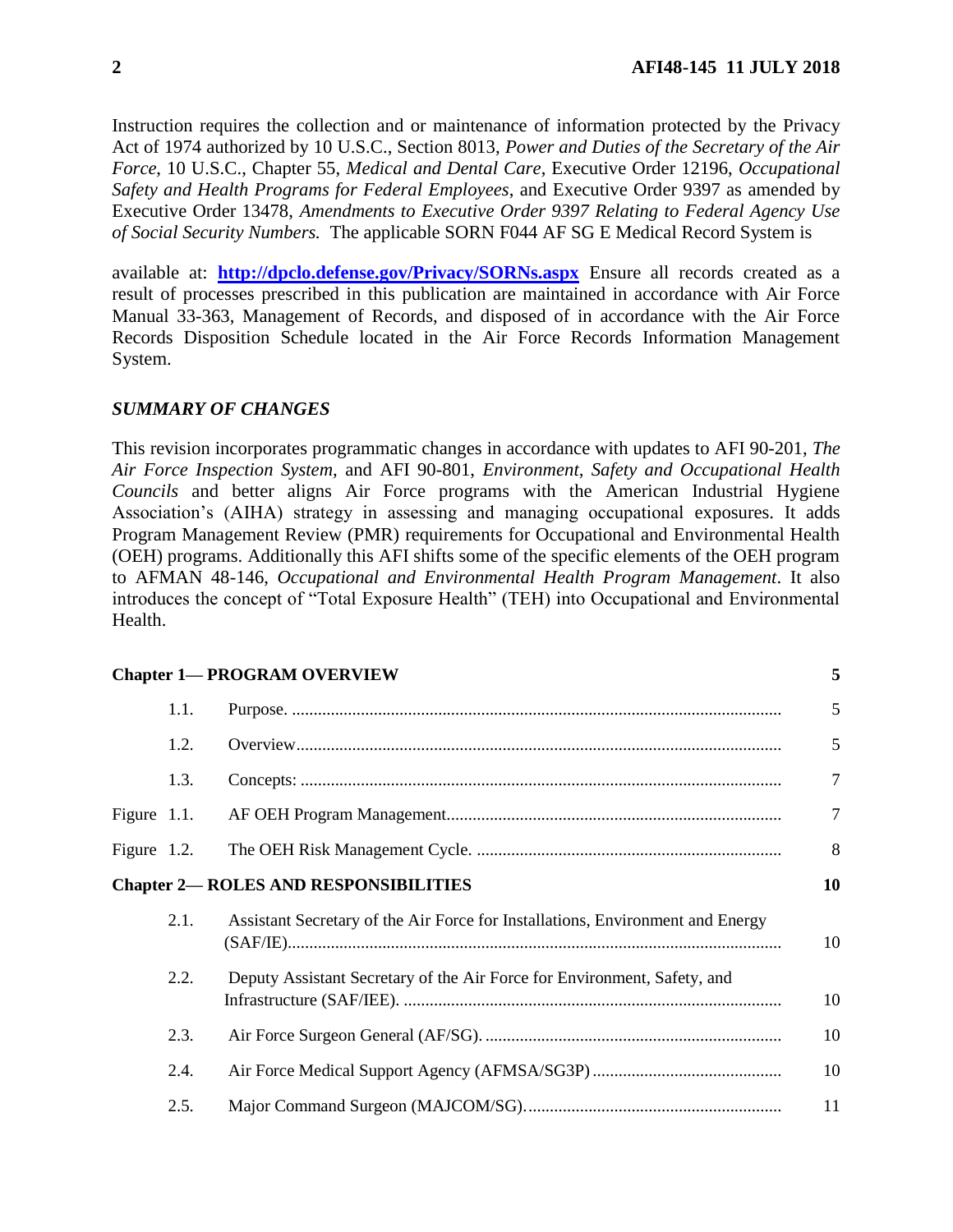# **AFI48-145 11 JULY 2018 3**

|             | 2.6.  |                                                                                                                                            | 12 |
|-------------|-------|--------------------------------------------------------------------------------------------------------------------------------------------|----|
|             | 2.7.  | Installation Environment, Safety, and Occupational Health (ESOH) Council.                                                                  | 12 |
|             | 2.8.  | Military Treatment Facility Commander (CC) / AF Reserve Medical Unit<br>Commander (RMU/CC)/Guard Medical Unit Commander (GMU/CC) (or local | 13 |
|             | 2.9.  |                                                                                                                                            | 14 |
|             | 2.10. | Flight and Operational Medicine Flight Commander (or local equivalent)                                                                     | 15 |
|             | 2.11. | Bioenvironmental Engineering Flight Commander (or local equivalent)                                                                        | 16 |
|             | 2.12. |                                                                                                                                            | 19 |
|             | 2.13. | Installation Occupational and Environmental Medicine Consultant (IOEMC)                                                                    | 22 |
|             | 2.14. | Occupational and Environmental Health Working Group (OEHWG).                                                                               | 23 |
|             | 2.15. | Limited Scope Medical Treatment Facility Officer in Charge (OIC)                                                                           | 23 |
|             | 2.16. | Geographically Separated Unit Commander or Delegate (Medical Aid Station)                                                                  | 24 |
|             | 2.17. |                                                                                                                                            | 24 |
|             | 2.18. | USAFSAM Occupational and Environmental Health, (USAFSAM/OE).                                                                               | 24 |
|             | 2.19. |                                                                                                                                            | 25 |
|             | 2.20. |                                                                                                                                            | 25 |
|             | 2.21. |                                                                                                                                            | 25 |
|             | 2.22. |                                                                                                                                            | 26 |
|             | 2.23. |                                                                                                                                            | 26 |
|             | 2.24. |                                                                                                                                            | 27 |
|             | 2.25. |                                                                                                                                            | 27 |
|             | 2.26. |                                                                                                                                            | 28 |
|             |       | <b>Chapter 3-PLANNING</b>                                                                                                                  | 29 |
|             | 3.1.  |                                                                                                                                            | 29 |
|             | 3.2.  |                                                                                                                                            | 29 |
| Figure 3.1. |       |                                                                                                                                            | 30 |
|             |       | <b>Chapter 4— EXECUTION</b>                                                                                                                | 31 |
|             | 4.1.  |                                                                                                                                            | 31 |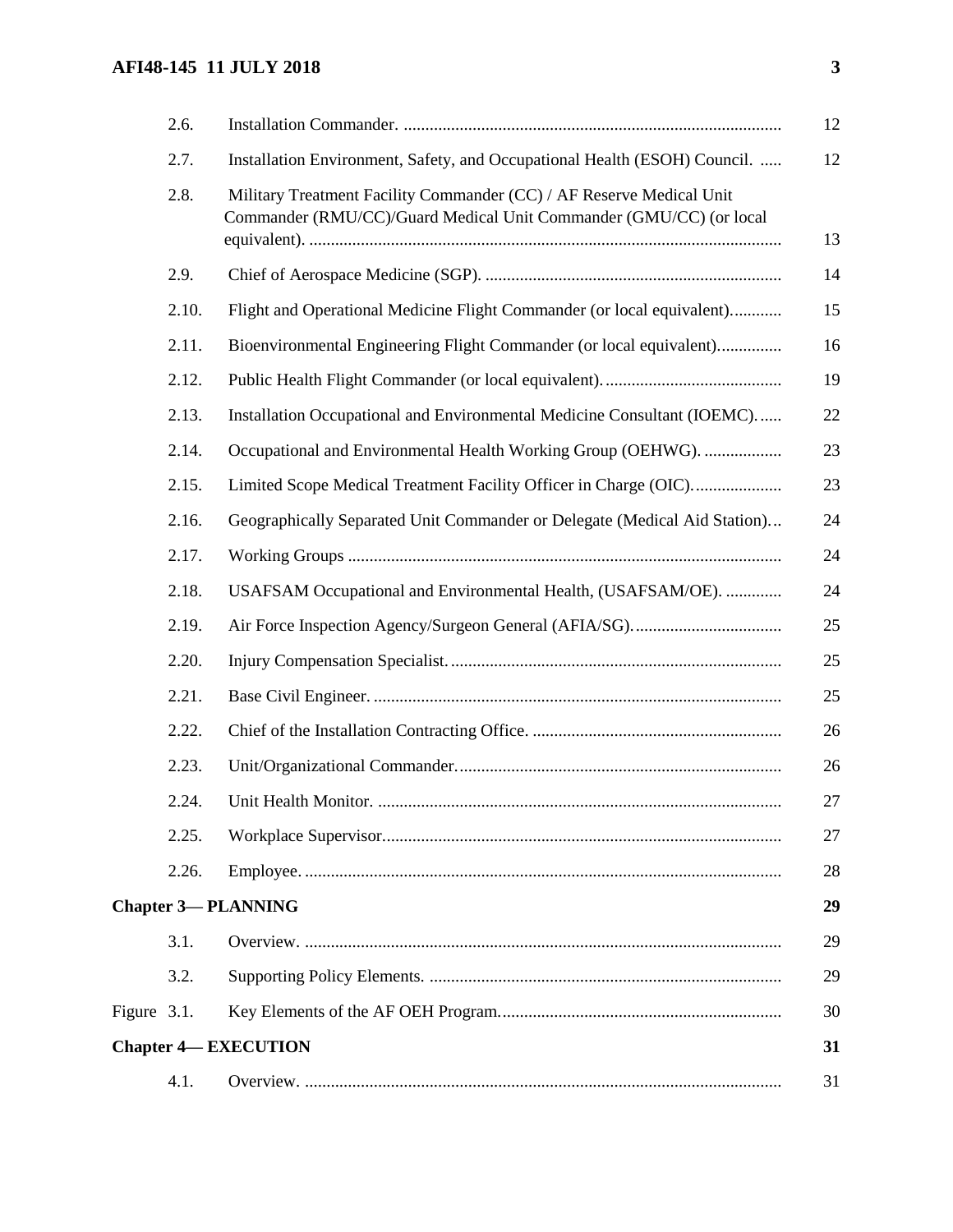| 4.2.                                                                   |  | 31 |  |  |
|------------------------------------------------------------------------|--|----|--|--|
| 4.3.                                                                   |  | 31 |  |  |
| 4.4.                                                                   |  | 32 |  |  |
| 4.5.                                                                   |  | 32 |  |  |
| 4.6.                                                                   |  | 33 |  |  |
| 4.7.                                                                   |  | 33 |  |  |
| <b>Chapter 5— MEASUREMENT AND ASSESSMENT</b>                           |  |    |  |  |
| 5.1.                                                                   |  | 34 |  |  |
| 5.2.                                                                   |  | 34 |  |  |
| <b>Chapter 6-MANAGEMENT REVIEW</b>                                     |  |    |  |  |
| 6.1.                                                                   |  | 35 |  |  |
| 6.2.                                                                   |  | 35 |  |  |
| <b>Attachment 1— GLOSSARY OF REFERENCES AND SUPPORTING INFORMATION</b> |  |    |  |  |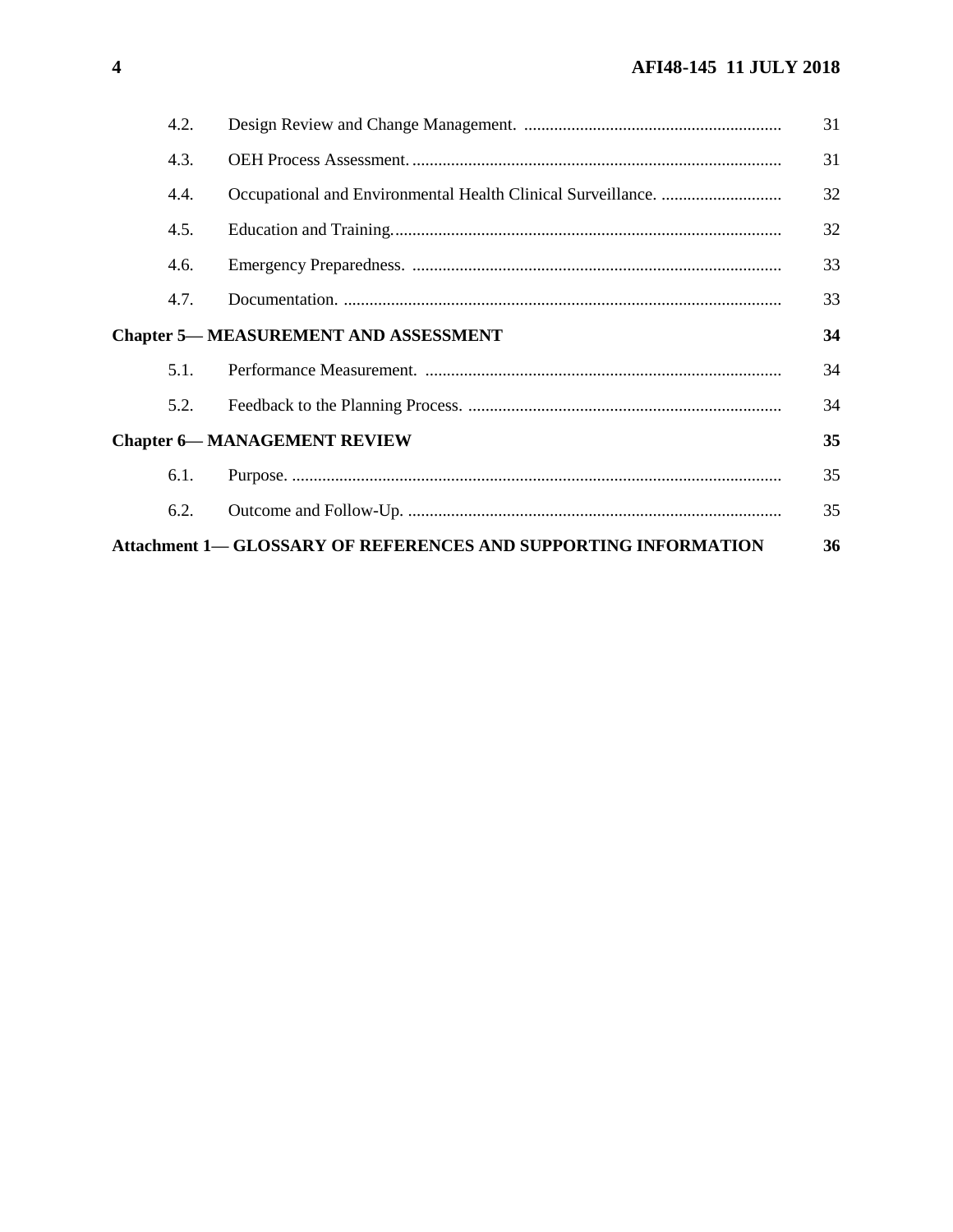#### **Chapter 1**

#### **PROGRAM OVERVIEW**

<span id="page-4-1"></span><span id="page-4-0"></span>**1.1. Purpose.** The purpose of the AF OEH Program is to protect the health and welfare of our workforce and community environments while enhancing combat, operational capabilities, and ensuring adherence to Occupational Safety and Health Administration (OSHA) standards. The program is designed to mitigate OEH-related health risks through the optimum application of Aerospace Medicine capabilities. It seeks to identify, assess, and eliminate or control occupational and environmental health exposures and/or health hazards associated with day-today operations across the full life-cycle of acquisition, sustainment and support for weapons systems, munitions and other materiel systems. The OEH program is a key component of the AF ESOH program as directed in AFPD 90-8.

#### <span id="page-4-2"></span>**1.2. Overview**

1.2.1. Department of Defense (DoD) Instruction 6055.01, *DoD Safety and Occupational Health (SOH) Program* as implemented by AFPD 91-2, *Safety Programs* require that every employee be provided with a work environment that is free from recognized hazards that pose an unacceptable risk of causing death, injury or illness. OEH hazards must be anticipated, recognized, evaluated, controlled, and communicated to enhance workforce availability and mission capability. Reliable and meaningful OEH assessment programs must be implemented to ensure exposures are adequately controlled Commanders, civilian leaders and workplace supervisors, at each management level, are required to advocate for and demonstrate a leadership commitment to a strong OEH program and provide all personnel safe and healthful working conditions which prevent illness and injuries. An effective OEH program uses active hazard prevention and controls, and provides education and training that will enable personnel to recognize and prevent OEH-related injuries and illnesses. It is vitally important that OEH concerns and deficiencies be communicated early in the acquisition process as capability requirements or gaps in accordance with Chairman of the Joint Chiefs of Staff Instruction (CJCSI) 3170.01I, *Joint Capabilities Integration and Development System*, and AFPD 90-8, Environment, Safety, and Occupational Health Management and Risk Management. It is equally important that concerns and deficiencies be communicated during fielding and sustainment to eliminate or mitigate identified OEH risks in existing systems. For systems in sustainment, work with the affected workplace and the installation Hazardous Materials Management Process (HMMP) team to use the existing deficiency reporting process or the Air Force Technical Order Form 22, Technical Manual Change Recommendation and Reply Process. (refer to AFI 63-101/20-101, *Integrated Life Cycle Management*) Finally, all personnel have a responsibility to actively participate in their organization's OEH program.

1.2.2. This Instruction serves as the foundational document for the overall AF OEH Program. The specific program execution requirements are contained in supporting AF Policy Directives, Instructions and Manuals as listed in **[attachment](#page-35-0) 1**. This instruction outlines standard procedures to effectively capture, analyze, document, and communicate OEH hazards and risks in the workplace and community environments. A workplace may be administrative, industrial, or both; it also includes non-traditional workplaces, such as aircraft and other service vehicles. In some instances, the surrounding environment may pose an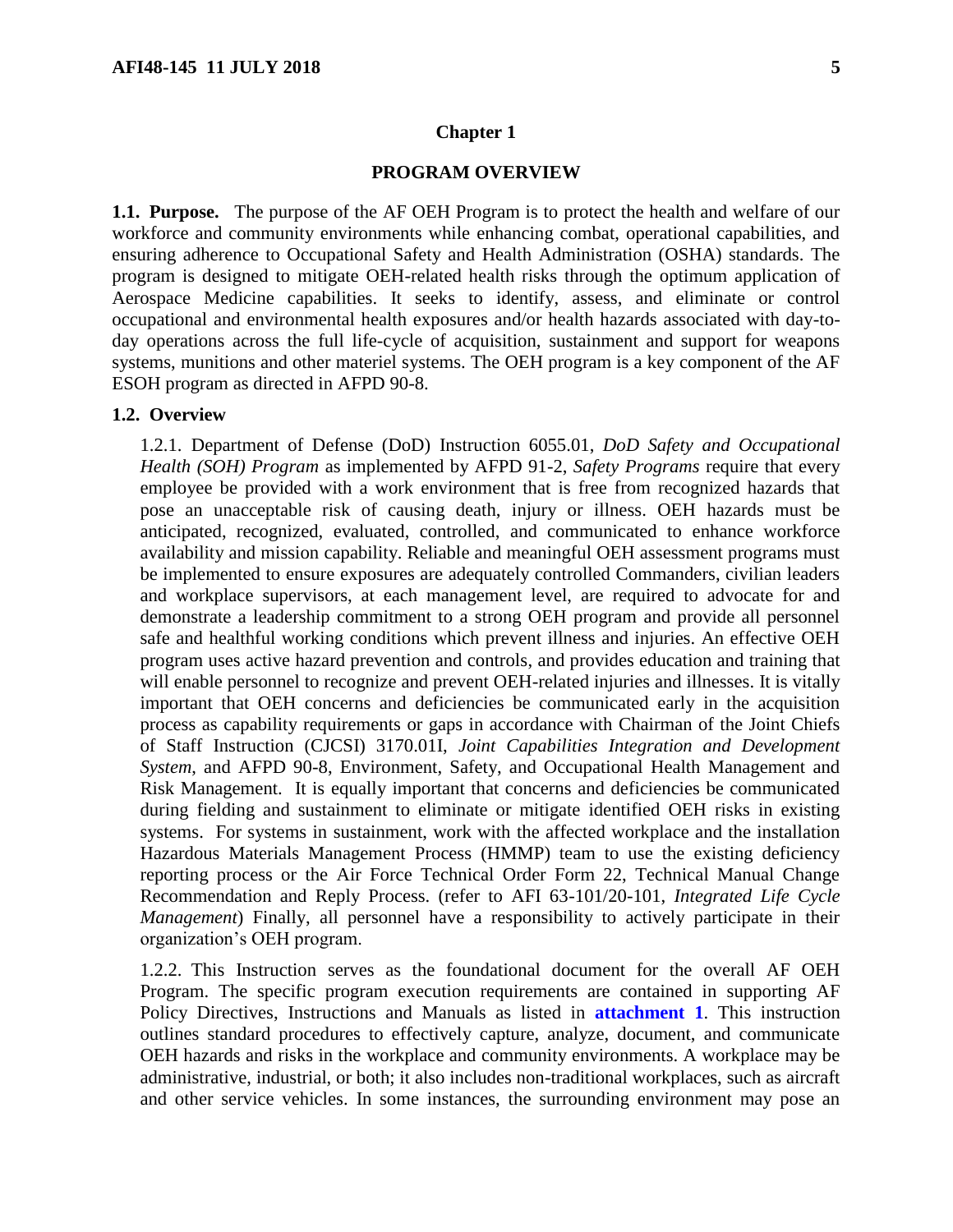environmental health exposure risk that must be assessed and documented, such as in the case of vapor intrusion into a workplace or installation living quarters. Operational considerations such as mission requirements and resource constraints, especially in deployed environments, may necessitate deviation from some organizational structures and processes outlined in this AFI. However, the OEH hazard identification, risk assessment and documentation process and principles outlined in this AFI are identical in both home station and deployed settings. This facilitates the establishment of an accurate individual longitudinal exposure record in accordance with Presidential Review Directive 5, *Improving the Health of Our Military, Veterans, and Their Families*. In addition, DoDI 6490.03, *Deployment Health* requires the creation and maintenance of an exposure assessment record for each Airman's full career. Requirements outlined in this AFI relative to ESOH Council and OEH Working Group (OEHWG) do not apply in deployed environments. This Instruction also provides policy regarding the responsibility of AF occupational medicine to advise workers and supervisors regarding worker medical fitness to safely perform essential job functions. This AFI also mandates the use of the Defense Occupational and Environmental Health Readiness System – Industrial Hygiene (DOEHRS-IH) for documentation of all OEH exposures. It also mandates OEH Program Management Review requirements for the Aerospace Medicine Enterprise (AME).

1.2.3. The role of the AME to human occupational and environmental health focuses on health risk assessment (HRA) and associated health monitoring, sampling, and surveillance of actual and potential physical, chemical, biological and radiological hazards, man-made and naturally occurring, in the workplace and community environments. There are parts of the workplace and community environments that can be reasonably modified by short-term and long-term interventions to prevent or reduce human health impacts and there are aspects of the natural environment that cannot. AME personnel can take exposure outside the workplace under consideration when planning and executing an OEH HRA.

1.2.3.1. Examples of environmental factors suited to short- and long-term interventions are the modifiable aspects or impacts to human health of:

1.2.3.1.1. Air, water and soil impacted by biological, chemical or radiological agents.

1.2.3.1.2. Ionizing radiation, electromagnetic fields and noise.

1.2.3.1.3. Built environments, including industrial and administrative workplaces, facilities intended for community use and housing.

1.2.3.1.4. Behavior related to the availability of safe water and sanitation facilities, such as washing hands, and contaminating food with unsafe water or unclean hands.

1.2.3.2. The AF's and Surgeon General's Total Exposure Health (TEH) program aims to capture individual workplace, environmental and lifestyle exposures using advances in science, technology, and informatics to prevent disease and improve health and wellbeing. The AME is not currently equipped to implement the TEH concept but personnel should be aware of this Air Force Medical Service (AFMS) Strategic Priority. Examples of exposures not currently suited to reasonable capture but would be included in the future TEH program are:

1.2.3.2.1. Lifestyle choices such as alcohol, tobacco consumption and diet.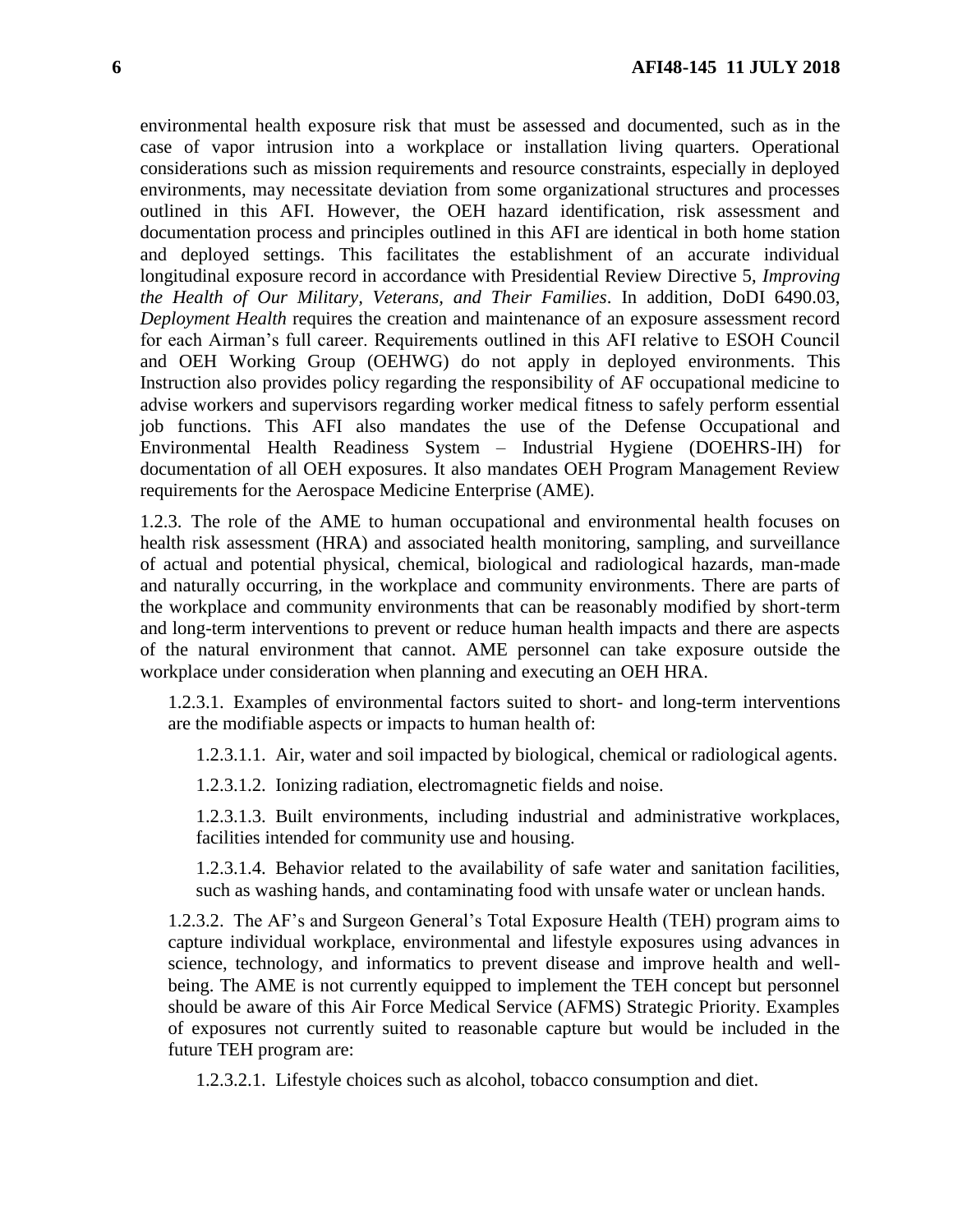1.2.3.2.2. The natural environments of vectors (e.g. in rivers, lakes and wetlands).

1.2.3.2.3. Natural biological phenomena, such as pollen in the outdoor environment.

1.2.3.2.4. Person-to-person transmission that cannot reasonably be prevented through environmental interventions such as improving facilities, sanitary hygiene or the occupational environment.

1.2.3.2.5. Off-duty OEH exposures such as hazardous noise.

#### <span id="page-6-0"></span>**1.3. Concepts:**

1.3.1. The AF uses DOEHRS-IH to manage longitudinal exposure recordkeeping and reporting.

1.3.2. This AFI requires the use of a management system approach, as illustrated in **[Figure](#page-6-1) [1.1,](#page-6-1)** to ensure continual program improvement through clearly defined OEH roles and responsibilities, planning requirements, effective execution, and management review. It provides a structured framework using the plan-do-check-act cycle for:

1.3.2.1. Organizing and managing OEH functions and responsibilities to develop, implement, and sustain required OEH capabilities.

1.3.2.2. Evaluating the effectiveness of the OEH Program and determining how it supports the operational mission.

#### <span id="page-6-1"></span>**Figure 1.1. AF OEH Program Management.**

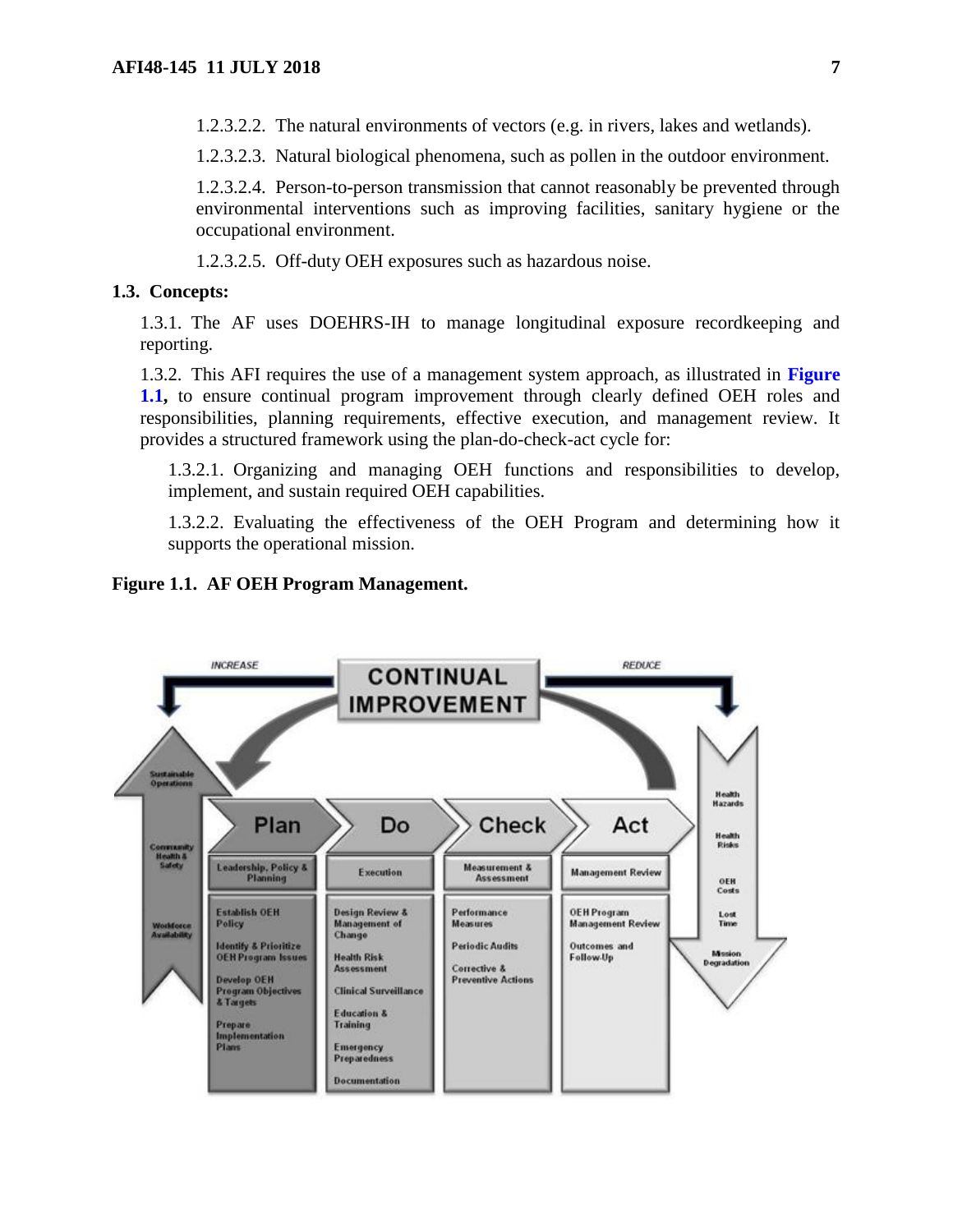1.3.3. OEH risks are communicated through the Risk Management (RM) process to engage installation leadership in OEH exposure and hazard reduction and resource prioritization. The overall OEH Program contribution to the supported organization's RM process is depicted in **[Figure](#page-7-0) 1.2**. The OEH Program expands upon the AF RM process to align with AIHA's and the National Academy of Science's risk assessment protocols. Specifically, the OEH RM process adds "Confirm Controls in Place" as a component of step five in the AF RM process "Supervise and Evaluate". Additionally, the OEH RM process adds an inner circle to emphasize that constant communication and continuous improvement must occur throughout each one of the five steps.

<span id="page-7-0"></span>



1.3.4. AFMS personnel play a key role in the RM process by identifying actual and potential exposures and health threats, assessing and determining significance of those exposures and health risks, determining appropriate control measures, communicating exposure and health risk information, and performing medical surveillance. Exposure and health risk assessment information enhance the decision-making process by helping commanders, program managers and other decision makers to effectively apply the principles of RM outlined in DoDI 6055.05 and AFI 90-802:

1.3.4.1. Anticipate and identify exposures/hazards,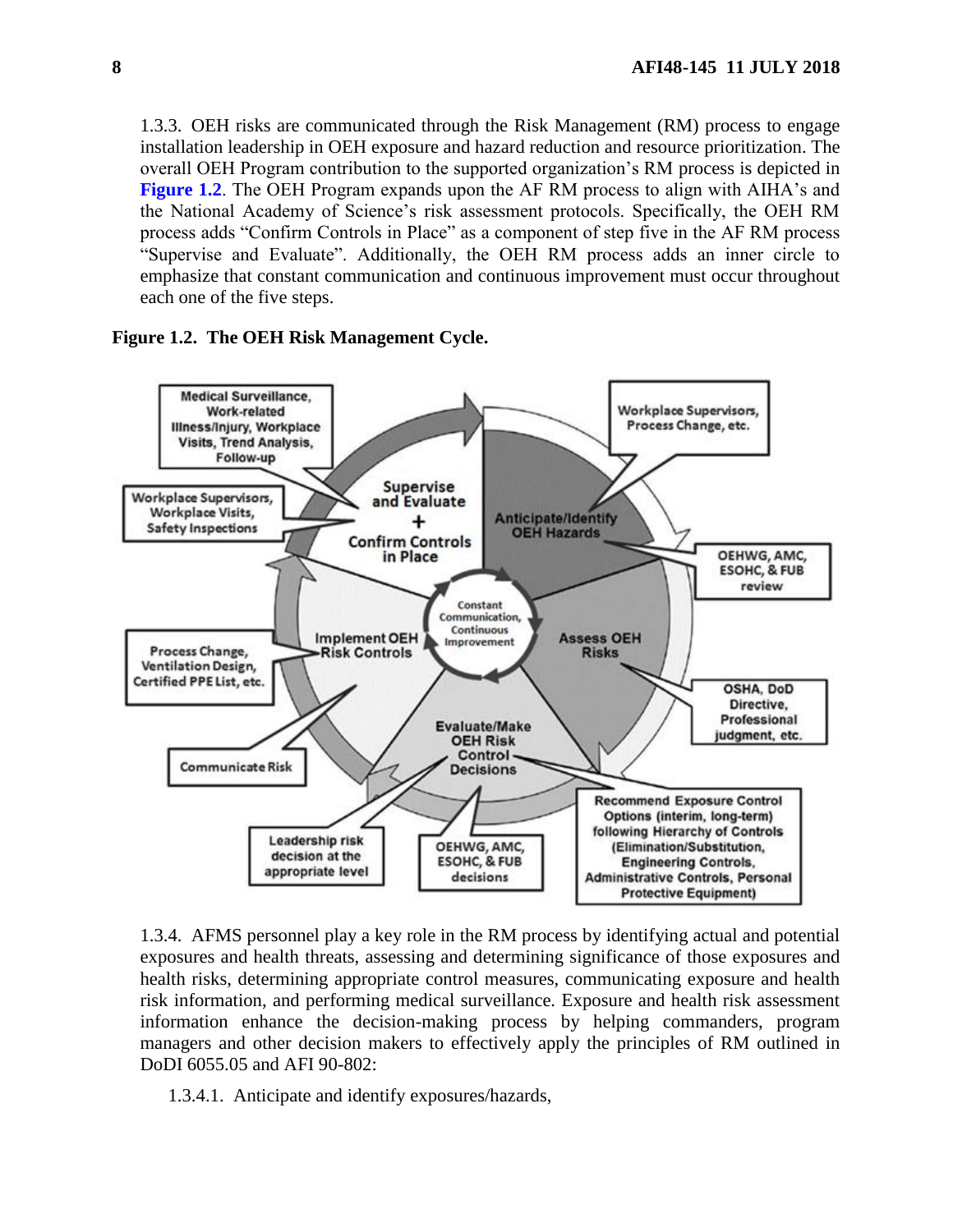# **AFI48-145 11 JULY 2018 9**

- 1.3.4.2. Assess hazards to determine risks.
- 1.3.4.3. Evaluate/make risk control decisions.
- 1.3.4.4. Implement risk controls.
- 1.3.4.5. Supervise and evaluate.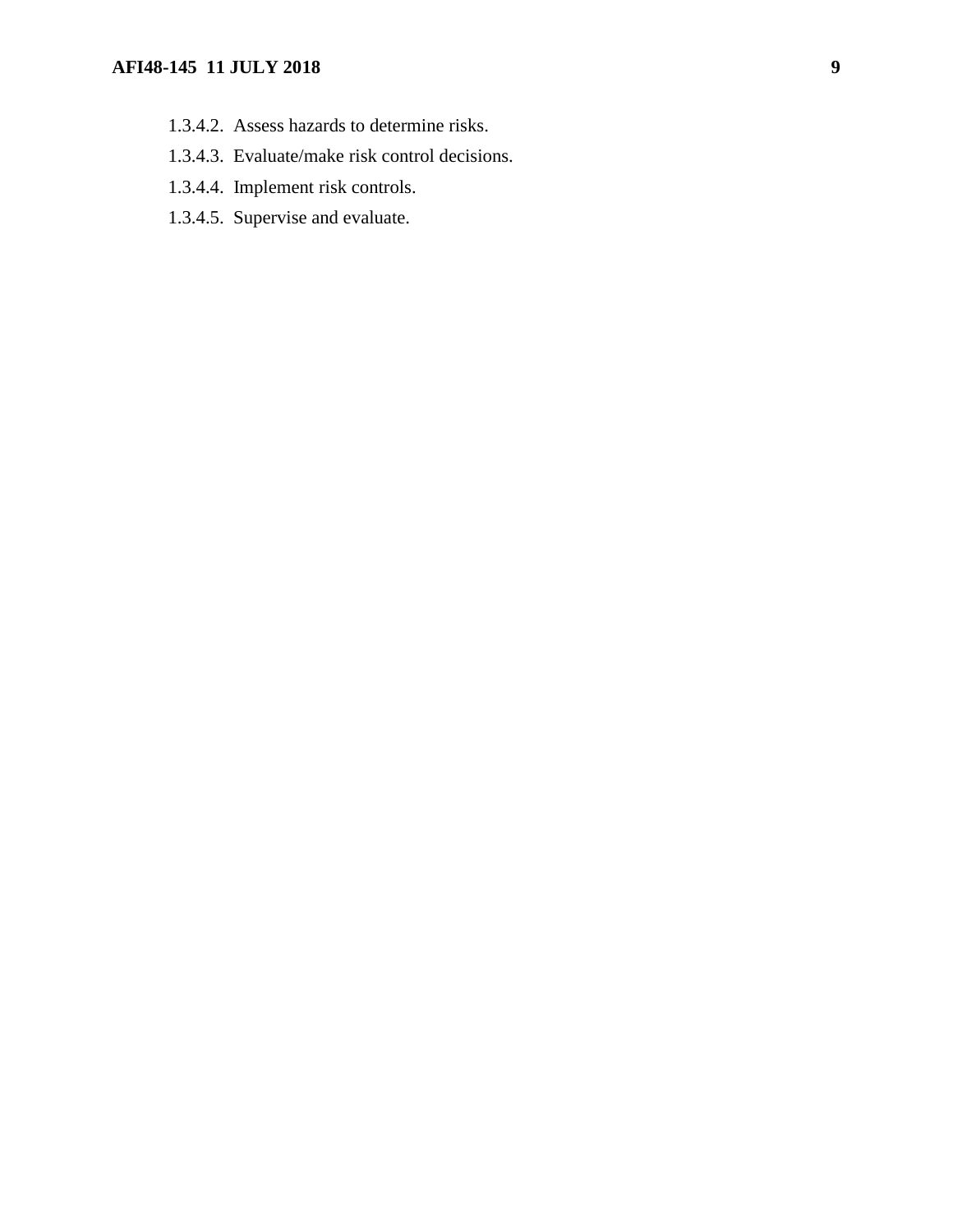# **Chapter 2**

# **ROLES AND RESPONSIBILITIES**

# <span id="page-9-1"></span><span id="page-9-0"></span>**2.1. Assistant Secretary of the Air Force for Installations, Environment and Energy (SAF/IE).**

2.1.1. Develops policy and provides oversight of all matters pertaining to the formulation, review and execution of plans, policies, programs and budgets relative to the AF ESOH programs.

2.1.2. Serves as the AF Designated Agency Safety and Health Officer (DASHO) and principal AF representative on all ESOH issues with the OSD staff, federal agencies and Congress. Delegates ESOH program responsibilities, with exception of the DASHO duties, to the Deputy Assistant Secretary for Environment, Safety, and infrastructure.

2.1.3. Co-chairs Headquarters Air Force (HAF) ESOH Council. Conducts senior level review of the AF OEH Program in accordance with AFI 90-801.

2.1.4. Ensures the OEH program management review is conducted at all levels annually.

# <span id="page-9-2"></span>**2.2. Deputy Assistant Secretary of the Air Force for Environment, Safety, and Infrastructure (SAF/IEE).**

2.2.1. As delegated by the SAF/IE, provides policy, guidance, direction and oversight of all matters pertaining to the formulation, review and execution of plans, policies, programs and budgets relative to the ESOH programs. Oversees implementation of those programs and approves them annually.

2.2.2. Conducts PMRs of the progress of the AF ESOH programs, at least annually. Reports the progress of the AF ESOH programs to the Assistant Secretary of Defense (Energy, Installations, and Environment) (ASD (EI&E)) through ASD (EI&E) periodic program management reviews.

## <span id="page-9-3"></span>**2.3. Air Force Surgeon General (AF/SG).**

2.3.1. Provides strategic direction and develops policy to execute the AF OEH Program.

2.3.2. Advocates for exposure and health risk assessment, surveillance and control requirements associated with health-based OEH programs through the medical and Line of the AF (LAF) Planning, Programming, Budgeting and Execution (PPBE) System.

2.3.3. Reports the status of the OEH program annually and on an as-requested basis to SAF/IE through a formal program management review.

# <span id="page-9-4"></span>**2.4. Air Force Medical Support Agency (AFMSA/SG3P)**

2.4.1. Assists AF/SG with developing policy to execute the OEH Program.

2.4.2. Plans, programs, and budgets for resources and provides oversight for execution of the OEH Program through the Aerospace Operations Panel. Supports OEH initiatives by validating requirements and technical needs.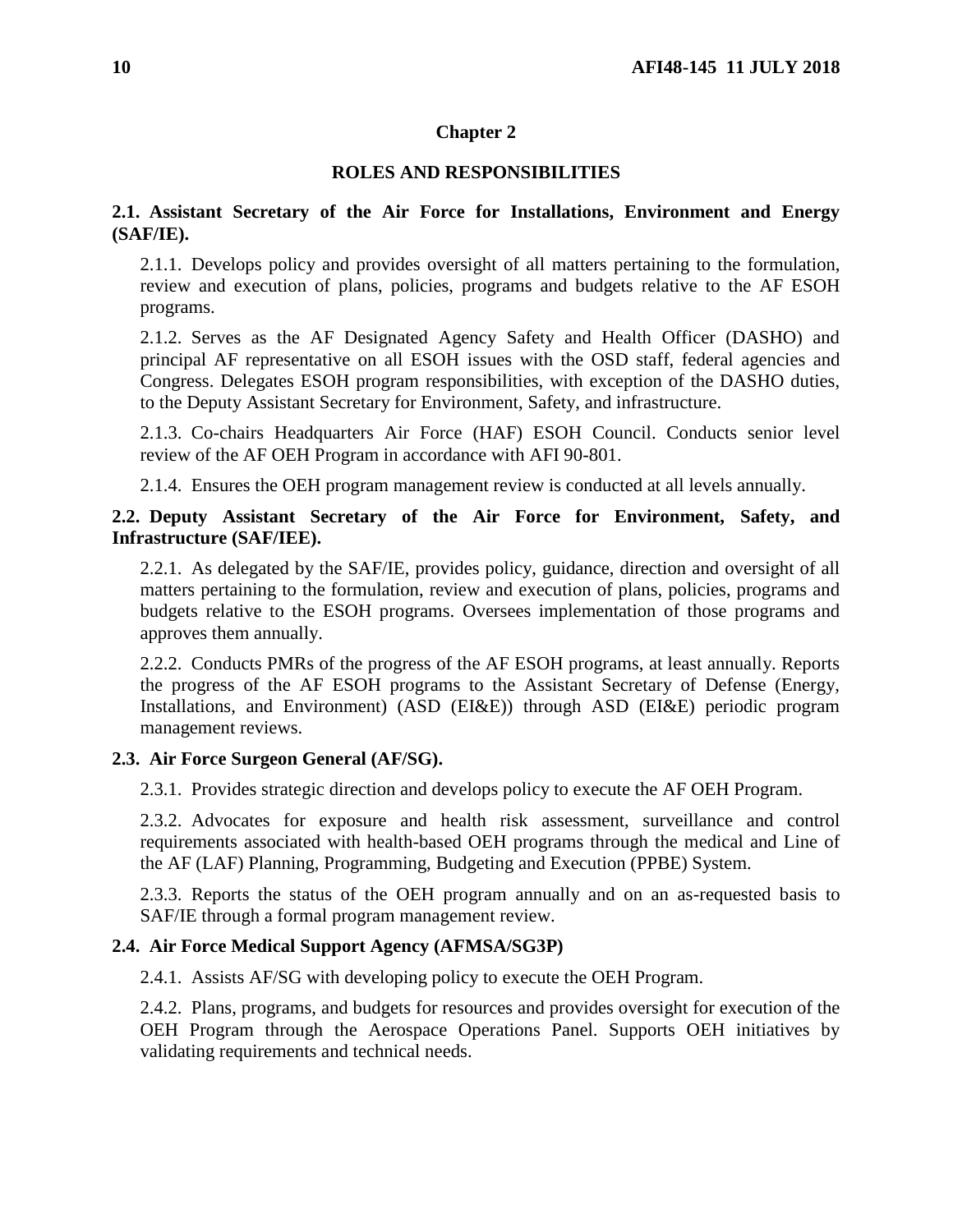2.4.3. Coordinates OEH technical expertise to acquisition program managers for the development, review, and coordination of the Programmatic Environment, Safety, and Occupational Health Evaluation (PESHE) IAW AFI 63-101/20-101.

2.4.4. Develops and monitors AF-level performance measures (metrics) to assess OEH Program effectiveness. Identifies metrics requiring DOEHRS-IH data quality report development to USAF School of Aerospace Medicine (USAFSAM).

2.4.5. Reviews OEH risk reduction and elimination opportunities and makes recommendations to assist LAF in executing effective resource prioritization.

2.4.6. Appoints representatives to the DOEHRS Services Functional Working group who in turn identify and prioritize DOEHRS-IH technical and management issues to OSD for modification or other appropriate actions.

2.4.7. Distributes policy for use of DOEHRS-IH in the AF.

2.4.8. Establishes Bioenvironmental Engineering (BE) equipment modernization and standardization process and ensures consistent utilization.

2.4.9. Plans, programs, and budgets for resources to accomplish and provides oversight for execution of AME programs.

2.4.9.1. Establishes a planning, programming and budgeting mechanism to advocate for and distribute OEH surveillance funds to conduct OEH surveillance and risk assessments, as well as to educate and train OEH personnel on these programs. Validates MAJCOM and installation budget submittals for OEH projects and oversees budgeting, programming, and execution of OEH funds through the AF.

2.4.9.2. Establishes a planning, programming and budgeting mechanism to maintain the DOEHRS-IH support functions.

2.4.10. Monitors OEH enforcement actions for trend analysis.

2.4.11. Identifies programmatic and policy implications and coordinates with the MAJCOMs to collect/analyze MAJCOM level data.

2.4.12. Provides annual guidance to base and MAJCOM AME personnel on standardized execution of the Program Management Review required by chapter six of this AFI.

2.4.13. Assists MAJCOMs, as requested, in conducting base-level virtual assessments including reviewing installation Self-Assessment Communicators.

2.4.14. Reviews MAJCOM PMRs for trend analysis for input into OEH policy decisions.

# <span id="page-10-0"></span>**2.5. Major Command Surgeon (MAJCOM/SG).**

2.5.1. Establishes OEH Program medical support priorities and supplements to this AFI when needed to execute MAJCOM mission requirements.

2.5.2. Assists Aerospace Operations Panel in the PPBE process by identifying and advocating for operational OEH requirements.

2.5.3. Supports OEH hazard identification, control, mitigation, or elimination considerations in the AF operational capability requirements development process.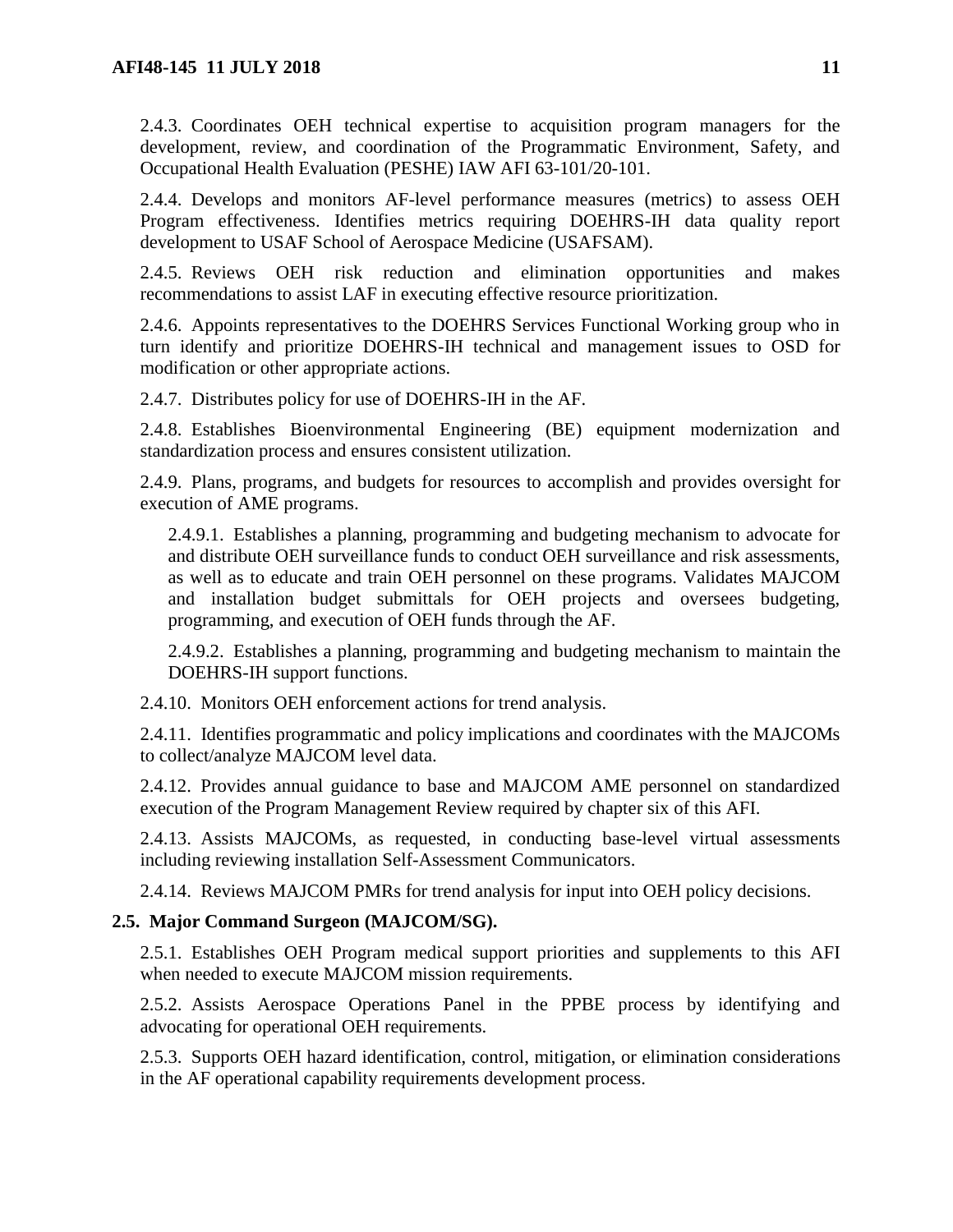2.5.4. Ensures OEH Program management performance monitoring across all bases within their command through the MAJCOM and installation ESOH Councils.

2.5.5. Disseminates information pertaining to policy and new or pending legislation within the MAJCOM by communicating to installation OEH staff.

2.5.6. Coordinates with AFMSA/SG3P to identify and resolve OEH programmatic issues.

2.5.7. Ensures that each Geographically Separated Unit (GSU) within their Area of Responsibility (AOR) has a supporting Military Treatment Facility (MTF) assigned IAW AFI 25-201, *Intra-Service, Intra-Agency, and Inter-Agency Support Agreements Procedures*, and DoDI 4000.19, *Support Agreements*, to assist with the OEH Program as outlined in this AFI.

2.5.8. Ensures that at least one MAJCOM/SG staff member (i.e., PHO or 4E0X1 MFM) maintains an Air Force Safety Automated System (AFSAS) user administrator account.

2.5.9. Identifies programmatic and policy implications within the MAJCOM and collects/analyzes installation-level data to be rolled up eventually at AFMSA.

2.5.10. Sends applicable continual evaluation, staff assistance visits, and enforcement action reports to AFIA (Air Force Inspection Agency) Medical Core Team for review prior to the UEI Capstone. (**T-1**)

2.5.11. Ensures, through the MAJCOM ESOH Council, the MAJCOM OEH PMR is briefed and signed by the MAJCOM ESOH Council Chair and forwarded to AFMSA/SG3P.

2.5.12. Ensure appropriate BE support for the MAJCOM and installation Hazardous Material Management Process (HMMP) activities IAW AFI 32-7086, Hazardous Material Management.

#### <span id="page-11-0"></span>**2.6. Installation Commander.**

2.6.1. Provides a safe and healthful workplace and community environment for all military and civilian personnel IAW DoD ESOH requirements (**T-0**) and the AF ESOH Vision and Priorities as established in AFPD 90-8. (**T-1**)

2.6.2. Reviews all completed installation OEH program management reviews (PMR). (**T-2**)

2.6.3. Directs execution of the installation OEH Program through the installation ESOH Council IAW AFI 90-801.

2.6.3.1. Ensures the ESOH Council distributes the installation OEH PMR to the MAJCOM ESOH Council. (**T-1**)

2.6.4. Ensures non-Defense Health Program (DHP) OEH requirements necessary for compliance with federal law or the needs of the AF are properly funded by the unit or organization to which the employee(s) in question belong(s). (**T-1**) This applies only to the organizations and units that directly belong to the base. Supported GSUs and tenant organizations are responsible for supporting the non-DHP OEH costs of their employees. (**T-1**)

## <span id="page-11-1"></span>**2.7. Installation Environment, Safety, and Occupational Health (ESOH) Council.**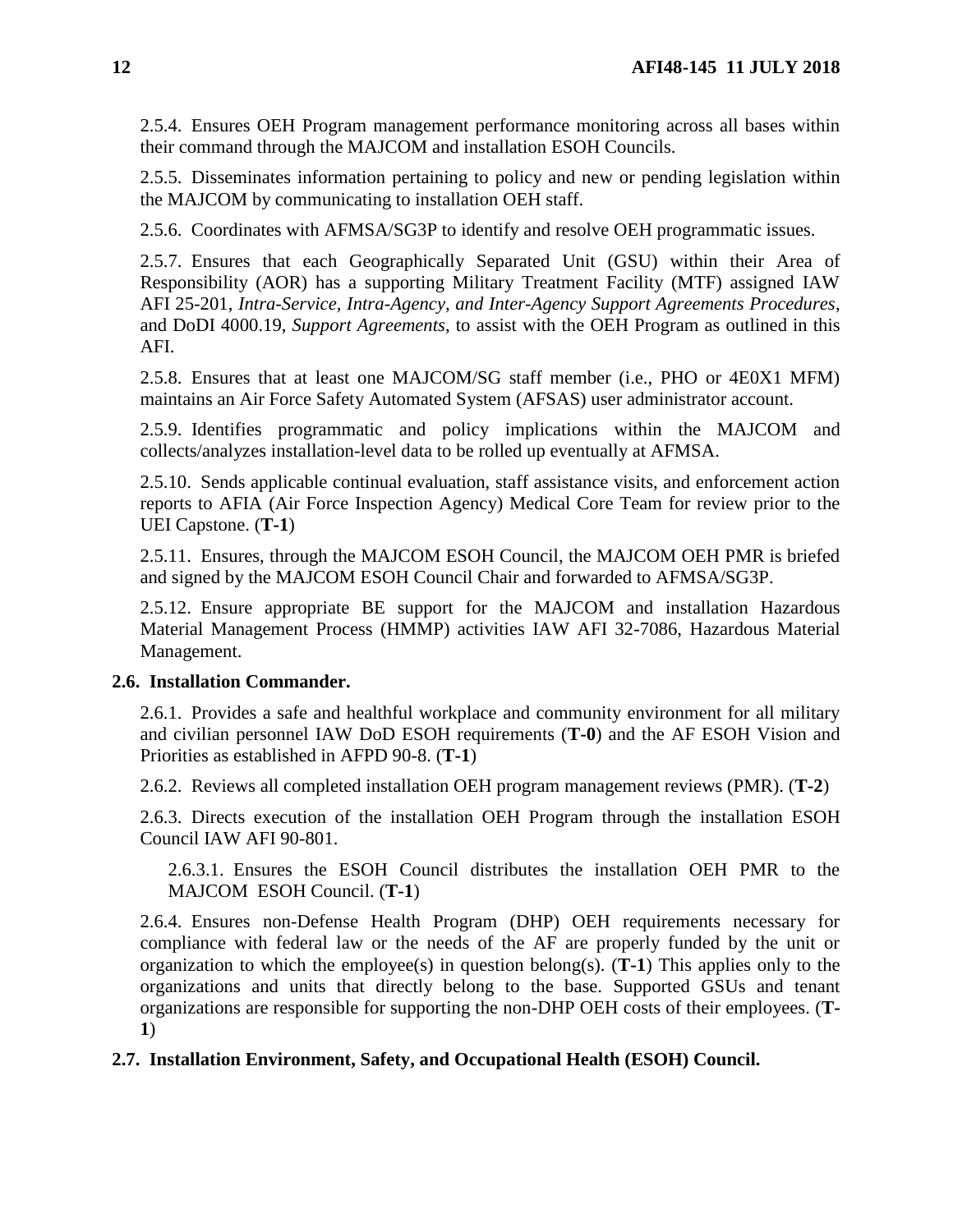2.7.1. Provides senior leadership input and direction and senior management review of the installation OEH Program IAW the requirements of AFI 90-801 and this AFI. (**T-1**)

2.7.2. Annually, provides a consolidated OEH PMR to the installation commander for review. (**T-2**)

# <span id="page-12-0"></span>**2.8. Military Treatment Facility Commander (CC) / AF Reserve Medical Unit Commander (RMU/CC)/Guard Medical Unit Commander (GMU/CC) (or local equivalent).**

2.8.1. Provides OEH support to the installation (or local equivalent) and supported units (as outlined in applicable host-tenant support agreements). Provides appropriate scope of OEH support through organic capabilities and ensures the quality of OEH program support to AF personnel through agreement with the joint base lead when in a supported relationship on a joint base. (T-0)

2.8.2. Directs the installation OEH Program and ensures it is supported with adequate resources and staffing to implement the responsibilities outlined in this AFI. (T-0)

2.8.2.1. Is responsible for the OEH Program at supported GSUs or Munitions Support Squadron (MUNSS) sites and ensures appropriate support is provided. (**T-2**)

2.8.2.2. Coordinates with MAJCOM/SG to submit Program Objective Memorandum for additional MTF personnel to meet the requirements to support assigned GSUs or MUNSS sites based on current manpower models and increased workload. (**T-2**) **Note:** ANG or AFRC MTF/CC (or local equivalent) provides OEH support utilizing organic capabilities or through a host-tenant support agreement and retains overall responsibility for ensuring execution of OEH support to ANG or AFRC personnel. (**T-2**)

2.8.3. Ensures that timely care is provided for OEH-related injuries and illnesses. (**T-3**)

2.8.4. Ensures all medical staff who examine patients are aware of illnesses and injuries that may have a correlation to a hazardous OEH exposure. (**T-2**)

2.8.5. Shall assign a physician in writing to serve as the Installation Occupational and Environmental Medicine Consultant (IOEMC) as well as the Chair, Occupational, and Environmental Health Working Group (OEHWG). (**T-1**)

2.8.5.1. An occupational medicine physician (44UX) or an aerospace medicine specialist (48AX) is most appropriate; a flight surgeon or family practice physician with occupational health experience may substitute for a 44UX or 48AX. (**T-1**)

2.8.6. Ensures the IOEMC performs the functions outlined in this AFI for supported GSUs or MUNSS sites if no flight surgeon or occupational medicine physician is assigned at the site. (**T-1**)

2.8.7. Ensures the IOEMC (or a designated full-time medical representative for ARC installations) attends the Federal Employee Compensation Act (FECA) Working Group or equivalent (if held on the installation), with Flight and Operational Medicine, BE, and Public Health (PH) support and attendance as required. (T-0) Medical participation will be IAW DoDI 1400.25, *DoD Civilian Personnel Management System*, Volume 810 – *Injury Compensation* and other military and civilian lost work/duty time initiatives.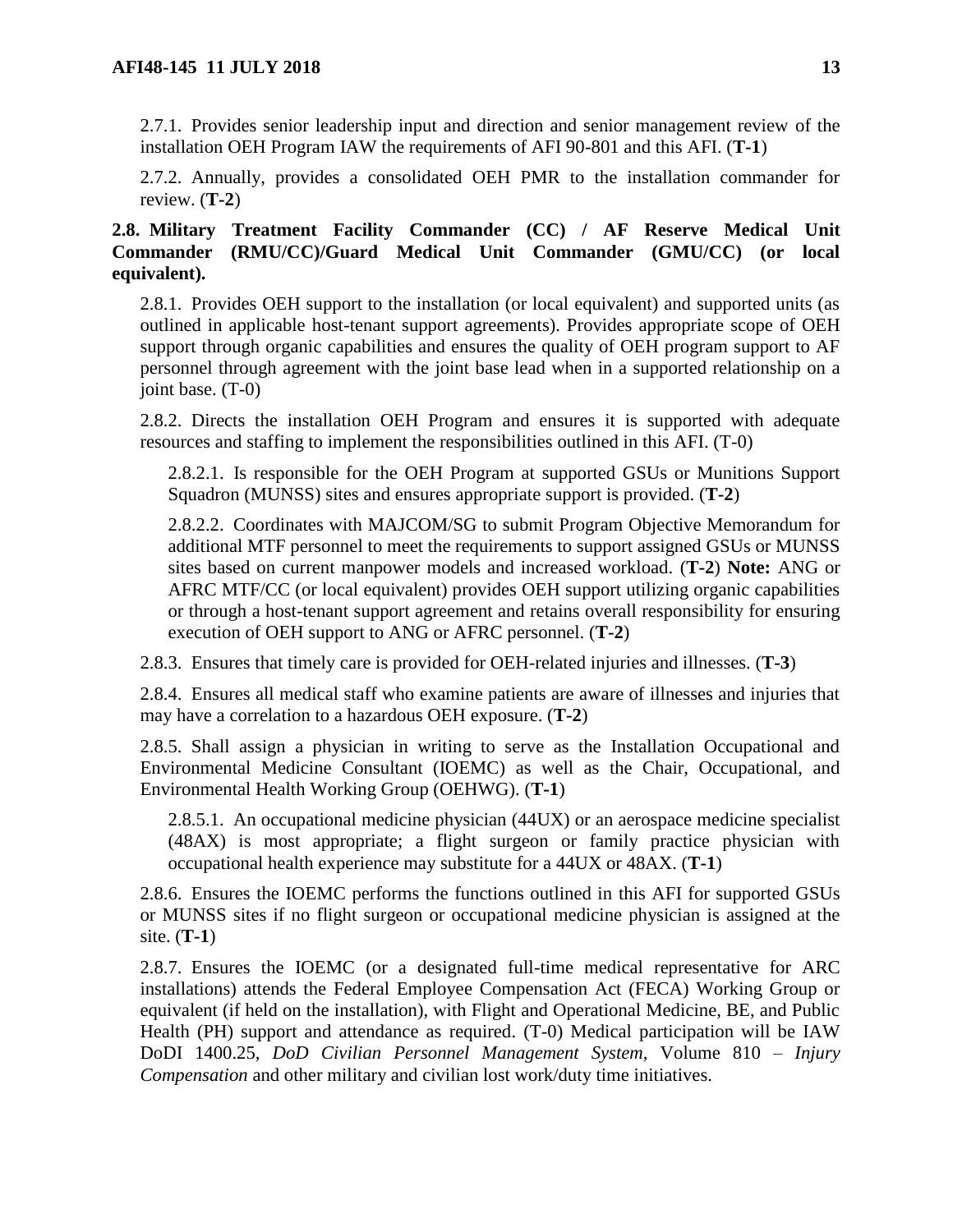2.8.8. At co-located installations (i.e., host Regular AF installations with tenant AF Reserve units), the AF Ground RMU Commander is responsible for assuring a comprehensive OEH Program for Traditional Reserve members is available to include program elements accomplished by the Regular AF MTF and Ground RMU. (**T-2**)

2.8.8.1. In accordance with DoDI 4000.19, a support agreement between the host Regular AF MTF and collocated tenant Ground RMU will describe OEH Program responsibilities assigned to each. (T-0)

2.8.8.2. The Regular AF MTF will provide the Tenant AFRC unit with the same quality and quantity of support as provided to all AF receivers, unless the Regular AF MTF and Ground RMU agree to different levels of support IAW AFI 25‐201. (**T-1**)

2.8.8.3. In accordance with AFI 25‐201\_AFRCSUP, *Intra-Service, Intra-Agency, and Inter-Agency Support Agreement Procedures*, the support agreement is forwarded to HQ AFRC/A4OP for review and approval.

2.8.8.4. Depending on availability of active duty installation resources, the Reserve unit may be required to reimburse the active duty for OEH support provided. **Note:** This does not apply to joint bases that have interservice memorandums of agreement or to ANG Units who are managed under the ANG Supplement to AFI 48-145. (T-0).

2.8.9. At non-co-located ARC installations (i.e., no active duty host installation), OEH Program responsibilities conferred to the ground RMU with Unit Type Code (UTC) supporting Aerospace Medicine Functions and full-time BE/PH Office are a joint responsibility between the RMU Commander and the Mission Support Group (MSG) Commander. A Memorandum of Agreement between the RMU and MSG will describe OEH Program responsibilities assigned to each. The RMU Commander is responsible for assuring a comprehensive OEH Program is available for Traditional Reserve members to include program elements accomplished by the MSG. (T-0)

2.8.10. Ensures that the medical group purchases the most current edition of the AIHA's *A Strategy for Assessing and Managing Occupational Exposures* and the AME incorporates the associated guidelines into their operations. (**T-3**) This comprehensive document outlines strategies for accomplishing occupational health monitoring programs.

## <span id="page-13-0"></span>**2.9. Chief of Aerospace Medicine (SGP).**

2.9.1. Leads the AME execution of OEH Program responsibilities. (**T-1**)

2.9.2. Provides administrative and technical oversight of the OEH Program at supported GSUs and MUNSS sites. (**T-1**)

2.9.3. Establishes an OEHWG under the direction of the Aerospace Medicine Council (AMC). (**T-1**)

2.9.4. Ensures, at a minimum, representatives from Flight and Operational Medicine, BE, and PH participate in OEHWG meetings. (**T-1**)

2.9.5. Ensures integration of OEHWG activities with other installation ESOH professionals, including but not limited to Safety, Civil Engineering, Fire and Emergency Services, Physical Therapy, and the Injury Compensation Specialist. (**T-1**)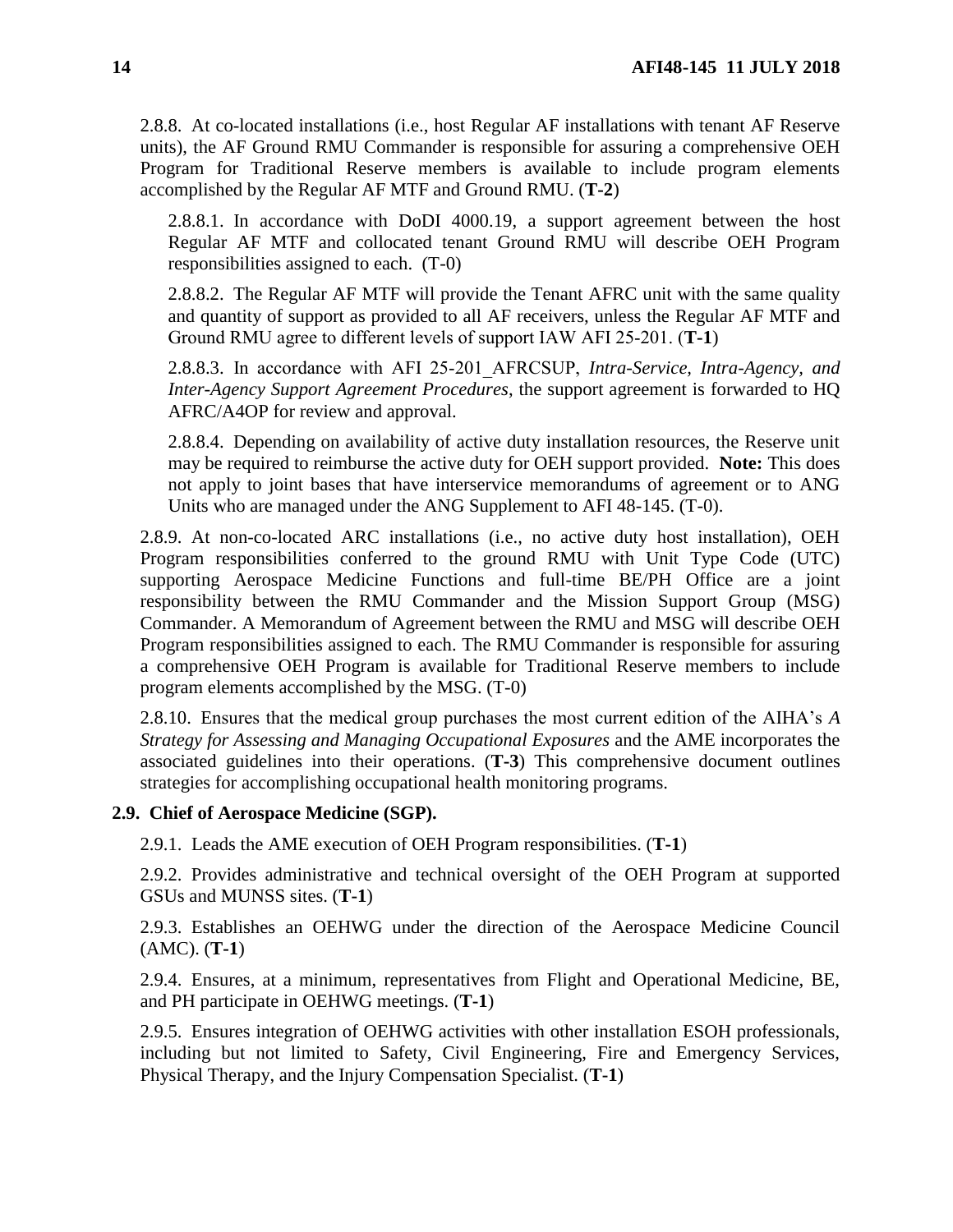2.9.6. Ensures the OEHWG performs all required functions for workplaces at supported GSUs and MUNSS sites. (**T-1**)

2.9.7. Ensures Medical Surveillance Examination (MSE) scheduling, administration, reporting, and follow up are accomplished IAW **[paragraph](#page-31-0) 4.4**. (**T-1**)

2.9.7.1. Ensures MTF medical providers are aware (or familiar with) the spectrum of potential occupational injuries/illnesses based on health risks associated with the installation. (**T-1**)

2.9.8. Ensures workers who require MSEs receive the appropriate exam. (**T-1**)

2.9.8.1. Effectively partners with unit commanders (or designees) to ensure MSEs are accomplished before they become overdue. (**T-3**)

2.9.8.2. Ensures that PH regularly communicates MSE compliance rates to medical and line commanders through the local ESOH Council. (**T-3**)

2.9.9. Ensures prompt medical support and consultation is provided to the Injury Compensation Specialist or to the ANG Injury Compensation Specialist and Human Resources Office, as requested. (**T-1**)

2.9.10. Works with supervisors, individuals and the Injury Compensation Specialist to expedite return-to-work and reduce worker compensation costs for injured employees at supported GSUs and MUNSS sites. (**T-1**)

2.9.11. Ensures OEHWG produces a consolidated OEH PMR that is presented at the ESOH Council, approved by the installation commander and forwarded to the MAJCOM ESOH Council. (T-1) OEH PMR shall include locally determined pertinent information from Flight and Operational Medicine, BE, and PH PMRs. (**T-1**)

## <span id="page-14-0"></span>**2.10. Flight and Operational Medicine Flight Commander (or local equivalent).**

2.10.1. Annually assess program effectiveness by reviewing and reporting occupational health key indicators as required by AFI 48-101, *Aerospace Medicine Enterprise,* and applicable policy directives, instructions, and manuals. (**T-1**)

2.10.2. Complete OEH Self-Assessment Communicators in Management Internal Control Toolset (MICT) IAW AFI 90-201. (**T-1**)

2.10.3. Complete Flight and Operational Medicine -specific PMR and present at OEHWG for incorporation into the overall OEH PMR. (**T-1**)

2.10.4. Serves as a member of the OEHWG, providing consultation on recommended OEH MSE and risk communication. (**T-1**)

2.10.5. Supports the installation OEH Program through consultation and workplace visits. Category 1 workplaces require a physician visit annually. **Note**: for the ANG if no Flight Surgeon is available or, if no Flight Surgeon assigned, a non-fight surgeon physician or midlevel provider will visit all Category 1 workplaces.

2.10.5.1. A written report for each visit is attached to the OEHWG minutes and a copy sent to the supervisor of the employees in the workplace NLT 60 days following the visit. (**T-3**)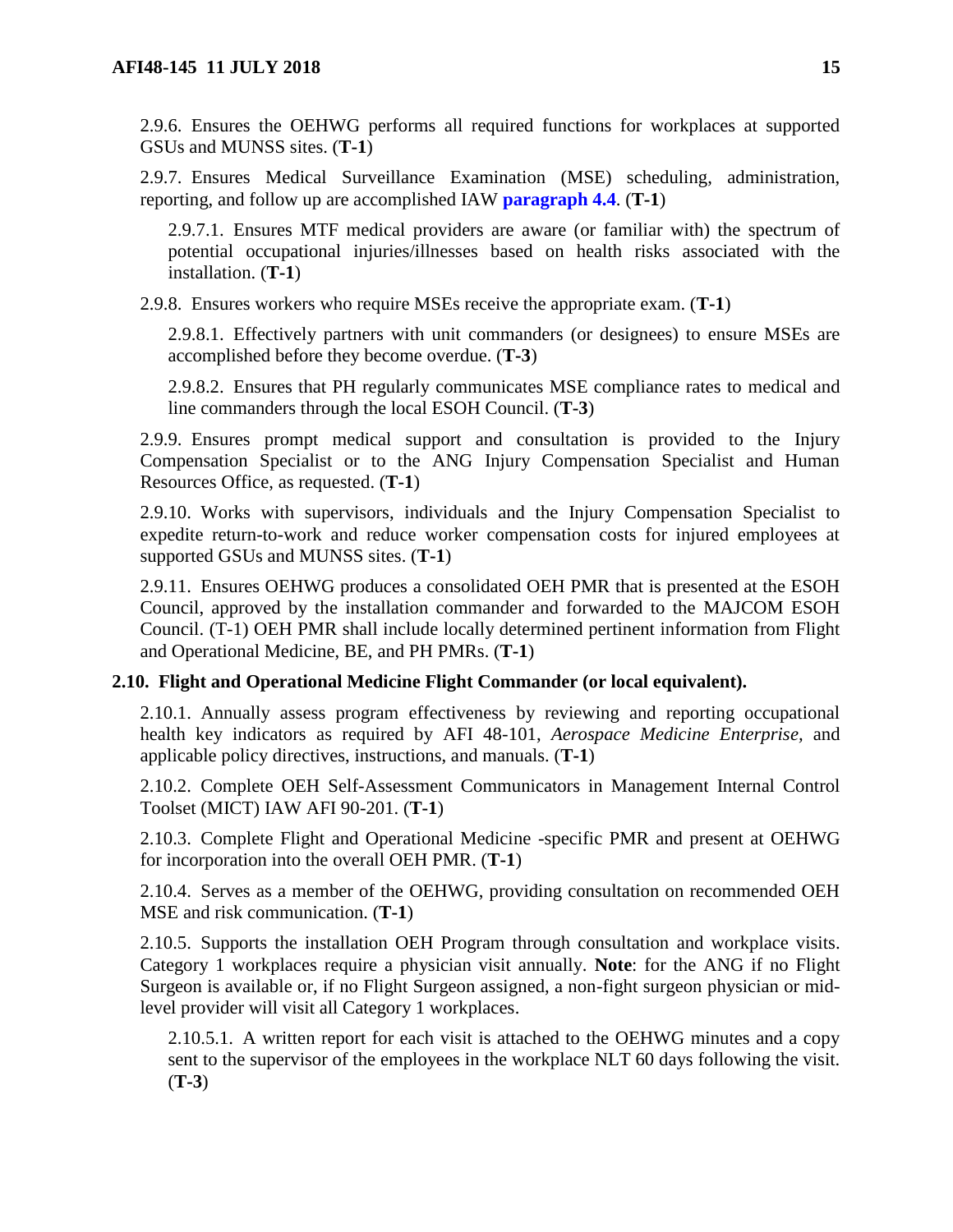2.10.5.2. Significant findings are communicated to BE and PH or installation Safety as soon as possible, but NLT 2 work days following discovery. (**T-1**) BE and PH are notified of potential hazardous exposures or other OEH issues (e.g. inadequate ventilation or noise control, no Safety Data Sheets available at workplaces, etc.). (**T-1**) Installation Safety is notified for safety specific issues (e.g. fall hazards, faulty eye wash station, etc.). (**T-1**)

2.10.5.3. When possible, worksite visits should be coordinated with BE and PH. **Note:**  For co-located AFRC installations, a minimum of one flight surgeon visit to a Category 1 work area with appropriate written report is required for Readiness Skills Verification (RSV). Flight surgeons at standalone AFRC installations will visit Category 1 work areas annually, preferably with BE and PH. (**T-1**)

2.10.6. Ensures MSEs are conducted based upon recommendations from the OEHWG as ultimately determined by the IOEMC, unless there is an Occupational Medicine flight in the MTF. (**T-2**) If there is an Occupational Medicine flight, its flight commander is responsible for ensuring this takes place (e.g., Air Logistics Complexes). For AFRC, the Reserve Medical Unit (RMU)/SGP may delegate to full-time Air Reserve Technicians the responsibility for ensuring MSEs are conducted based upon recommendations from the OEHWG as ultimately determined by the IOEMC.

2.10.6.1. Assists healthcare providers in communication of MSE results to the worker within timeframes established by AF and/or regulatory requirements. (**T-2**)

2.10.6.2. Schedules any required follow-ups and monitors until completion. (**T-2**)

2.10.6.3. Ensures any abnormalities identified during the MSE are properly and appropriately addressed and documented in the individual's medical record. (**T-1**)

2.10.6.4. For AFRC, the RMU/SGP may delegate to full-time Air Reserve Technicians the responsibility for ensuring MSEs are conducted based upon recommendations from the OEHWG as ultimately determined by the IOEMC. (**T-2**)

2.10.7. Provides MSEs for Medical Aid Station **(**MAS) personnel and GSUs without assigned medical personnel as well as Limited Scope Medical Treatment Facilities (LSMTF) without credentialed providers. (**T-2**) Ensures a flight surgeon or occupational health physician reviews all MSEs performed at supported LSMTF if no flight surgeon or occupational health physician is assigned to the LSMTF. (**T-2**)

2.10.8. Perform duties as outlined in Base Operations Medicine Clinic Implementation Plan. (**T-2)**

# <span id="page-15-0"></span>**2.11. Bioenvironmental Engineering Flight Commander (or local equivalent).**

2.11.1. Annually assess program effectiveness by reviewing and reporting occupational health key indicators as required by AFI 48-101, *Aerospace Medicine Enterprise,* and policy referenced in **[attachment](#page-35-0) 1**. (**T-1**)

2.11.2. Completes OEH Self-Assessment Communicators in MICT as required locally. (**T-1**)

2.11.3. Completes BE-specific Program Management Review (PMR) and present at OEHWG for incorporation into the overall OEH PMR. (**T-1**)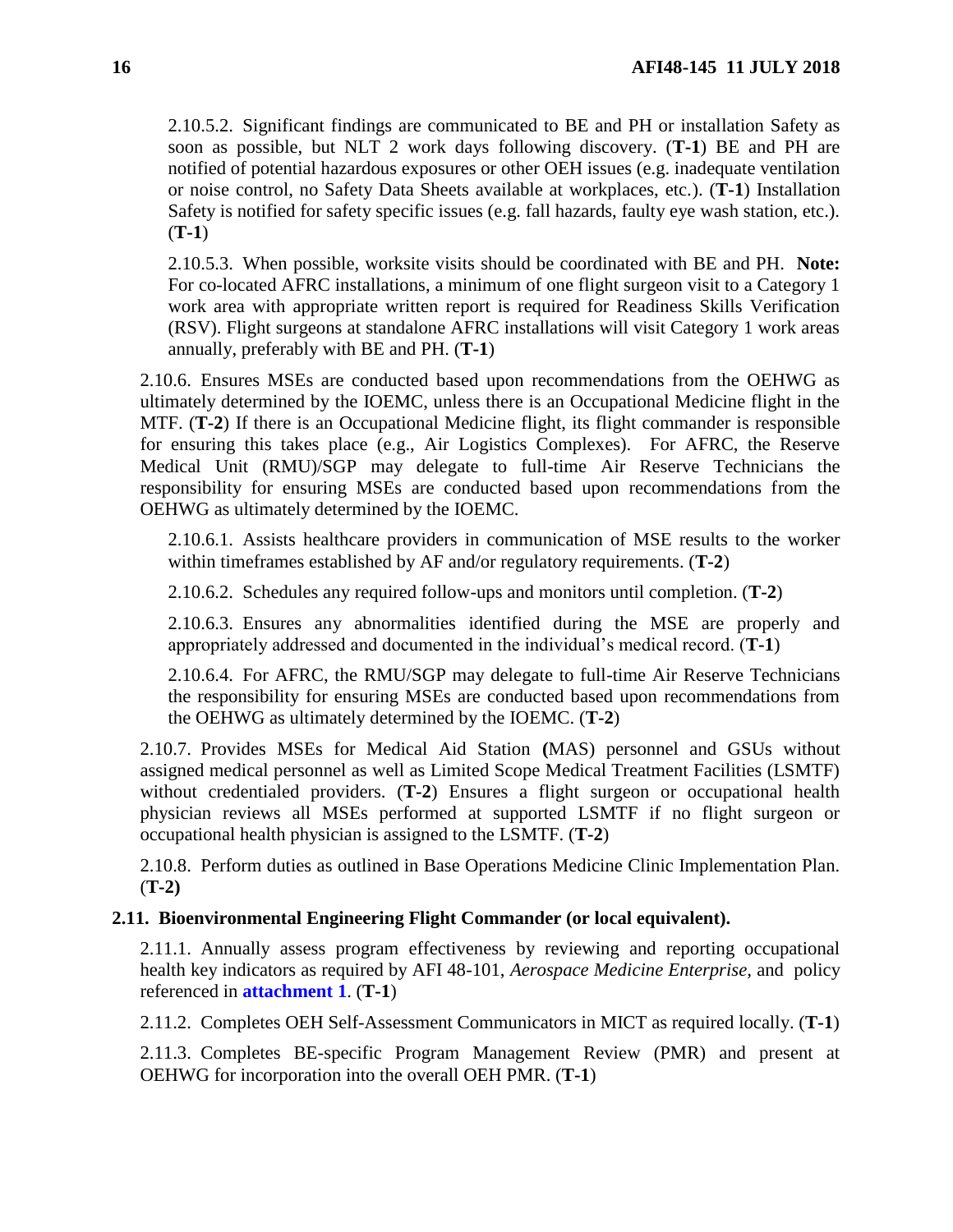2.11.4. Assists commanders and supervisors with integrating OEH input into risk-based decision processes. (**T-3**)

2.11.5. Serves as member of the OEHWG, providing consultation on OEH exposures and workplace-specific Occupational and Environmental Health Exposure Data (OEHED). Provides DOEHRS-IH OEHED documents to the OEHWG for each Similar Exposure Group (SEG) reviewed. (**T-0**) Provides the personnel listing to Public Health to ensure the most upto-date SEG rosters in Aeromedical Services Information Management System (ASIMS). (**T-1**)

2.11.6. Ensures OEH exposure and risk assessments are accomplished using procedures outlined in AFMAN 48-146 and published Common Operating Practices (COPS). (**T-1**)

2.11.6.1. Assigns risk-level categorization to each workplace and provides a complete list to the OEHWG (SGP for deployed locations) for review. (**T-0**) Completes routine assessments according to assessment frequency requirements in **para 4.3.3.2**. (T-1) Ensures personnel associated with identified workplaces are assigned to an appropriate SEG in DOEHRS-IH. (**T-0**)

2.11.6.2. Identifies and assesses OEH exposure pathways on military installations or within the AOR (which may include areas such as geographically separated ranges, recreational areas, or units stationed at another nation's installation, etc.). (**T-1**)

2.11.6.3. In consultation with MAJCOM/SGPB, Remedial Project Managers, and USAFSAM, provides exposure and health risk assessment technical review and support for plans and activities related to cleanup of sites contaminated with toxic and hazardous substances, low-level radioactive materials and other pollutants when it has been determined that a potential threat to AF worker and community health exists. (**T-1**)

2.11.6.3.1. Ensures that exposure and health risk assessment data and sampling strategies are reviewed for quality and appropriateness. (**T-1)**

2.11.6.3.2. Ensures applicable health portions of on-site health and safety plans are reviewed. (**T-0**)

2.11.6.4. Communicates OEH exposure, health risks, recommended controls, and/or corrective actions to Squadron Commanders, workplace supervisor, affected individual(s), and members of a related SEG. (**T-1**)

2.11.6.5. When supporting an LSMTF or MAS with no BE officer assigned, provides technical oversight for all OEH risk assessments at the GSUs or MUNSS sites. (**T-2**) The level of involvement may range from simple oversight to performing the OEH assessments based on the technical expertise of the LSMTF or MAS personnel and the host-nation agreements for OCONUS locations.

2.11.7. Conducts an annual OEHSA at installations and/or AOR in DOEHRS IAW AFTTP 3-2.82\_IP and OEHSA technical guidance. (Deployed: **T-0**; In-garrison: **T-1**) Additionally, completes annual OEHSA updates for any supported sites to include Geographically Separate Units. (Deployed: **T-0**; In-garrison: **T-1**)

2.11.7.1. In conjunction with the drinking water consumer confidence report, presents the consolidated conceptual site model to the OEHWG (once per rotation to the SGP for deployed locations) (**T-2**) and discusses updated surveillance activities in relation to the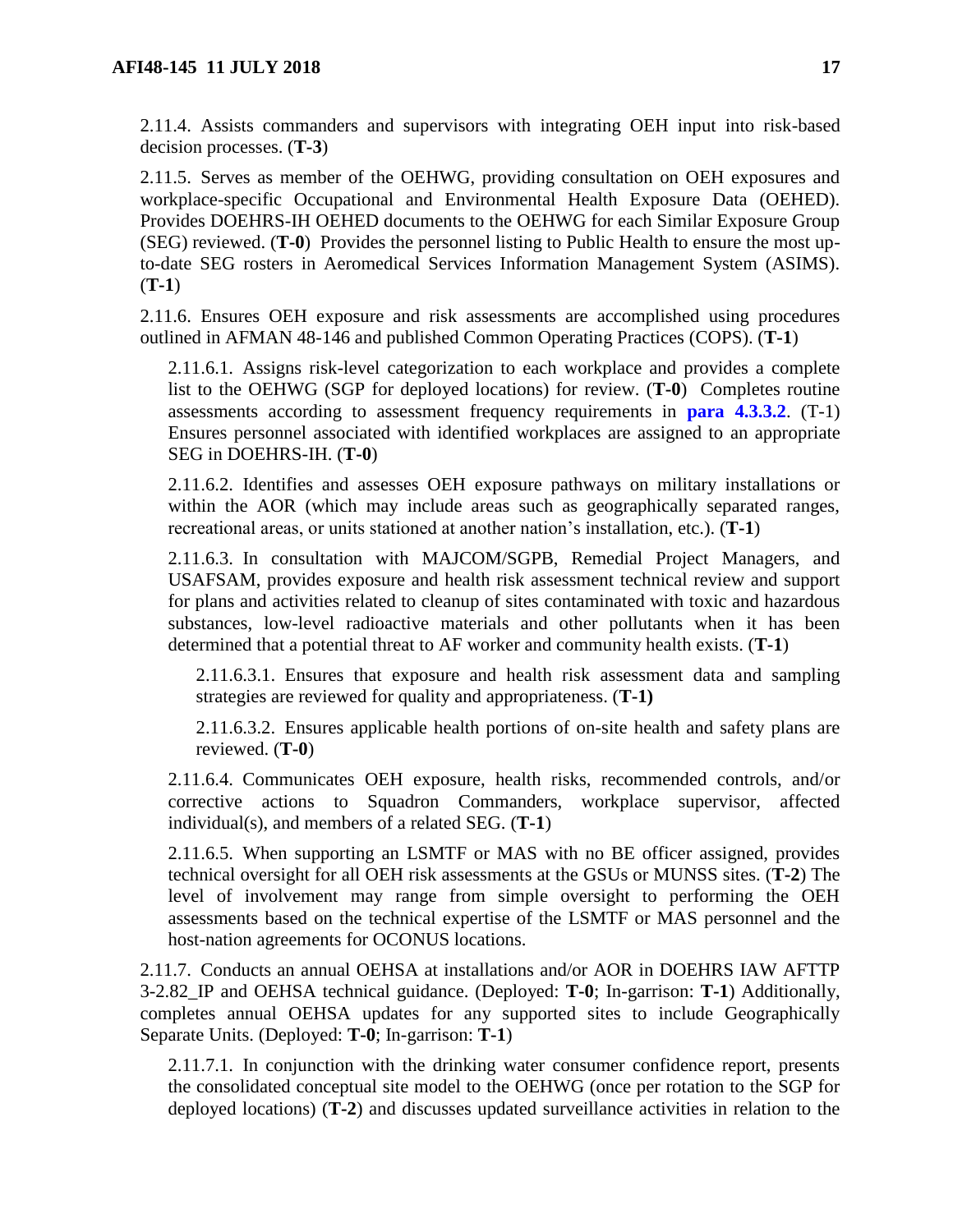exposure pathways at AMC discretion. Presents relevant OEHSA information to the ESOH Council as needed. (**T-2**)

2.11.7.2. Assess exposure pathways and conduct specialized assessment if data or information collected from baseline activities or initial screening has identified potential OEH risk. (**T-2**)

2.11.8. Provides incident response IAW AFI 10-2501, *Emergency Management (EM) Program Planning and Operations,* and documents all pertinent information in the DOEHRS-IH incident reporting module. (**T-0**)

2.11.9. Ensures DOEHRS-IH is used to manage OEH program data (includes archiving of deployment-related OEH exposure data as required by DoDI 6490.03) following the DOEHRS-IH Student Guide/User Manual and DOEHRS Data Entry and Report Guides (DERGs) as published by the USAFSAM. (**T-0**)

2.11.10. Assesses and documents OEH exposures for investigations related to mishaps and OEH-related illnesses as identified by a physician. (**T-0**) Adds the appropriate remarks in the occupational health notes section in the AFSAS to ensure accurate OSHA reporting for the AF. (**T-1**) To obtain an AFSAS account, contact local MAJCOM designated AFSAS administrator. Adds comprehensive documentation of all exposures and surveillance performed in the completion of an illness or mishap-related assessment to DOEHRS as part of the worker's Longitudinal Exposure Record. (**T-0**)

2.11.11. Provides consultation and technical expertise to workplaces on potential OEH exposures/hazards, training, and regulatory requirements when applicable. (**T-1**)

2.11.12. Serves as OEH Program liaison to appropriate regulatory authorities, e.g., OSHA, as required. (**T-1**)

2.11.13. Investigates proposed changes to existing processes or operations, including equipment hazardous material usage (IAW AFI 32-7086, *Hazardous Materials Management* authorization) and facilities (including, but not limited to construction plan reviews, the AF Form 332 *Base Civil Engineer Work Request*, AF Form 813, *Request for Environmental Impact Analysis*, or other base specific process) for potential OEH hazards to AF personnel. (**T-1**)

2.11.14. Upon notification of pregnancy of a worker by Public Health, performs a workplace hazard evaluation, by process, on potential or actual OEH threats as part of the installation Fetal Protection Program IAW AFI 10-203, *Duty Limiting Conditions*, Paragraph 3-5. (**T-1**)

2.11.15. Plans and programs for resources to support OEH mission requirements. Specific resources the BE should purchase (but is not limited to) the current versions of the American Conference of Governmental Industrial Hygienist's (ACGIH) *Threshold Limit Value (TLV) and Biological Exposure Indices (BEIs)*, ACGIH's *Documentation of the TLVs and BEIs*, *Patty's Industrial Hygiene*, *Industrial Ventilation: A Manual of Recommended Practices*, *SAX's Dangerous Properties of Industrial Materials*, and *Health Physics and Radiological Health*.

2.11.16. Works with the Weapon System Maintenance organization when the BE identifies an OEH hazard associated with equipment, processes, or materials used by that organization to sustain and operate a weapon system. If the equipment, process, or material is controlled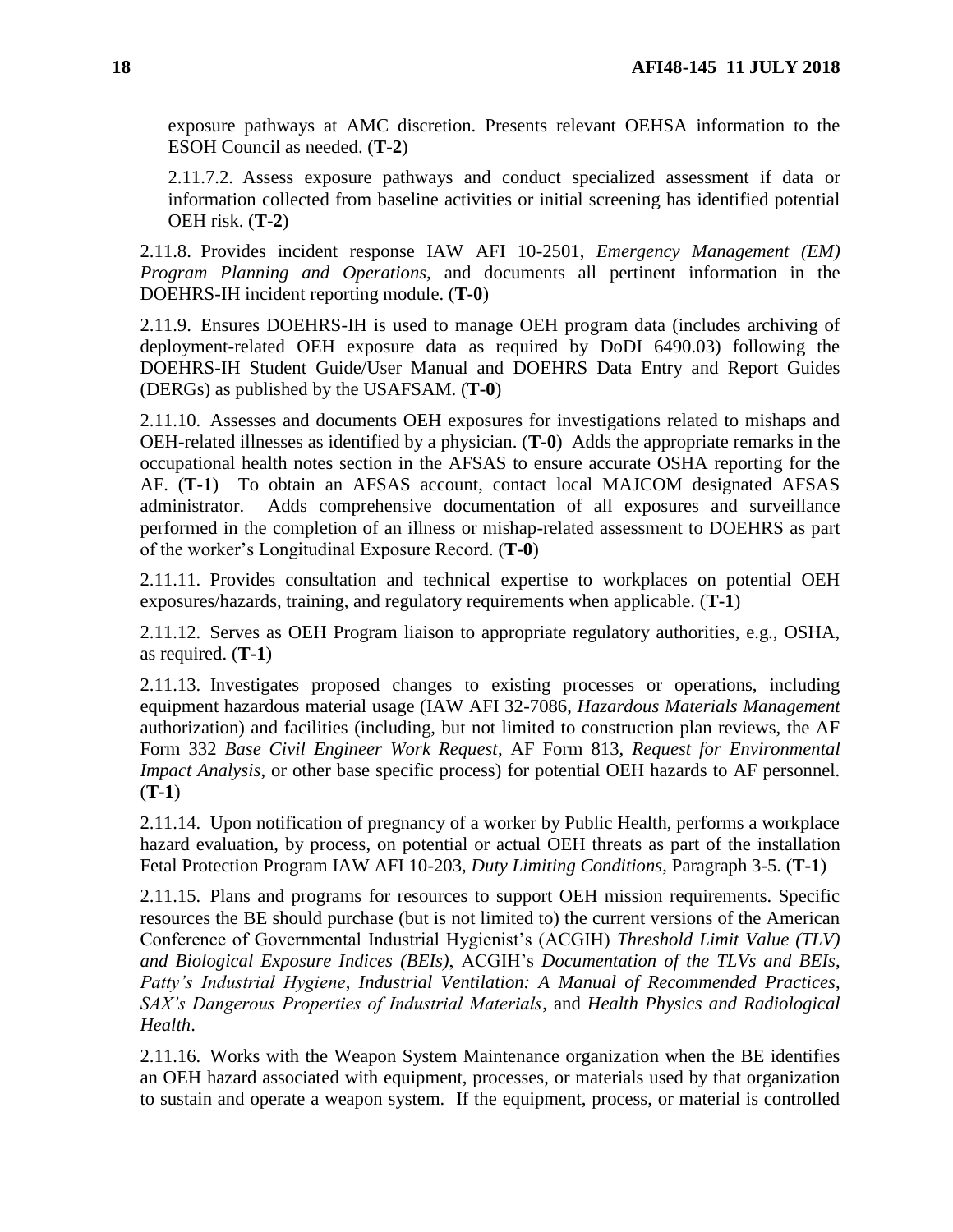by technical data (technical orders, technical manuals, technical specifications, etc.) that is owned by the Acquisition Program Office that has configuration control of the system, the BE works with the system Maintenance organization to contact the owning Program Office to submit an appropriate change request to eliminate or mitigate the hazard. Change requests to eliminate or mitigate a hazard can take the form of a Deficiency Report (reference paragraph 5.2.2.8.3 of AFI 63-101/20-101) or a Technical Manual Change Recommendation (AFTO 22). Attempts to make changes to weapon system equipment, processes, or materials without formal prior Program Office approval can result in unintended consequences that involve even greater safety and OEH risks

2.11.17. Provide BE HMMP team participation IAW AFI 32-7086 and Environmental Management System cross-functional team participation IAW AFI 32-7001, *Environmental Management*.

2.11.18. Appoint/ID an individual(s) to attend the Civil Engineer Work Request Review Board (**T-3**)

# <span id="page-18-0"></span>**2.12. Public Health Flight Commander (or local equivalent).**

2.12.1. Annually assess program effectiveness by reviewing and reporting occupational health key indicators as required by AFI 48-101, *Aerospace Medicine Enterprise,* and applicable policy directives, instructions, and manuals. (**T-1**)

2.12.2. Complete OEH Self-Assessment Communicators in MICT as required locally. (**T-1**)

2.12.3. Complete PH-specific PMR and present at OEHWG for incorporation into the overall OEH PMR. (**T-1**)

2.12.4. Serves as a member of the OEHWG, providing consultation on recommended OEH Medical Surveillance Examination (MSE), OEH training requirements, risk communication and OEH clinical surveillance. (**T-1**)

2.12.4.1. Conducts OEH epidemiological analysis and provides this data to the OEHWG, to include as a minimum, a description of trends in OEH-related illnesses (to include audiogram significant threshold shifts (STS) and permanent threshold shifts (PTS)) and abnormal medical surveillance examination results (based on a records review). (**T-2**) Analysis may also include trends in exposure incidents, injuries, clinic visits by type/AFSC/workplace, adverse pregnancy outcomes, etc. as deemed necessary and appropriate by the OEHWG.

2.12.4.2. Conducts workplace/SEG visits for workplaces requiring investigation or supervisor and/or worker education based on adverse epidemiological findings and adverse health events. (**T-2**) For example, workplaces with a higher than expected number or proportion of workers with STS and/or PTS should receive a visit from PH.

2.12.4.3. On an annual basis, PH will conduct routine shop visits to 100% of Category 1 workplaces (as defined by BE). (**T-2**) Conduct routine shop visits to 100% of Category 2 workplaces at a minimum of every 30 months. (**T-2**) The routine PH shop visit should be done in conjunction with the workplace routine or special assessments conducted by BE. It is highly recommended/encouraged that PH visits Category 3 workplaces as necessary. Maintain all documentation from the shop visit in the file plan IAW AFMAN 33-363. (**T-2**) Document the shop visit date in the electronic notes in the Occupational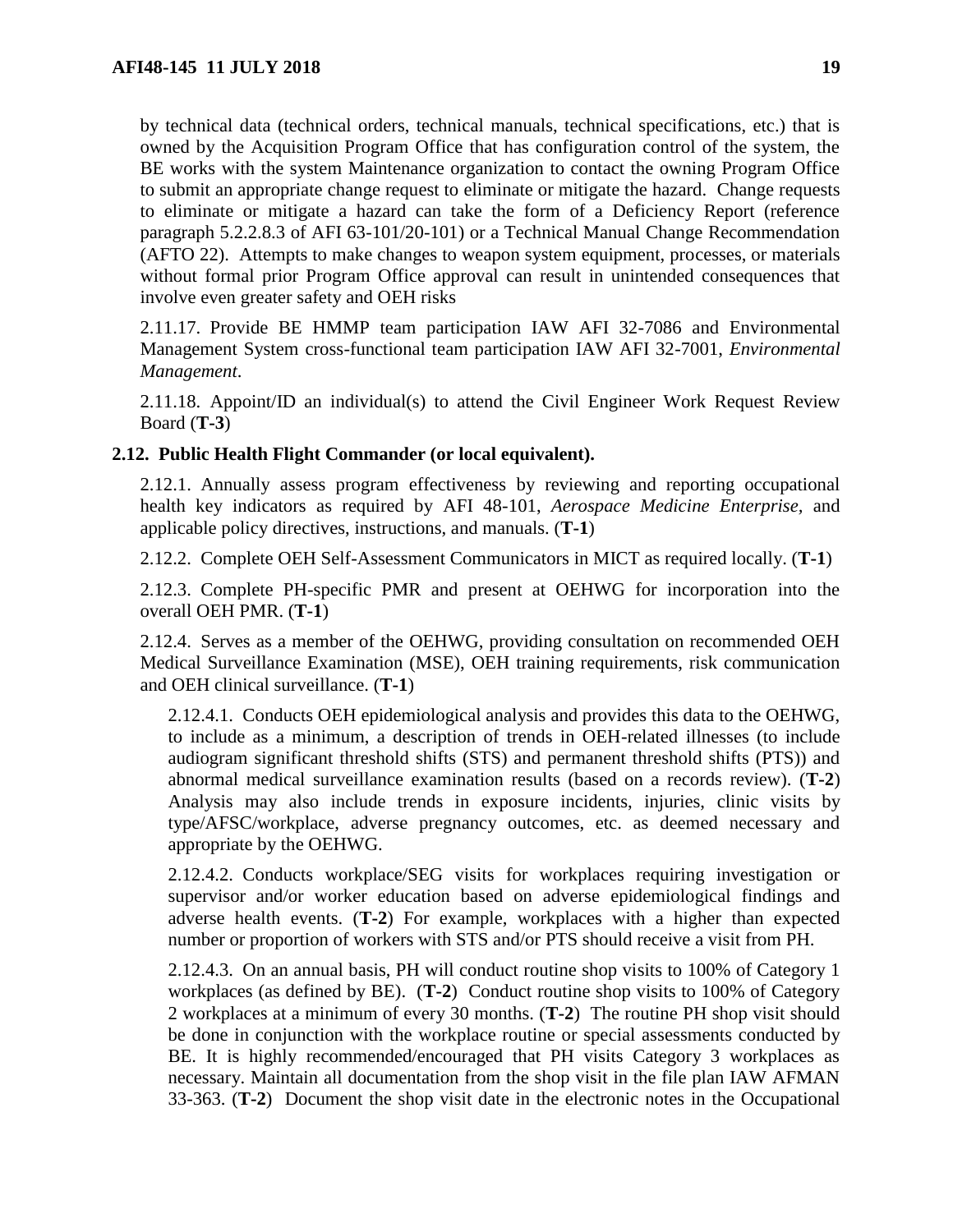Health module in the Aeromedical Services Information Management System (ASIMS). (**T-2**)

2.12.4.3.1. The PH shop visit schedule will be approved by the OEHWG chair and PH shop visit participation will be documented in the OEHWG meeting minutes. (**T-3**)

2.12.5. Manages the Occupational and Environmental Health Illness Program. (**T-1**)

2.12.5.1. Ensures all occupational and environmental illnesses reported to PH are investigated, initiated in AFSAS, and closed within 30 days IAW requirements in AFI 91-204, *Safety Investigations and Reports*. (**T-1**) If the investigation cannot be completed within this 30-day period, then PH will request an extension from the SGP and annotate the extension in AFSAS. (**T-1**) **Exception:** Reportable hearing loss investigations in AFSAS will be closed within 7 calendar days of the confirmed permanent threshold shift. (**T-0**)

2.12.5.1.1. After the provider makes the final determination on the illness report and prior to closing an investigation, PH will review each illness record to ensure internal (within individual report) and external (compared with other similar illness reports) consistency and that all supporting data have been captured and documented. (**T-1**)

2.12.5.1.2. PH will monitor and track occupational illness investigations until completion in AFSAS. (**T-1**)

2.12.5.1.3. PH will ensure the completed AF Form 190 from AFSAS is filed in the patient's hard copy medical record or uploaded to the electronic medical record if resources allow (**T-2**).

2.12.5.2. Provides OEH-related illness and exposure data to installation's ESOH Council, FECA Working Group or equivalent and any other appropriate venue, which address workers compensation issues. (**T-1**)

2.12.5.3. Ensures all appropriate information is available as needed for workers' compensation cases. (**T-1**)

2.12.6. Manages the Installation Fetal Protection Program. (**T-1**)

2.12.6.1. Ensures all pregnant military workers assigned to the base are interviewed (upon notification of pregnancy by worker, supervisor, laboratory, or military healthcare providers) and ensures that all pregnant civilian workers are offered the same opportunity. (**T-1**)

2.12.6.2. Consults with BE, the healthcare providers managing the pregnancy, and the IOEMC on potential or actual OEH threats. (**T-1**) Initiates, if not already initiated by the provider, records health risks, and documents recommended preventive actions on the AF Form 469, *Duty Limiting Condition Report,* IAW AFI 44-102, *Medical Care Management,* and AFI 10-203. (**T-1**) If the AF Form 469 is initiated by PH then obtain the healthcare providers signature. ASIMS automatically forwards the AF Form 469 to the Medical Standards Management Element to finalize, sign, and forward to the profile officer for signature. (**T-1**)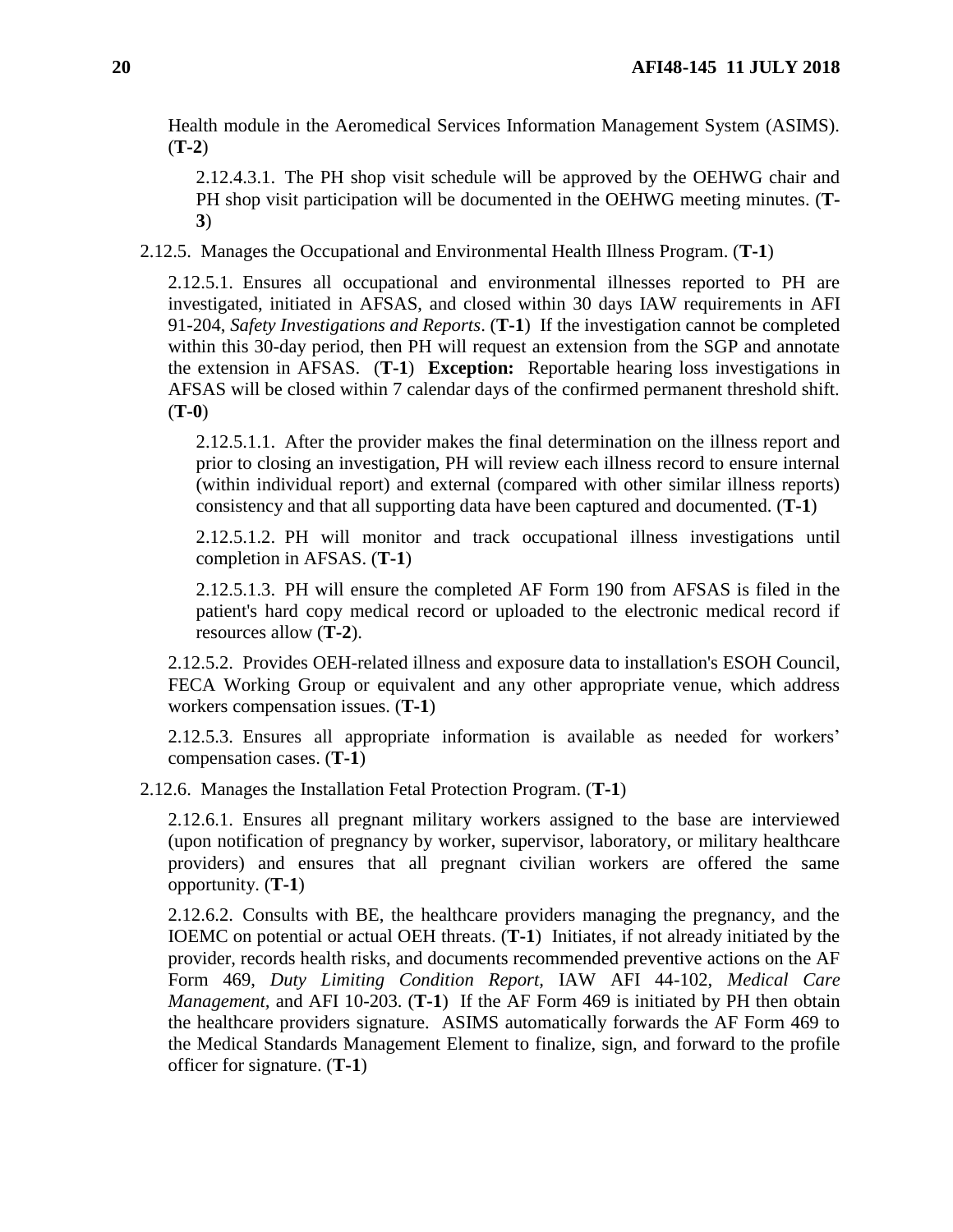2.12.7. Acts as a consultant to workplace supervisors for OEH training. In coordination with BE, reviews the workplace's training materials to ensure compliance with regulatory requirements and makes available standardized training materials to the workplace supervisors. (**T-3**) During shop visits, PH reviews training materials with the supervisor, reviews documentation of worker training (e.g., AF Form 55), and assesses worker knowledge. In addition, PH will proactively offer training assistance (materials, consultation) to non-MTF employees (e.g., first responders, life guards) at risk to bloodborne pathogen hazards. (**T-3**)

**Note:** Ensure workplace supervisors are modifying standardized training material to include workplace and task specific details. PH will only perform training for contractor employees when it is negotiated in the contract and coordinated with the Contracting Officer. -

2.12.8. Provides administrative oversight of MSE program as directed by the IOEMC. (**T-1**)

2.12.8.1. Identifies appropriate MSEs triggered by regulatory authority, exposure, and risk assessment activity based on OEHED. (**T-0**)

2.12.8.2. Produces an updated Clinical Occupational Health Exam Requirements (COHER) form using the ASIMS Web application. (**T-1**) The document is subject to modification and final approval by the IOEMC. (**T-1**) After completion routine surveillance or when changes are made to the COHER, briefs the COHER for the SEG in conjunction with the OEHED for the corresponding SEG at the OEHWG. (**T-1**)

<span id="page-20-0"></span>2.12.8.3. Ensures that PH flight (or equivalent) works with supervisors, designated unit representatives or individual employees to maintain current SEG/workplace rosters using the Occupational Health Supervisor Module in ASIMS Web and schedules audiogram appointments. SEG/workplace rosters shall be updated a minimum of every 3 months and shall be sent to BE. (**T-2**)

2.12.8.4. Provide updated copies of the COHER and OEHED to the physician completing the MSE. (**T-2**)

2.12.8.5. Coordinates with supervisors to maximize MSE completion rates and to minimize impact on mission where possible. (**T-3**)

2.12.8.6. Tracks MSE completion rates and maintains records of no-show/cancellation rates for audiograms and reports this information to the OEHWG as applicable. (**T-2**)

2.12.8.7. Provides unit commanders and unit health monitors access to their unit personnel MSE status and compliance via ASIMS Web. (**T-3**)

2.12.8.8. Reports currency rates for all units with personnel on the MSE program to the AMC and at the installation ESOH Council (or equivalent installation-wide meeting) IAW AFI 48-101. (**T-3**)

2.12.9. Acts as MTF or ARC medical unit liaison to local/community health department. (**T-2**)

2.12.10. When supporting an LSMTF or MAS with no PH officer assigned, oversees the OEH epidemiology and PH aspects of the OEH Program at the GSUs or MUNSS sites. The level of involvement may range from simple oversight to performing the functions based on the technical expertise of the LSMTF or MAS personnel. (**T-2**)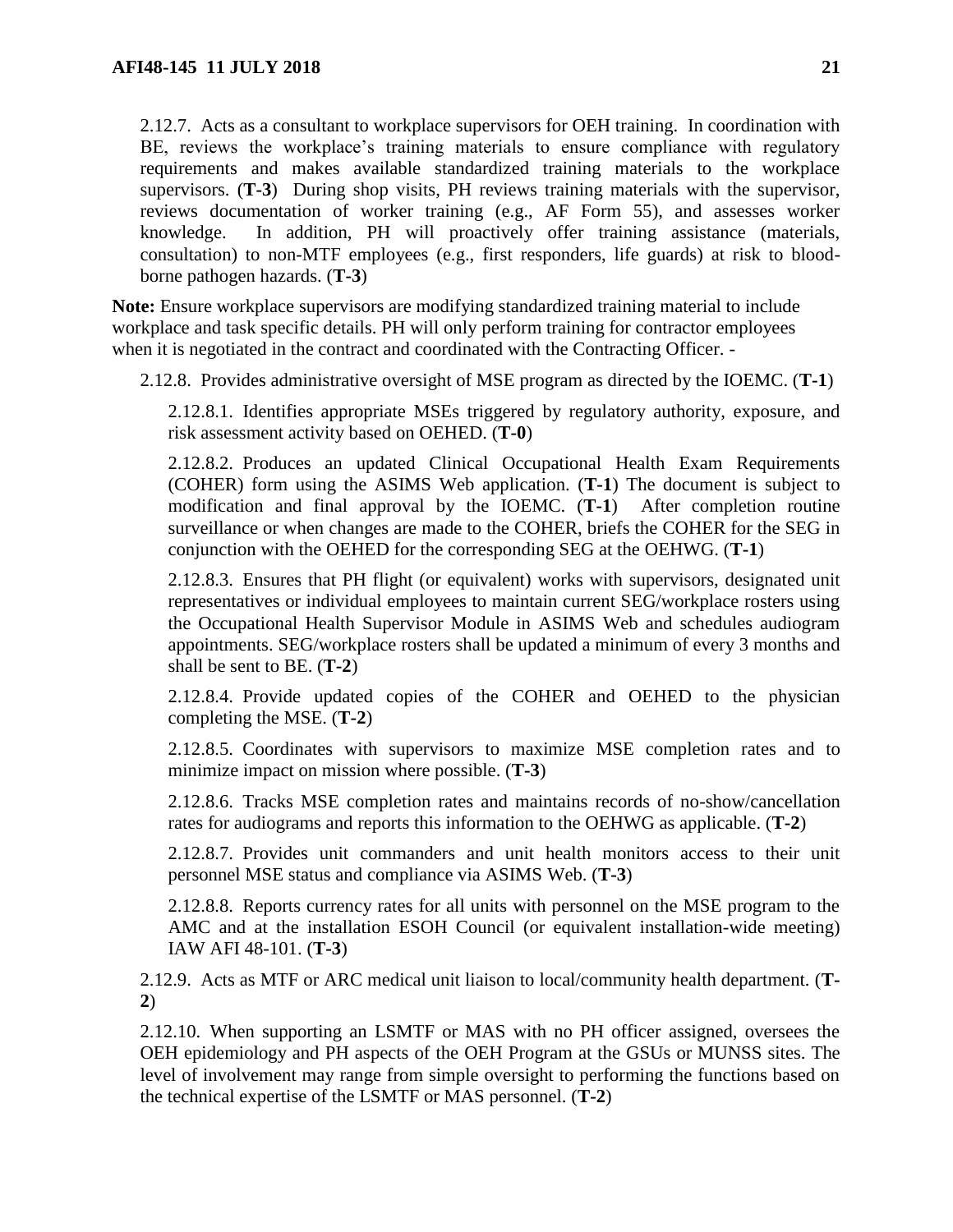# <span id="page-21-0"></span>**2.13. Installation Occupational and Environmental Medicine Consultant (IOEMC).**

2.13.1. Appointed in writing by the Medical Group Commander and serves as Chair and approval authority for the OEHWG-recommended clinical MSE requirements, including pregnancy profiles IAW AFI 44-102 (this can be delegated to any flight surgeon as needed). (**T-1**)

2.13.2. Provides medical oversight for the OEH program and ensures medically appropriate risk assessment and medical surveillance activities are conducted. (**T-1**) Reviews reported and suspected OEH-related illnesses or injuries and provides necessary feedback to BE, PH, Flight and Operational Medicine and Injury Compensation Specialist as required. (**T-1**)

2.13.3. Ensures the installation ESOH Council receives an annual (or more frequently as directed) OEH Program review that at a minimum includes adverse trends and MSE completion rates. (**T-1**)

2.13.4. Determines work relatedness of suspected occupational and environmental illnesses in consultation with the worker, supervisor, BE, PH, Flight and Operational Medicine, Primary Care Manager (PCM) and other appropriate agencies using guidelines in National Institute for Occupational Safety and Health (NIOSH) publication 79-116, *A Guide to the Work-Relatedness of Disease*, or most current edition*.* (**T-1**) Provider will document his/her comments and work relatedness determination in AFSAS. (**T-1**)

2.13.5. Reviews all pregnancy AF Form 469s (military members) and other pregnancyrelated correspondence (for federal civilian employees) to ensure that recommendations made adequately protect the worker and fetus from workplace exposures and that work restrictions, based on medical condition and exposure, are consistently applied. (**T-1**) Specific guidance is outlined in AFI 10-203 and AFI 44-102.

2.13.6. Recommends occupational illness and injury claims submissions to the Department of Labor based on work relatedness and to the Social Security Administration regarding Disability Retirement applications. (**T-1**) (Garrison Only) At ANG installations, the FECA working group or equivalent will make recommendations for submission to the Department of Labor. (**T-1**)

2.13.6.1. Represents the MTF or ARC medical unit at the installation's workers compensation working group, the Installation ESOH Council and/or other AF forum where OEH illness data are discussed and used to approve or disapprove compensation. (**T-1**)

2.13.6.2. Leads medical participation in multi-disciplinary forums to reduce military and civilian lost workdays and injury rates. (**T-1**)

2.13.7. Periodically briefs or schedules another qualified flight surgeon to brief the professional staff on occupational illness and injury trends and related issues (e.g., recognition, prevention, care and reporting) based on local needs and frequency of staff turnover. (**T-1**)

2.13.8. Reviews and approves occupational "Fitness for Duty" determination examinations. (**T-1**)

2.13.9. Serve as Operational Medicine Flight Commander or Operational Medicine Medical Director, or both, unless SGP is IOEMC. (**T-2**)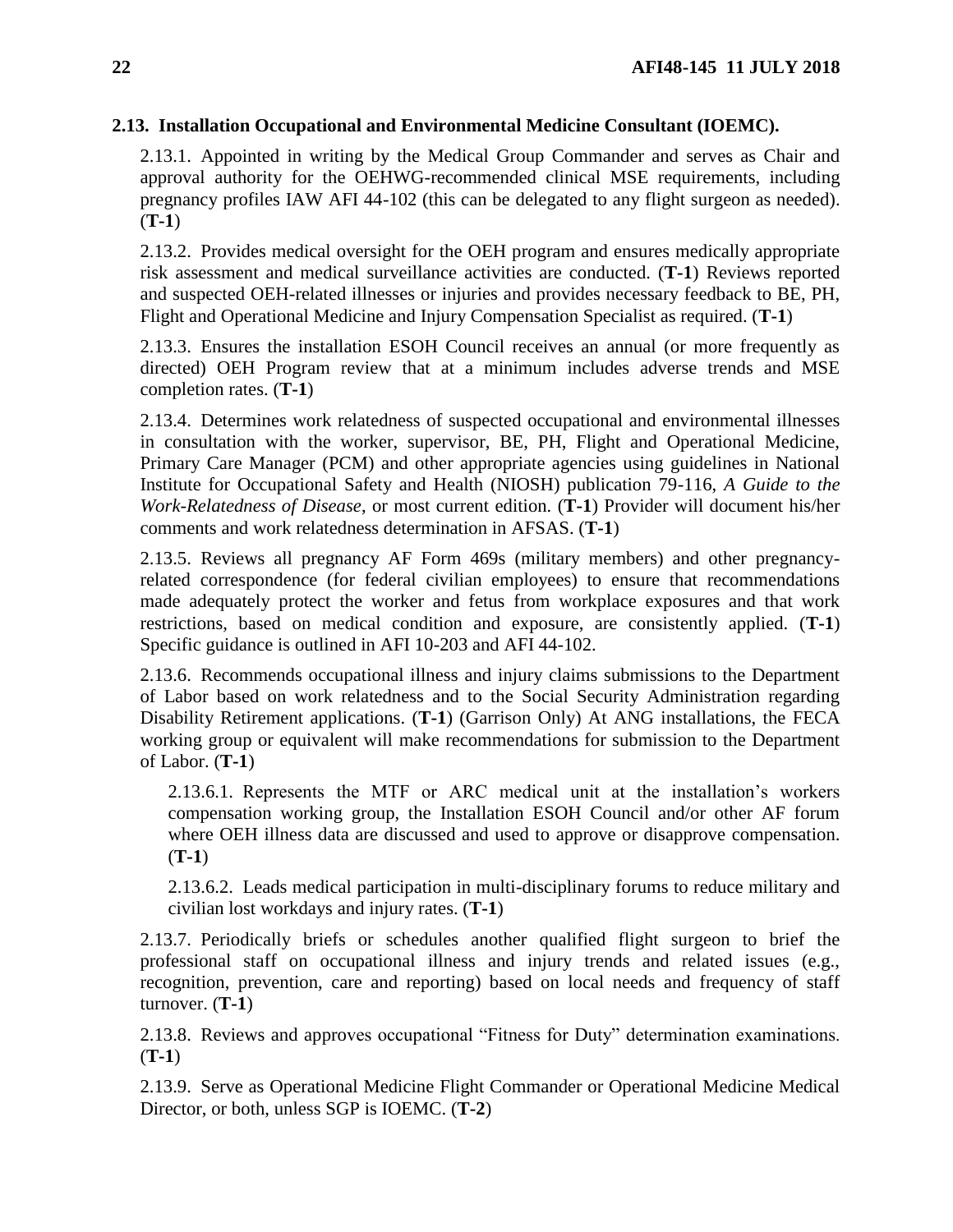# <span id="page-22-0"></span>**2.14. Occupational and Environmental Health Working Group (OEHWG).**

2.14.1. Includes BE, PH, Flight and Operational Medicine, IOEMC, and Safety representatives as principal members and ensures workplace supervisors are invited to attend when their workplace MSE requirements are under review. (**T-1**) Should consider other representatives such as Injury Compensation Specialist, where warranted.

2.14.2. Reviews workplace categorization and consolidated Conceptual Site Model (CSM) prioritization provided by the BE Flight Commander or equivalent and makes recommendations for changes. (**T-1**)

2.14.3. Recommends MSE requirements to the IOEMC; documents determinations in the OEHWG minutes. (**T-1**)

2.14.4. Ensures OEHED and COHER are filed in hard copy medical record (or upload to the electronic medical record if resources allow) IAW AFI 41-210 for all workers enrolled in OEH program. (**T-0**)

2.14.5. Implements procedures to investigate and report suspected OEH-related illness or injury. (**T-1**)

2.14.6. Ensures all OEH-related training requirements are identified and communicated to workplace supervisors by BE or PH. (**T-1**)

2.14.7. Tracks AF-level, MAJCOM-level and installation-specific OEH performance measures to assess the effectiveness of the installation OEH Program IAW AFI 48-101. (**T-1**)

2.14.8. Assists the Installation ESOH Council with identifying and prioritizing requirements to optimize mission performance and minimize ESOH risk and cost IAW AFI 90-801. (**T-1**)

2.14.9. Provides for a collaborative process of assessment, planning, facilitation, and advocacy for options and services to meet an ill/injured worker's health needs through communication and coordination of care to minimize delays in diagnosis, treatment, and return-to-work. (**T-3**)

2.14.10. Review DOEHRS-IH OEHED documents provided by BE and corresponding COHER from ASIMS. (**T-1**)

2.14.11. Provides a consolidated OEH PMR to the ESOH Council. (**T-1**)

# <span id="page-22-1"></span>**2.15. Limited Scope Medical Treatment Facility Officer in Charge (OIC).**

2.15.1. Ensures that LSMTF staff provides OEH support as defined in this AFI to the extent possible within the scope of training, manpower and equipment available. (**T-3**)

2.15.2. Coordinates with the supporting MTF/SGP for OEH Program support as needed to fulfill the requirements of this AFI. (**T-3**)

2.15.3. Ensures credentialed LSMTF providers perform MSEs based on recommendations from the supporting MTF OEHWG. Credentialed providers at a LSMTF will have the same scope of responsibility as providers at the supporting MTF to include the appropriate evaluation, clinical management, referral, and profile disposition for their patients. (**T-3**)

2.15.4. Ensures scheduling of MSE and any required follow-up exams and reporting of findings and trends to the supporting MTF PH office. (**T-3**)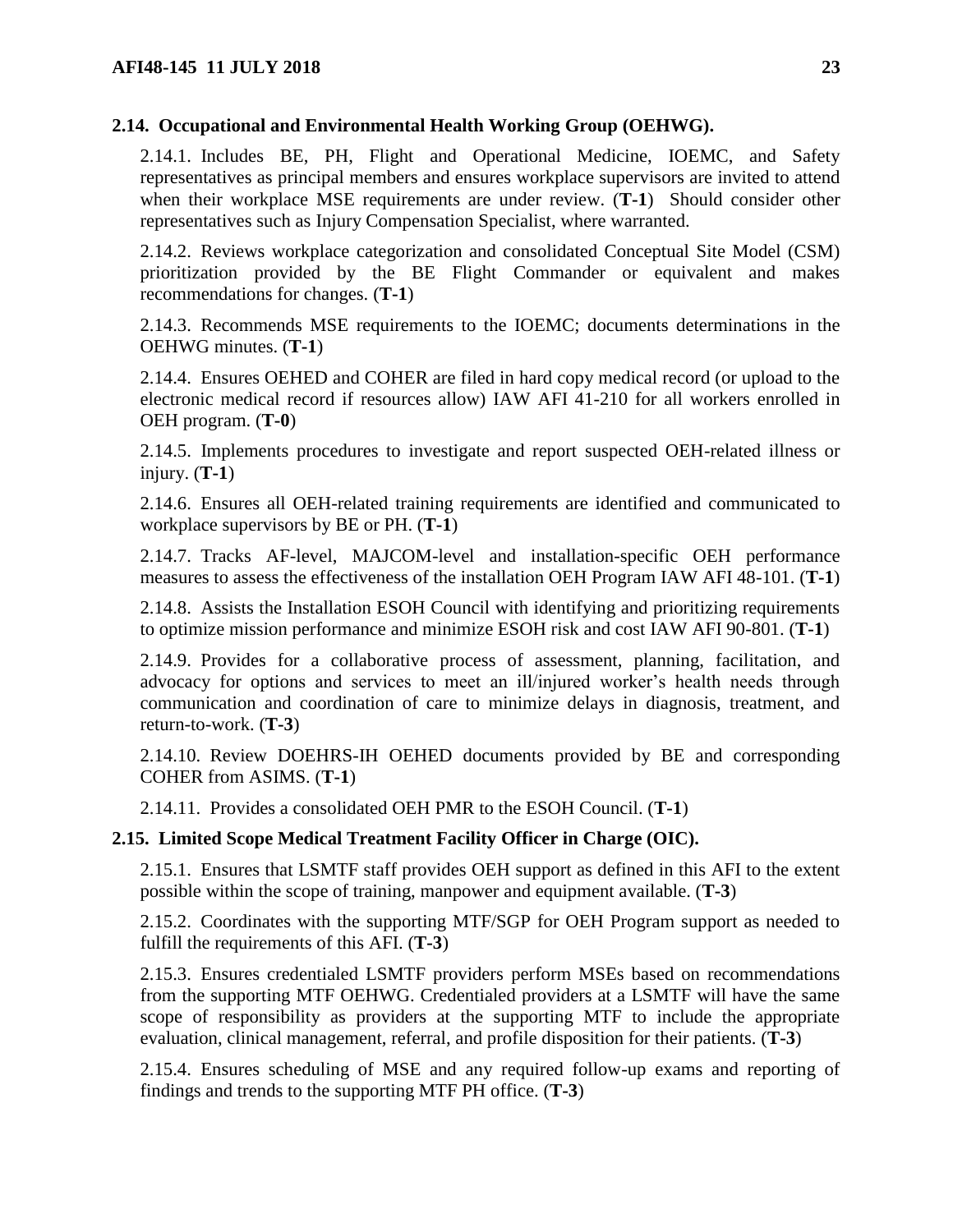2.15.5. Ensures the PH office at the supporting MTF is informed promptly about each jobrelated illness or injury. (**T-3**)

2.15.6. Ensures timely notification is provided to the supporting MTF PH office for all employees who become pregnant. (**T-3**)

2.15.7. Ensures LSMTF providers participate in occupational illness investigations and fitness for duty evaluations as managed by the supporting MTF IOEMC. (**T-3**)

2.15.8. Ensures LSMTF credentialed providers participate in the supporting MTF OEHWG. This may be via video-teleconference or telephone. (**T-3**)

## <span id="page-23-0"></span>**2.16. Geographically Separated Unit Commander or Delegate (Medical Aid Station).**

2.16.1. Ensures that MAS staff provides OEH support as defined in this AFI to the extent possible within the scope of training, manpower and equipment available. (**T-3**)

2.16.2. Coordinates with the supporting MTF/SGP for OEH Program support as needed to fulfill the requirements of this AFI. (**T-3**)

2.16.3. Ensures compliance and facilitates scheduling of MSE and required follow-up exams and reporting of findings and trends to the PH office at the supporting MTF. (**T-3**)

2.16.4. Ensures the PH office at the supporting MTF is informed promptly about each jobrelated illness or injury. (**T-3**)

2.16.5. Ensures timely notification is provided to the supporting MTF PH office for all employees who become pregnant. (**T-3**)

2.16.6. Facilitates workplace supervisor communications with the credentialed providers from the supporting MTF as needed. (**T-3**)

2.16.7. Ensures medical staff participates in occupational illness investigations and fitness for duty evaluations as managed by the supporting MTF IOEMC. (**T-3**)

## <span id="page-23-1"></span>**2.17. Working Groups**

2.17.1. Assist AFMSA/SG3PB in the resolution of issues assigned by governance structure. Working groups established by governance will be considered mandatory. (**T-2**)

## <span id="page-23-2"></span>**2.18. USAFSAM Occupational and Environmental Health, (USAFSAM/OE).**

2.18.1. Provides reach back technical and scientific expertise as directed by SAF/IEE, AFMSA/SG3PB, RIC, and the AME to assist in assessing and managing AF and installation OEH Programs. (**T-1**)

2.18.2. Performs and/or assists with on-site evaluations, sampling, analysis, health risk assessment and mitigation to support DoD, AF, MAJCOM and installation OEH programs, as requested. Develops and maintains processes to validate and prioritize projects that have AF-wide impacts and submits to AFMSA/SGP on an annual basis (e.g. CATM study). (**T-1**)

2.18.3. Identifies OEH risk reduction and elimination opportunities with AF-wide significance and evaluates costs/benefits. Presents any courses of action (COA) to respective career-field Corporate Boards. (**T-1**)

2.18.4. Analyzes AF-wide, MAJCOM and installation OEH data (garrison and deployed locations) to identify significant trends, answer questions/requests and provide annual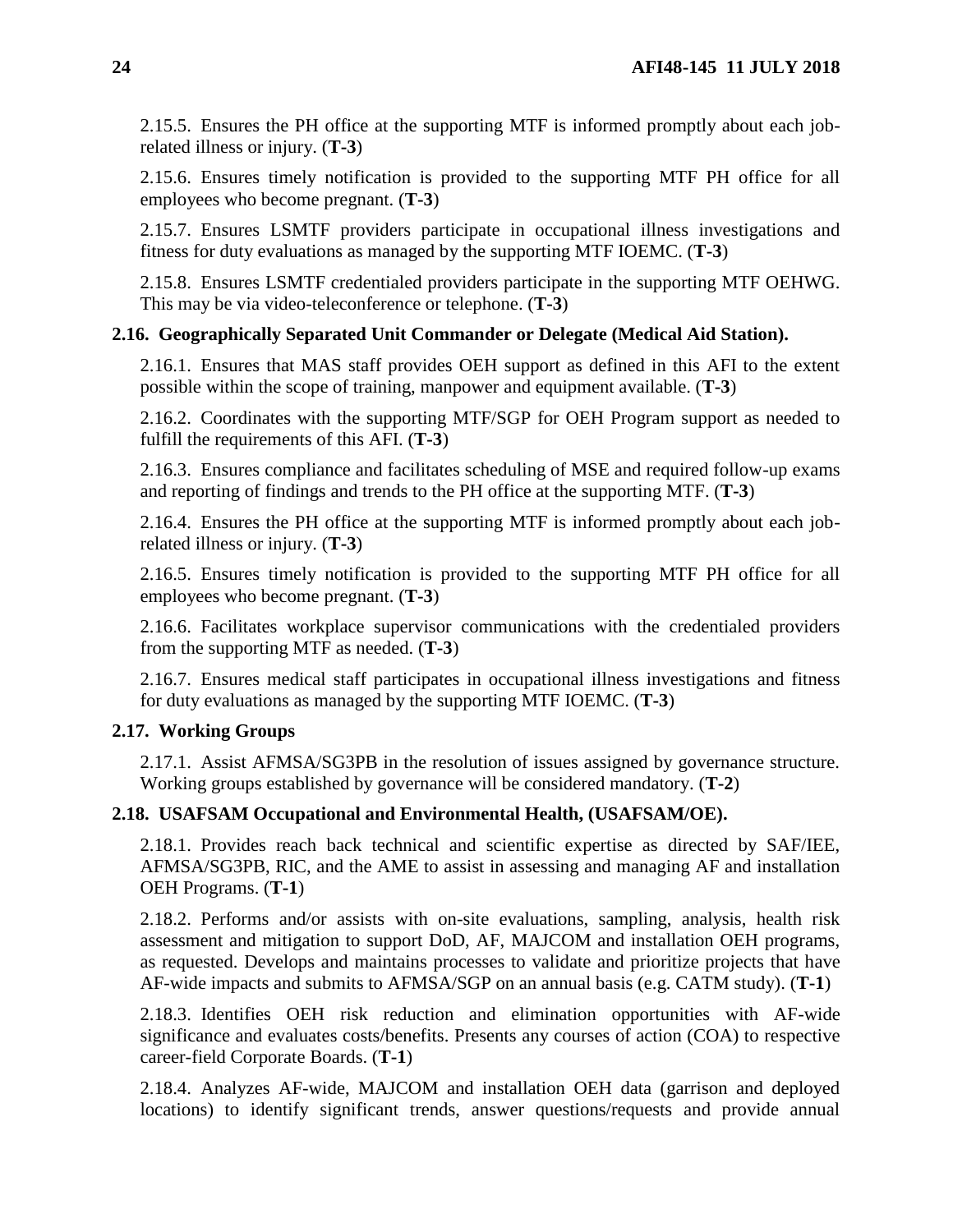summary analyses (exposure and outcome based) to the SAF/IE, AF/SG, Combatant Command Air Component, MAJCOM, and MTF or ARC medical unit staff. (**T-1**)

2.18.5. Recommends AF-level OEH Program metrics to AFMSA/SG3PB. (**T-1**)

2.18.6. Serves as the AF DOEHRS-IH service-level administrator. (**T-1**)

2.18.7. Develops and maintains ad hoc reports identified by AFMSA or MAJCOMs for use with the DOEHRS-IH. (**T-1**)

2.18.8. Fields, responds to, and tracks questions and user-identified issues with the DOEHRS-IH and ad hoc reports and provides reports to AFMSA as requested. (**T-1**)

2.18.9. Develops and maintains DOEHRS-IH user guidance as requested by AFMSA. (**T-1**)

2.18.10. Maintains a master OEH exposure data repository through the DOEHRS-IH. (**T-1**)

2.18.11. Participates in the DOEHRS-IH functional user group and plans and programs for representative attendance at meetings. (**T-3**)

2.18.12. Serve as AFMSA/SG3PB technical representative to DOEHRS-IH development process to include evaluating and testing system changes. (**T-2**)

2.18.13. Provides standardized recommendations for medical examinations based on exposures most commonly observed among given Air Force Specialty Codes (AFSCs). (**T-3**)

2.18.14. Provides technical consultative support to SAF/IE on OSD Emerging Contaminants Working group IAW DODI 4715.18, *Emerging Contaminants*. (**T-1**)

2.18.15. Provides AFSC-awarding and advanced OEH Program training to members of Aerospace Medicine, including appropriate DOEHRS-IH training. (**T-1**)

2.18.16. Ensures all aspects of OEH training are integrated with DOEHRS-IH data entry and information management training for OEH personnel. (**T-1**)

2.18.17. Conducts an annual OEH PMR and provides results to AFMSA/SG3P. (**T-1**)

## <span id="page-24-0"></span>**2.19. Air Force Inspection Agency/Surgeon General (AFIA/SG).**

2.19.1. Identify trends from inspection assessments and brief respective Corporate Boards. (**T-1**)

2.19.2. Provide medical core team inspectors at each UEI for wings with medical units IAW AFI 90-201. (**T-1**)

2.19.3. Capture lessons learned/improvements and forward any recommendations to AFMSA/SGP to incorporate into policy changes. (**T-1**)

## <span id="page-24-1"></span>**2.20. Injury Compensation Specialist.**

2.20.1. Performs workers compensation duties IAW DoDI 1400.25-V810 to expedite returnto-work and reduce compensation costs. At ANG installations, this responsibility lies within the State Human Resources Office . (**T-0**)

2.20.2. Shares appropriate workers compensation data with Occupational Safety and OEH POCs to ensure prevention and reduction of lost workdays. (**T-0**)

## <span id="page-24-2"></span>**2.21. Base Civil Engineer.**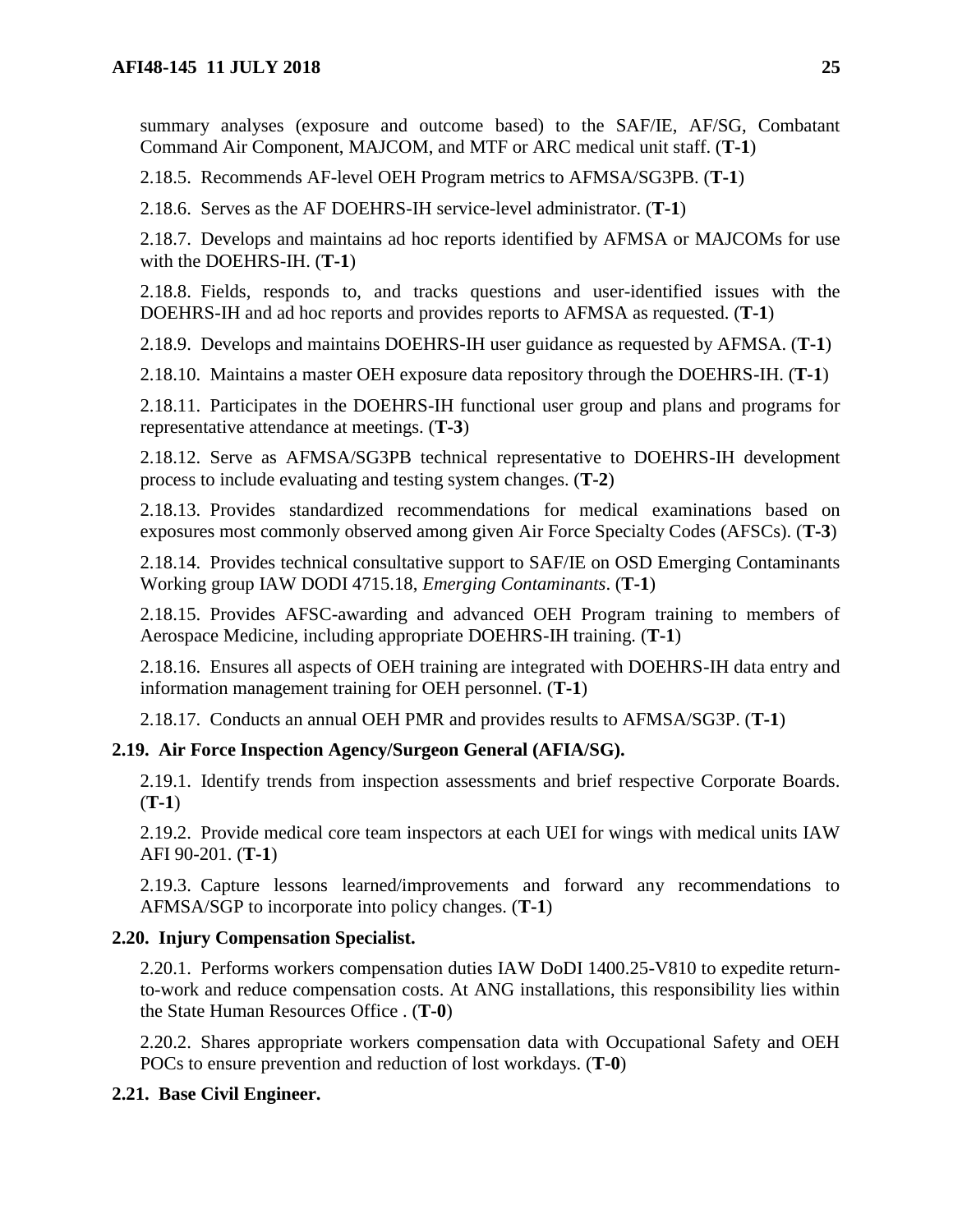2.21.1. Establishes and maintains processes to ensure design and construction lead personnel involve BE in all design review stages (conceptual, intermediate, and final), pre-construction meetings, pre-final, and final inspections to identify and address potential OEH concerns related to new construction and facility modification projects including Medical Facility projects and work orders. (**T-1**)

2.21.2. Provides BE access to work orders, drawings, specifications, and contractor submittals related to any real property systems that either produce or are designed to control or reduce OEH hazards (e.g. industrial paint corrosion control booths (blasting and painting), industrial ventilation systems, HVAC systems, noise control devices, etc.). (**T-1**)

#### <span id="page-25-0"></span>**2.22. Chief of the Installation Contracting Office.**

2.22.1. Includes installation-specific OEH program requirements into contracts that have potential health impact to installation personnel in order to comply with all statutes, regulations, and instructions for managing OEH hazards. Any contract requiring inclusion of Federal Acquisition Regulation (FAR) Part 23, *Environment, Energy and Water Efficiency, Renewable Energy Technologies, Occupational Safety, and Drug-Free Workplace* contract clauses, specifically those required by the following subparts, shall be considered as having potential health impact to installation personnel: (**T-0**)

2.22.1.1. Subpart 23.3, *Hazardous Material Identification and Material Safety Data*;

2.22.1.2. Subpart 23.6, *Notice of Radioactive Material*;

2.22.1.3. Subpart 23.8, *Ozone-Depleting Substances and Greenhouse Gases*;

2.22.1.4. Subpart 23.9, *Contractor Compliance with Environmental Management Systems*; and

2.22.1.5. Subpart 23.10, *Federal Compliance with Right-to-Know Laws and Pollution Prevention Requirements.*

2.22.2. Invite BE to all pre-contract kick-off meetings for construction (to include new construction, building modifications, etc.). (**T-1**)

2.22.3. Ensures BE review and approval prior to allowing work to commence on any contract. (**T-1**)

#### <span id="page-25-1"></span>**2.23. Unit/Organizational Commander.**

2.23.1. Provides workers a safe and healthy work environment that complies with all OEH program requirements. (**T-0**)

2.23.2. Supports installation and organizational level OEH objectives and targets. (**T-0**)

2.23.3. Implements corrective actions for identified OEH discrepancies. (**T-1**)

2.23.4. Ensures employees accomplish initial, periodic, and termination Medical Surveillance Examination (MSE)IAW with workplace COHER form and report for all scheduled MSEs. (**T-0**)

2.23.5. Appoints a Unit Health Monitor to support coordination of MSE requirements. (**T-1**)

2.23.6. Arranges funding to support non-DHP medical assessments when required by federal law or to meet the needs of the USAF. (**T-0**)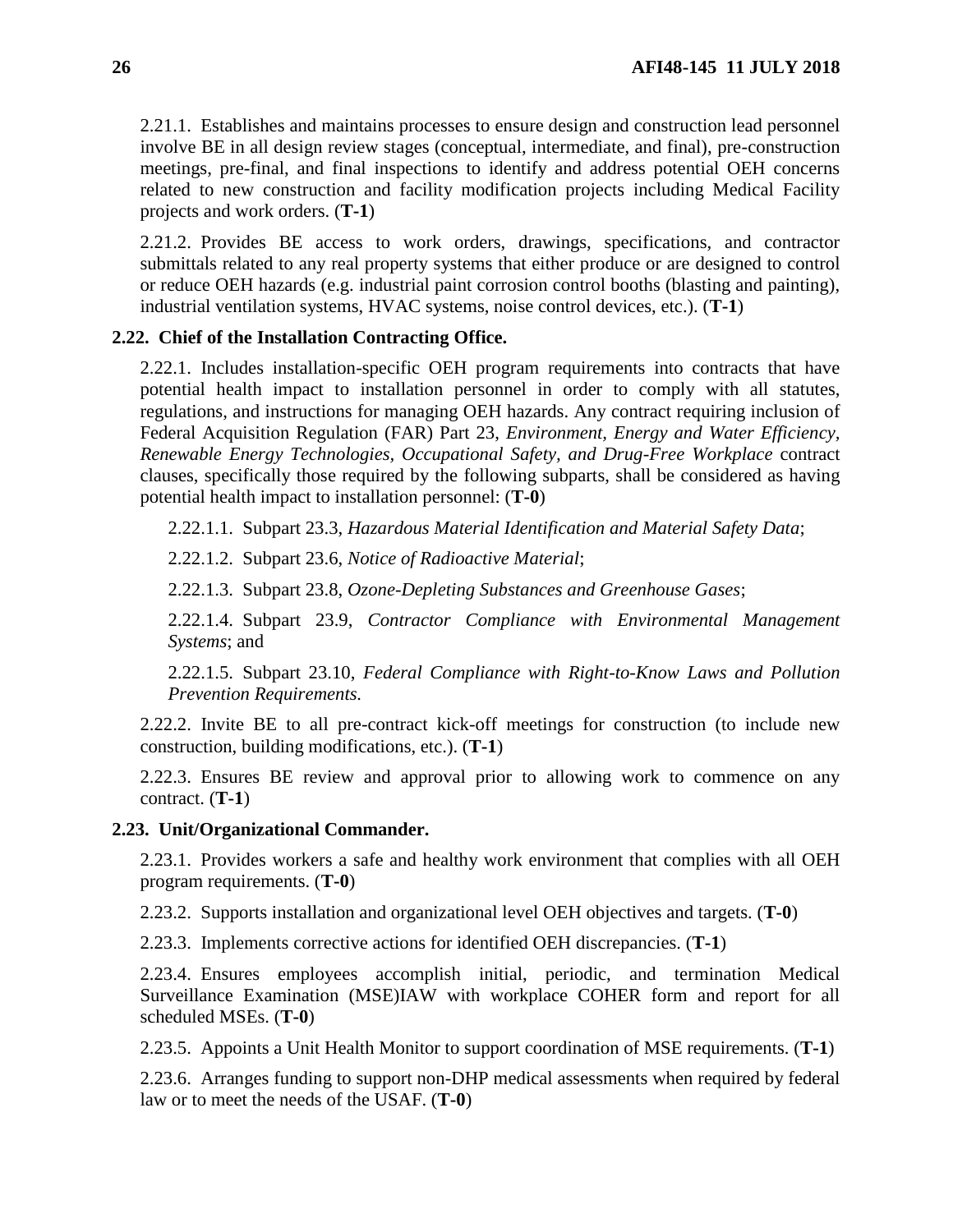2.23.7. Ensures unit personnel are trained on applicable components of the OEH program as described in section 4.5 of this AFI. (**T-0**)

2.23.8. At a minimum, completes applicable OEH Self-Assessment Communicators in MICT semi-annually. (**T-3**)

2.23.9. Serves as the validator, or delegates within the unit, for all Occupational Health related Self-Assessment Communicators assigned. (**T-3**)

<span id="page-26-0"></span>**2.24. Unit Health Monitor.** Notifies unit personnel of due/overdue MSE requirements and monitors MSE status in coordination with unit CCs, workplace supervisors and PH. (**T-1**)

#### <span id="page-26-1"></span>**2.25. Workplace Supervisor.**

2.25.1. Ensures all OEH hazards are abated to the maximum extent possible and that all Airmen comply with OEH requirements. (**T-0**)

2.25.2. Ensures required OEH hazard controls are implemented and functioning correctly; Personal protective equipment (PPE) is available and used correctly in the workplace; and instructs personnel on care/hygiene of their PPE. (**T-0**)

2.25.3. Ensures workplace compliance with applicable OEH regulatory and policy requirements. (**T-0**)

2.25.4. Informs BE, PH, and/or preventive medicine personnel (as applicable in deployed locations) of changes to workplace equipment, practices and/or procedures that may impact exposure to OEH hazards as soon as possible, but no later than 30 days. (**T-1**)

2.25.5. Conducts workplace-specific OEH hazard training, per regulatory or policy requirements; documents training in accordance with AFI 91-202. (**T-0**)

2.25.6. Consults with PH and/or BE to ensure OEH hazard training meets or exceeds minimum requirements. (**T-2**)

2.25.7. Ensures that pre-placement medical examinations are completed before placing the individual to work (if possible) and NLT 60 days after starting work (unless governed by more stringent CFR requirements) and that post-placement examinations are completed when the employee terminates work activities. (**T-0**)

2.25.8. Notifies PH of members separating or retiring so that appropriate termination examinations can be completed. (**T-0**)

2.25.9. Ensure personnel complete required MSEs. (**T-0**)

2.25.10. Attend in person or have a knowledgeable representative attend the OEHWG review of their workplace MSE requirements when invited to participate. (**T-3**)

2.25.11. Maintains accurate rosters of personnel assigned to the workplace by updating the Occupational Health Supervisor Module in ASIMS Web at least every 3 months (see **[paragraph](#page-20-0) 2.12.8.3**). (**T-2**)

2.25.12. Ensures PH, BE (or preventive medicine personnel as applicable when deployed), and the Injury Compensation Specialist are informed promptly about each job-related exposure, illness and pregnancy (if notified by worker). (**T-0**)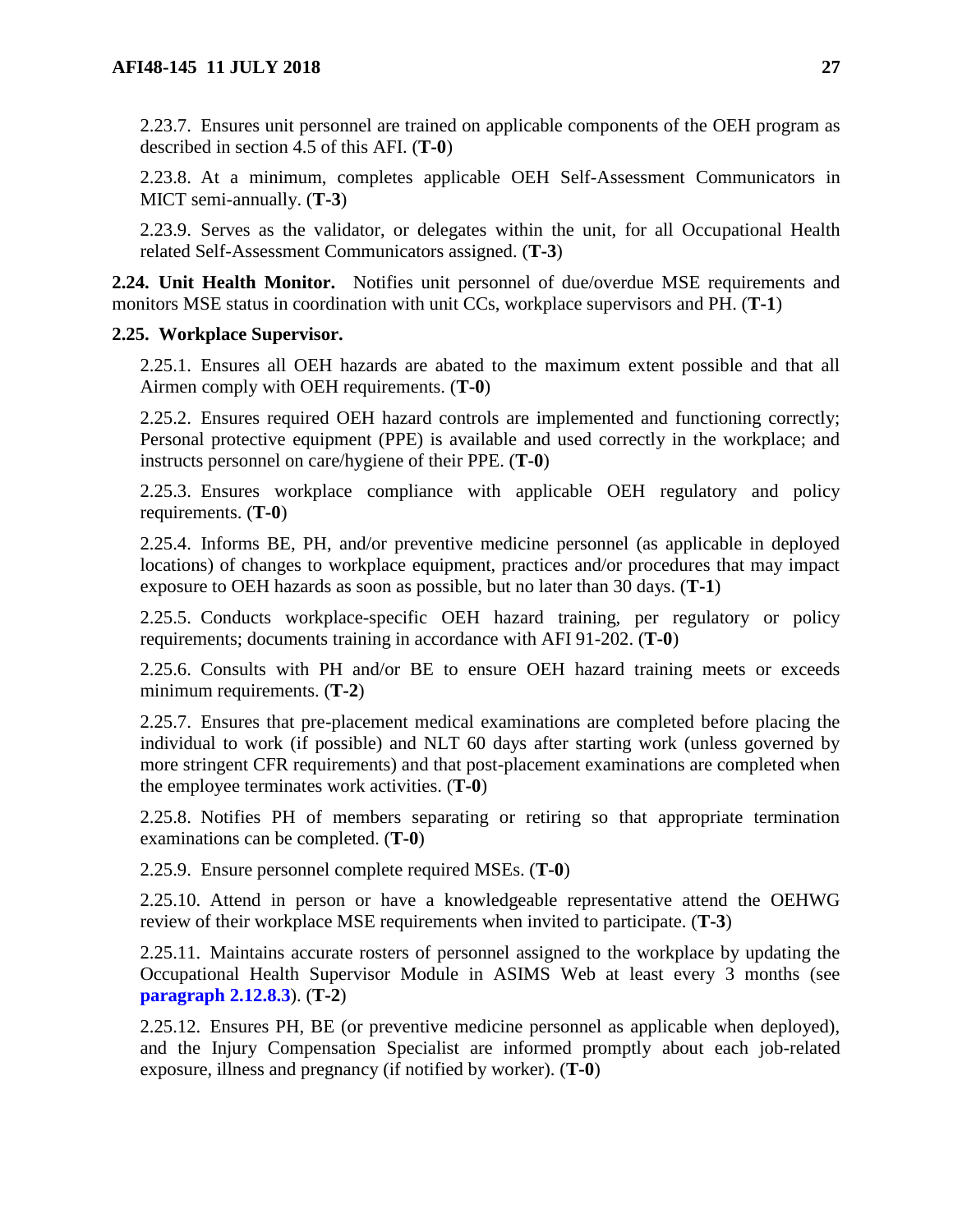2.25.13. Supports the OEH hazard identification and exposure/health risk assessment process by ensuring active engagement of personnel with OEH professionals evaluating the workplace. (**T-3**)

2.25.14. Completes applicable OEH Self-Assessment Communicators in MICT and forward any findings and/or issues/concerns to BE. (**T-1**).

# <span id="page-27-0"></span>**2.26. Employee.**

2.26.1. Understands OEH aspects of work performed and complies with all OEH risk mitigation strategies and program requirements, including training, work practices and the proper use, maintenance and storage of PPE. (**T-0**)

2.26.2. Reports on time for scheduled MSE appointments. (**T-3**)

2.26.3. Reports changes that may impact exposure to OEH hazards to the appropriate supervisor; actively participates in workplace health hazard identification and health risk assessments, to include wearing sampling/monitoring equipment. (**T-0**)

2.26.4. Reports to supervisors and medical authority any occupationally related exposures or health conditions, and seeks medical care as required. (**T-1**)

2.26.5. Notifies supervisor and reports to PH upon learning of pregnancy. (**T-1**, applicable to military personnel only, optional for civilian employees)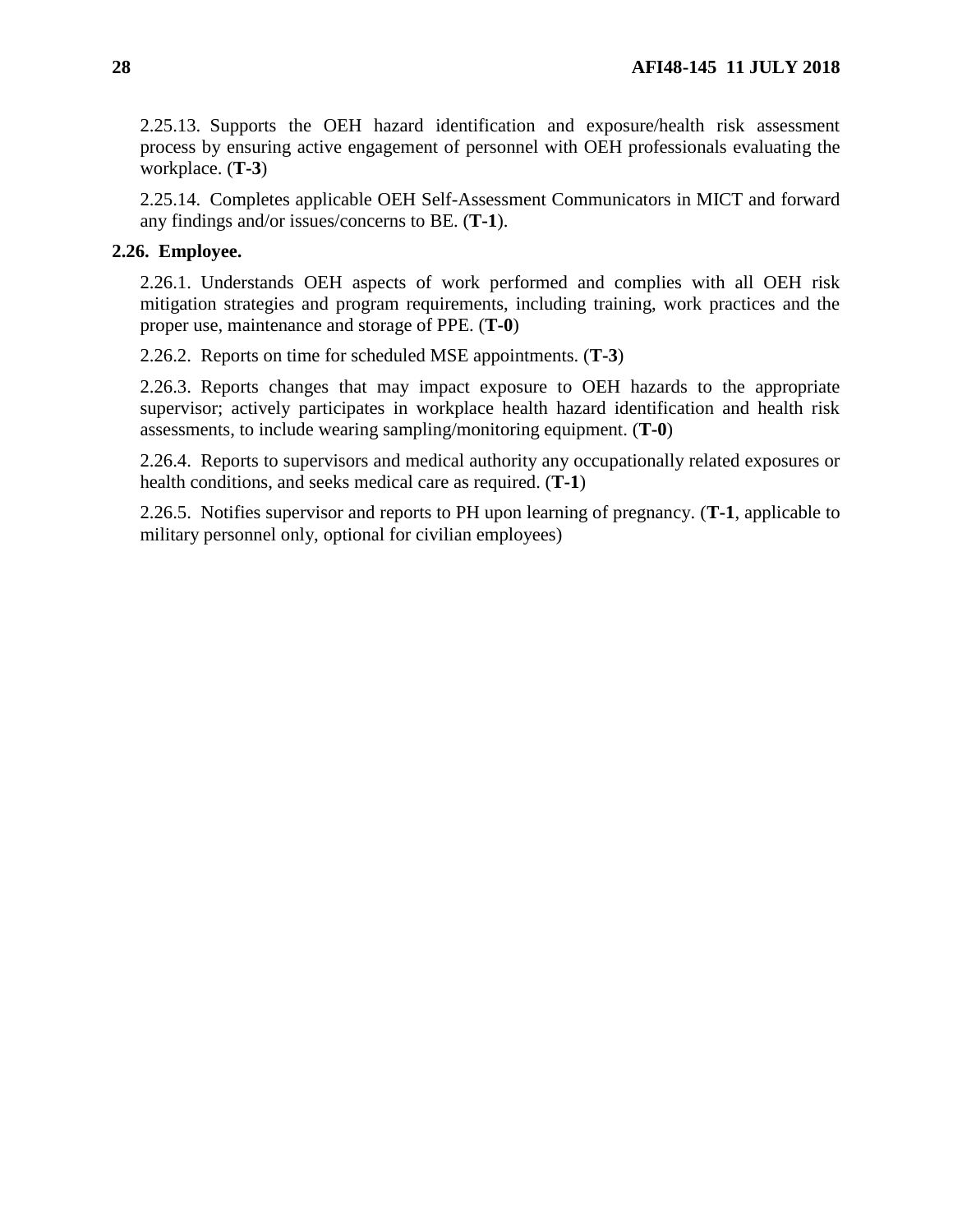#### **Chapter 3**

#### **PLANNING**

<span id="page-28-1"></span><span id="page-28-0"></span>**3.1. Overview.** The planning process identifies and prioritizes OEH program issues (hazards, risks, program deficiencies and opportunities for improvement) to establish objectives, identify risk reduction opportunities and ensure OEH program improvement. AF OEH Program policy articulates senior leadership's vision for the OEH Program. Routine Survey, compliance sampling, and other requirements should be identified and tracked to completion.

<span id="page-28-2"></span>**3.2. Supporting Policy Elements.** OEH policy and guidance consists of both directive and non-directive documents issued at all levels and is incorporated into the 10-, 32-, 40-, 48-, 90 and 91-series of publications, reflecting the cross-functional elements of the OEH Program. The most critical elements of the AF OEH Program are contained in 90-series and 48-series publications, as illustrated in **[Figure](#page-29-0) 3.1**. These documents are supported by AFIs, AFMANs, and other policy instruments to establish and maintain all the key compliance, risk reduction and continual improvement elements of the OEH Program. These supporting documents (e.g. AFI 91-203, *Consolidated Occupational Safety Instruction*, AFMAN 48-146, etc.) provide the "How To" instructions to implement the policy directives and program requirements. MAJCOM and installation-level supplements to these documents may be published as needed to address organization-specific aspects of the OEH program.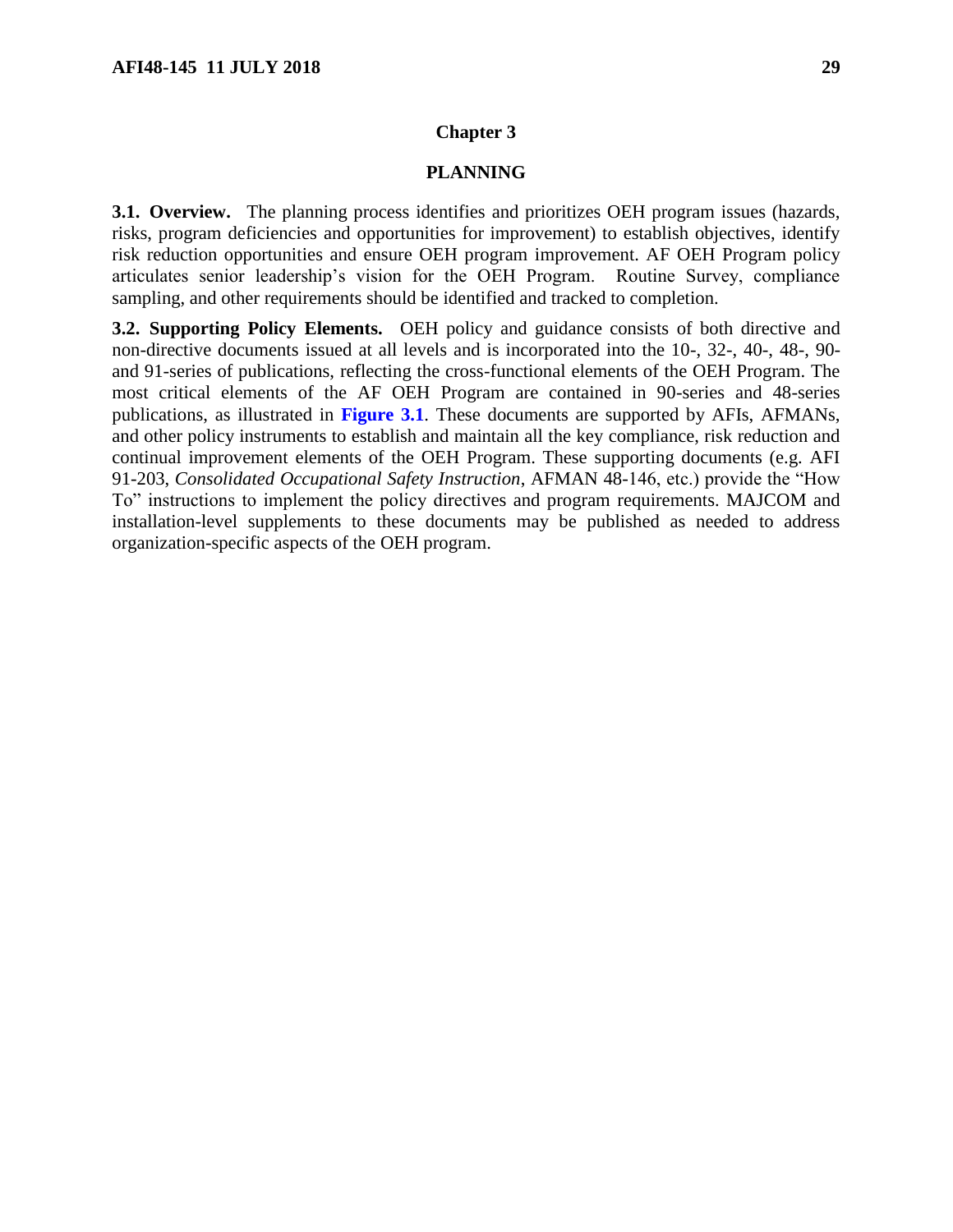

<span id="page-29-0"></span>**Figure 3.1. Key Elements of the AF OEH Program.**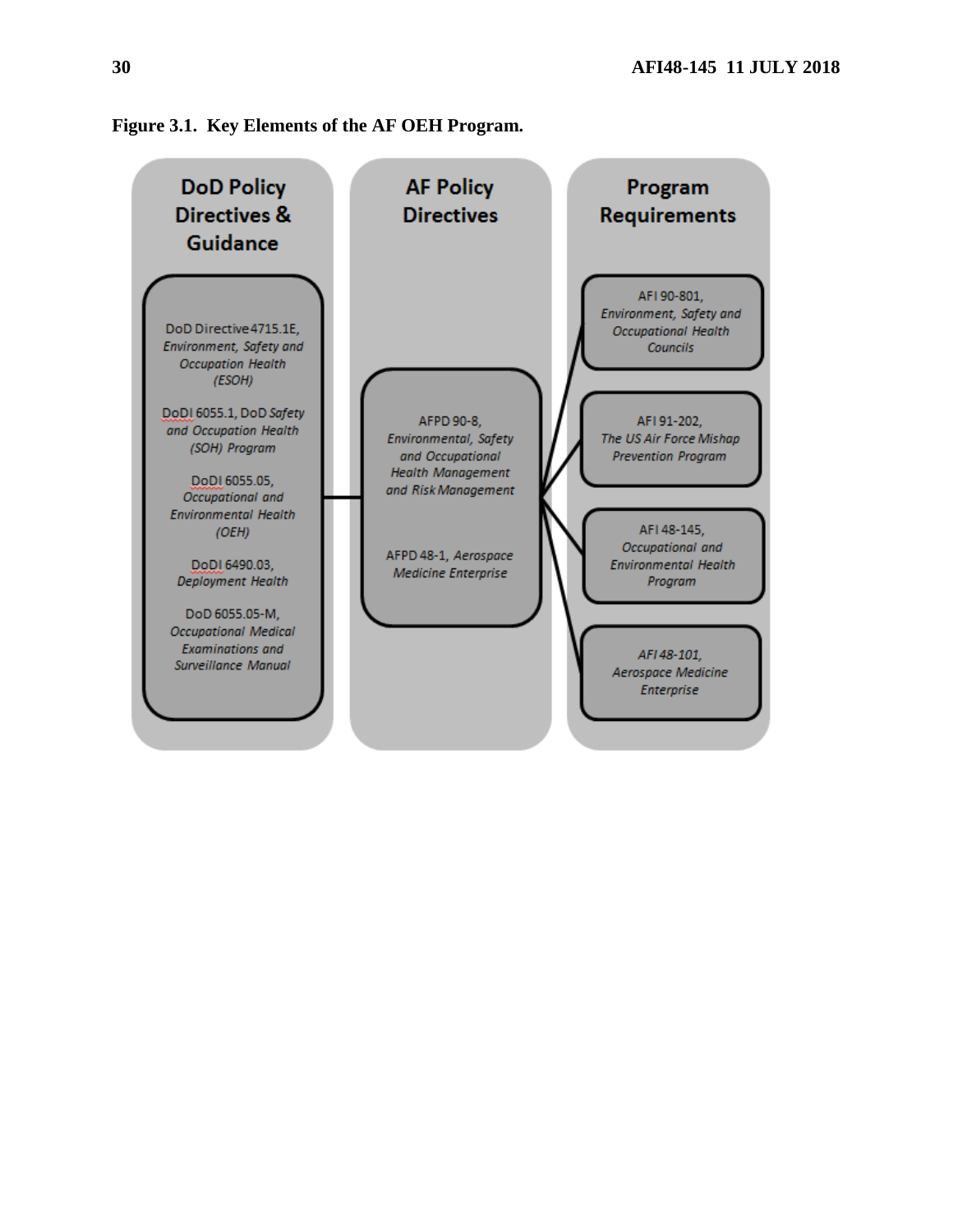#### **Chapter 4**

#### **EXECUTION**

<span id="page-30-1"></span><span id="page-30-0"></span>**4.1. Overview.** The OEH program includes six key elements to ensure successful execution and continuous improvement. The following paragraphs describe how those elements contribute to future goals and objectives.

<span id="page-30-2"></span>**4.2. Design Review and Change Management.** Effective design review prevents OEH-related injuries\illnesses by identifying hazards and associated risks before they are introduced into the workplace or community environment.

4.2.1. BE, with assistance from other Aerospace Medicine functional experts, will accomplish OEH design and process change reviews, including, but not limited to the following activities: design, construction, operation, maintenance, and decommissioning. (**T-2**)

4.2.2. The following are examples of conditions that should trigger a review: new or modified technology, equipment, or facilities; new or revised procedures, work practices, or design specifications; different types and grades of materials; significant changes to the workplace's organizational structure and staffing including use of contractors; modification of health and safety devices and equipment; and new or revised health and safety standards or guidelines. Refer to AFMAN 48-146 for detailed OEH program execution.

#### <span id="page-30-3"></span>**4.3. OEH Process Assessment.**

4.3.1. Purpose. OEH process assessment enhances overall mission effectiveness by protecting AF personnel from OEH hazards/risks. Process assessment provides a framework to:

4.3.1.1. Integrate AF OEH Program objectives with AFMS desired effects and capabilities.

4.3.1.2. Effectively employ the DoD Industrial Hygiene Exposure Assessment Model to prioritize assessment efforts on operations/processes posing the greatest OEH risk, as well as utilize the American Industrial Hygiene Association (AIHA) Exposure Assessment Strategy for guidance in managing these assessment priorities.

4.3.1.3. Evaluate the effectiveness of control options designed to minimize OEH-related exposure.

4.3.1.4. Accurately document potential OEH exposure(s) to ensure an accurate Longitudinal Exposure Record for all AF personnel.

4.3.1.5. Ensure commanders comply with applicable federal, state or host-nation, and local regulations, standards and requirements, as applicable.

4.3.2. Utilize the DoD Industrial Hygiene Exposure Assessment Model. (**T-0**) Implementation is organized into two basic courses of action: Routine and Special Assessment.

4.3.2.1. Routine Assessment. The routine assessment is a normally a qualitative assessment that includes collecting and organizing basic information needed to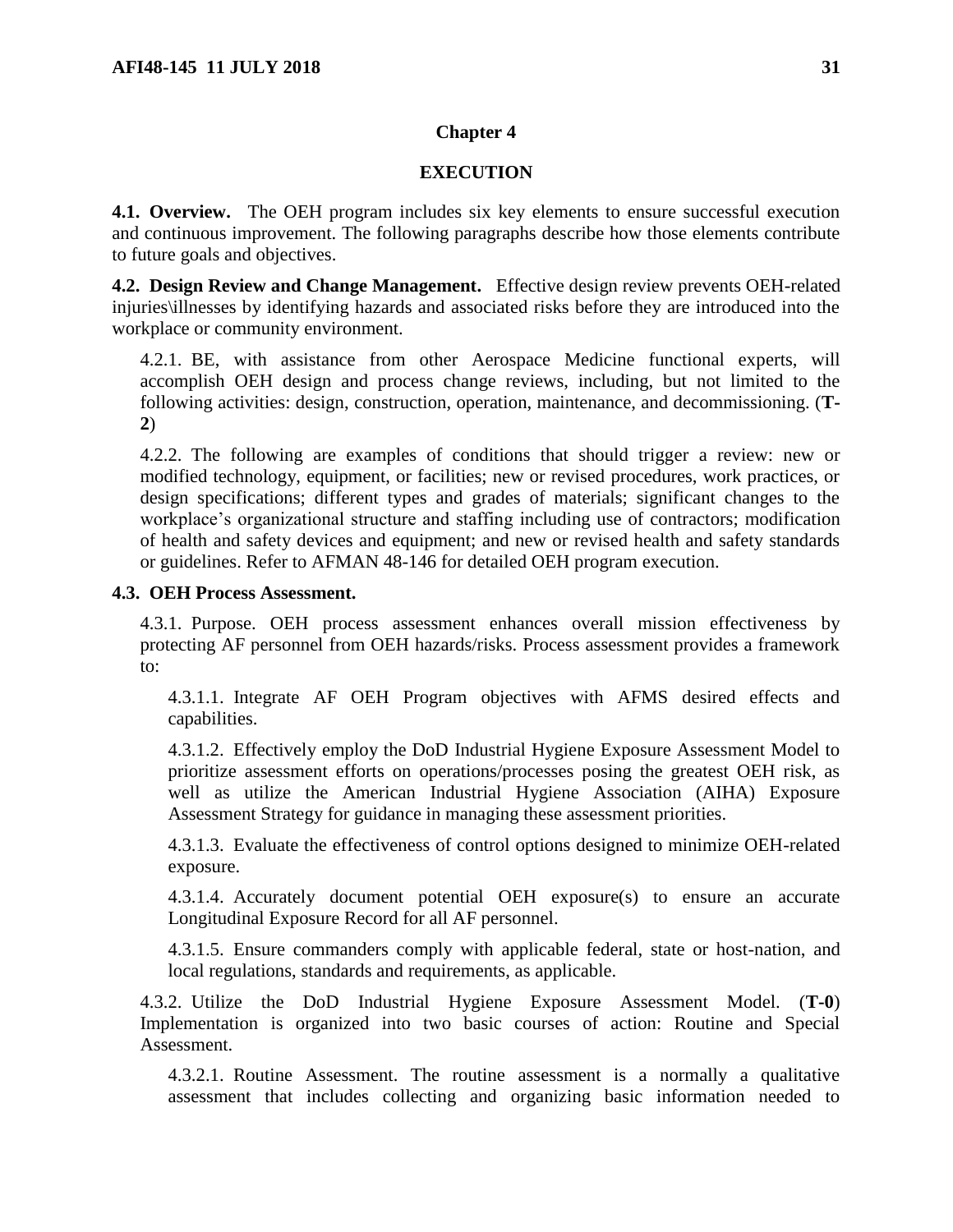characterize the workplace, work force, and environmental agents. Detailed guidance on conducting routine assessment can be found in AFMAN 48-146 and technical guides written by USAFSAM/OE and posted on the USAFSAM Environmental, Safety, and Occupational Health Service Center portal (**<https://hpws.afrl.af.mil/dhp/OE/ESOHSC/index.cfm>**).

4.3.2.1.1. Workplaces will be categorized as High (CAT 1), Medium (CAT 2), or Low (CAT 3) priority. (**T-0**)

4.3.2.1.2. Workplaces will be assessed every 12 (High), 30 (Medium), or 48 (Low) months, at a minimum. (**T-2**)

4.3.2.1.3. The decision to perform a routine assessment more often than the established minimum assessment frequency is made by the base Bioenvironmental Engineer (BEE), in consultation with the OEHWG.

4.3.2.2. Special Assessment. A special assessment is preferably a quantitative assessment that focuses resources on OEH-related hazards that require evaluation or classification. Once initial baseline assessments have been established, BE flights should focus the majority of their efforts on special assessments for OEH exposures. Detailed guidance on conducting special assessments can be found in AFMAN 48-146 and technical guides written by USAFSAM/OE and posted on the ESOH Service Center portal.

<span id="page-31-0"></span>**4.4. Occupational and Environmental Health Clinical Surveillance.** The objective of OEH clinical surveillance is to protect AF workers from adverse exposures by detecting potential failure in controlling exposure(s). A secondary objective is to protect AF workers by detecting disease at or before the point it becomes clinically evident.

4.4.1. Occupational Medicine. Occupational medicine supports AF mission objectives by helping optimize workforce availability and the OEH Program with direct clinical functions (tertiary preventive medicine) and illness prevention activities (primary and secondary prevention). This is accomplished through the performance of all Occupational Medical examinations (MSE, fitness for duty, Pre-placement, Injury/Illness, and Termination) IAW 29 CFR 1910, *Occupational Safety and Health Standards*, DoDI 6055.05-M and AFMAN 48-146.

4.4.2. Data Standardization. OEH clinical surveillance programs will be standardized across the AF as follows (**T-1**):

4.4.2.1. Flight and Operational Medicine will review the Occupational and Environmental Health Exposure Data (OEHED) and MSE requirements prior to each MSE. (**T-1**) The requirements must be those approved by the IOEMC. (**T-1**)

4.4.2.2. If the OEHED and MSE requirements (COHER) located in the employee's electronic medical record are not current, the office completing the examination (Flight and Operational Medicine or PH) will locate and file the current information in the hard copy medical record (or upload and attach to the electronic medical record if resources allow) IAW AFI 41-210. (**T-0**) Previous copies of OEHED and Clinical Occupational Health Exam Requirements (COHER) shall not be removed from the worker's medical record. (**T-0**)

## <span id="page-31-1"></span>**4.5. Education and Training.**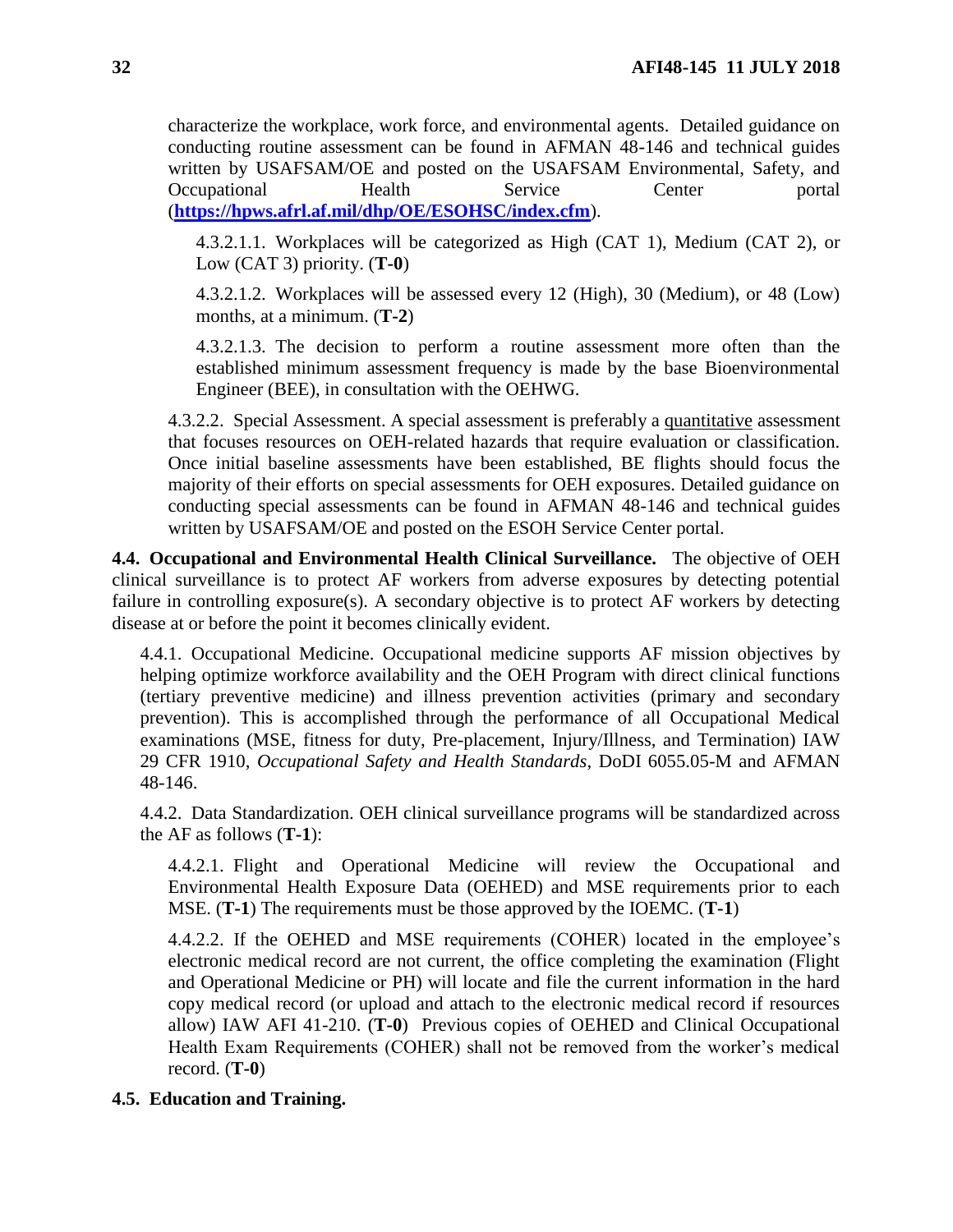4.5.1. Unit/organizational commanders will ensure general OEH awareness training is provided to all personnel (military and civilian). The Job Safety Training Outline (JSTO) is the primary means for OEH training and must include the workplace-specific Hazard Communication (HAZCOM) training provided IAW AFI 90-821, *Hazard Communication.*  Additionally, BE routine and special assessment reports must be made available to all employees. Organizational commanders should periodically evaluate the effectiveness of OEH training including hazard identification, safe work practices, and use of PPE. (**T-0**)

4.5.2. OEH Program training will be documented on AF Form 55, *Employee Safety and Health Record*, in the Integrated Maintenance Data System (IMDS) or in other AF-approved systems that track/verify training is accomplished. (**T-2**)

<span id="page-32-0"></span>**4.6. Emergency Preparedness.** Installations will plan for and develop procedures to prevent and/or respond to foreseeable emergencies, natural and man-made, applicable to their workplace operations in accordance with Presidential Directives. (**T-3**) Emergency response incidents will be assessed for environmental health hazards and documented appropriately in DOEHRS-IH by the installation BE*.* (**T-0**)

<span id="page-32-1"></span>**4.7. Documentation.** Installations shall follow AFMAN 33-363 to establish and maintain an effective OEH records management program. (**T-1**) Those responsible for managing OEH documents and records will maintain strict compliance with the requirements of 29 Code of Federal Regulations (CFR) 1904, *Recording and Reporting Occupational Injuries and Illness*  and 29 CFR 1910.1020, *Access to Employee Exposure and Medical Records*. Personnel will be briefed and provided access to their personal exposure records and workplace evaluations by their supervisor and copies of records will be provided upon request. (**T-0**)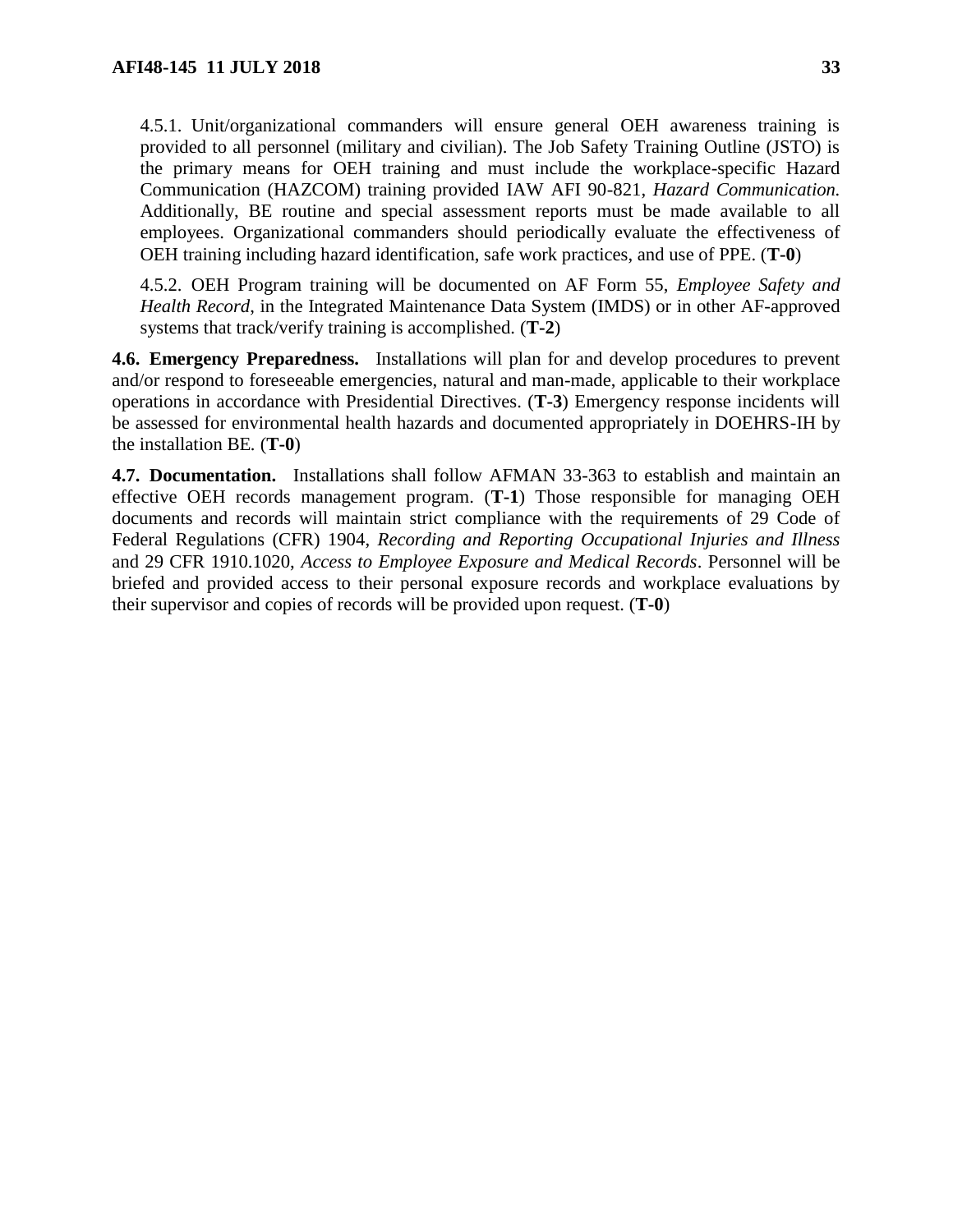#### **Chapter 5**

# **MEASUREMENT AND ASSESSMENT**

<span id="page-33-1"></span><span id="page-33-0"></span>**5.1. Performance Measurement.** An effective monitoring/assessment program can identify significant deviations from "steady-state" OEH program performance. This may provide early indications the OEH Program is not performing at optimum effectiveness/efficiency.

5.1.1. Installations shall track operational performance using established/accepted HAF and MAJCOM OEH performance measures. Installations may also develop/adopt performance measures designed to achieve installation-unique objectives and targets. (**T-0**)

5.1.2. Measures should be designed according to the hazards in the workplace. Examples include the reduction of average exposure levels, the rate and timeliness of completion of corrective actions, completion of required training to include demonstration of employee knowledge.

<span id="page-33-2"></span>**5.2. Feedback to the Planning Process.** The results of monitoring, measurement and assessment activities, including audits, incident investigations and corrective and preventive actions, will be addressed in the planning process and the management review.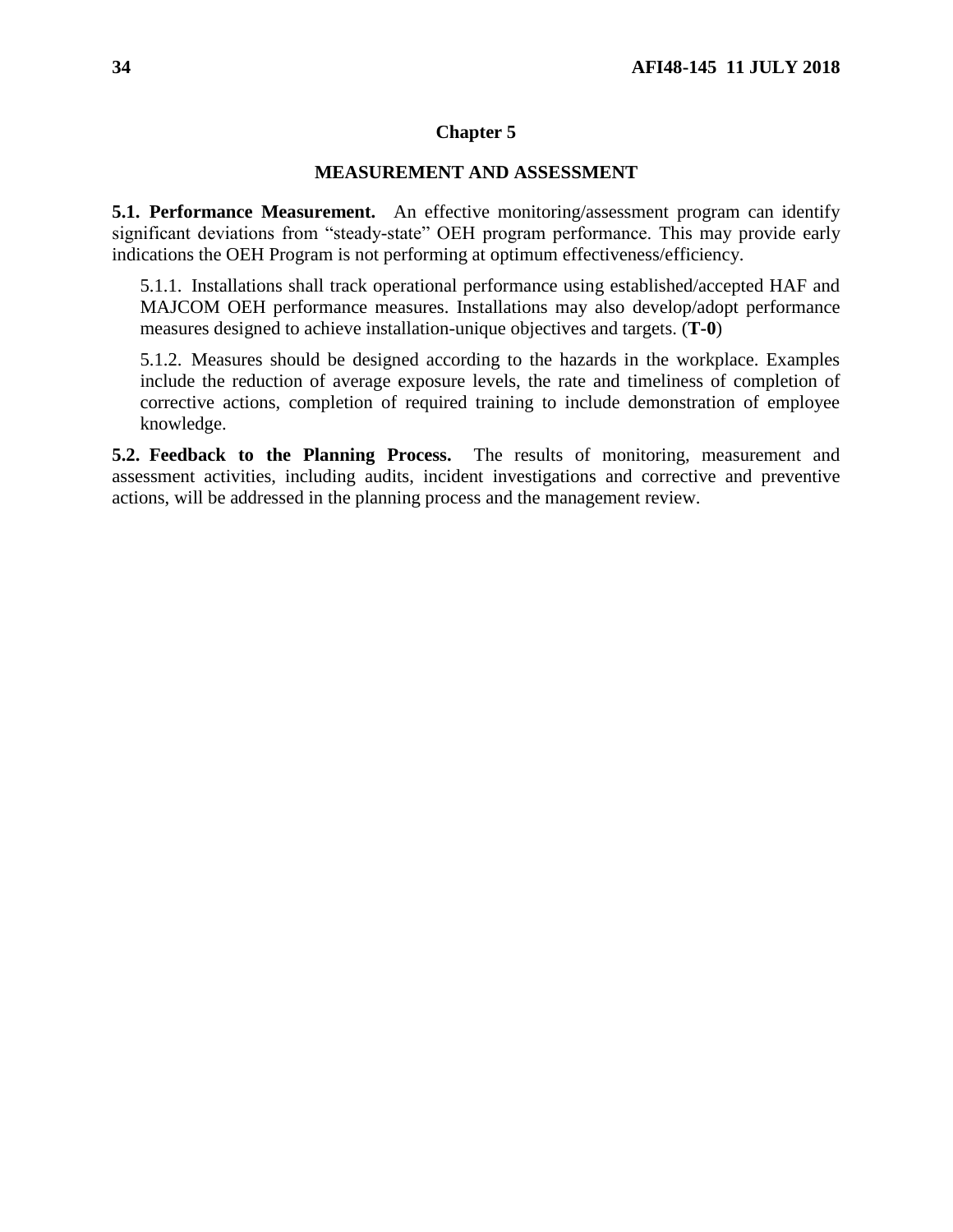#### **Chapter 6**

#### **MANAGEMENT REVIEW**

<span id="page-34-1"></span><span id="page-34-0"></span>**6.1. Purpose.** The Program Management Review (PMR) allows for leadership at HAF, MAJCOM and installation-level, along with OEH Program leaders and process owners, to critically evaluate OEH Program performance and implement improvements. HAF, MAJCOM and installation ESOH Councils (or equivalent) shall ensure an OEH PMR is conducted and briefed at least annually. (**T-1**) The PMR shall include, among other information: progress in the reduction of risk; effectiveness in programs to identify, assess, and prioritize risk and system deficiencies; effectiveness in addressing the underlying causes of risks and system deficiencies; input from employees and employee representatives; status of corrective and preventive actions and changing circumstances; follow-up actions from audits and previous management reviews; extent to which objectives have been met; and performance of the management system relative to the expectations. (**T-1**)

<span id="page-34-2"></span>**6.2. Outcome and Follow-Up.** Senior leadership at all levels will provide appropriate direction for correcting noted deficiencies, including the need for investment, policy revision and adjustments to objectives and targets. Performance measures will be reviewed during the ESOH Council for appropriateness and relevance, and adjusted as necessary to drive performance toward established OEH Program objectives and targets. The PMR must be documented IAW the template provided by AFMSA. (**T-1**)

> DOROTHY A. HOGG Lieutenant General, USAF, NC Surgeon General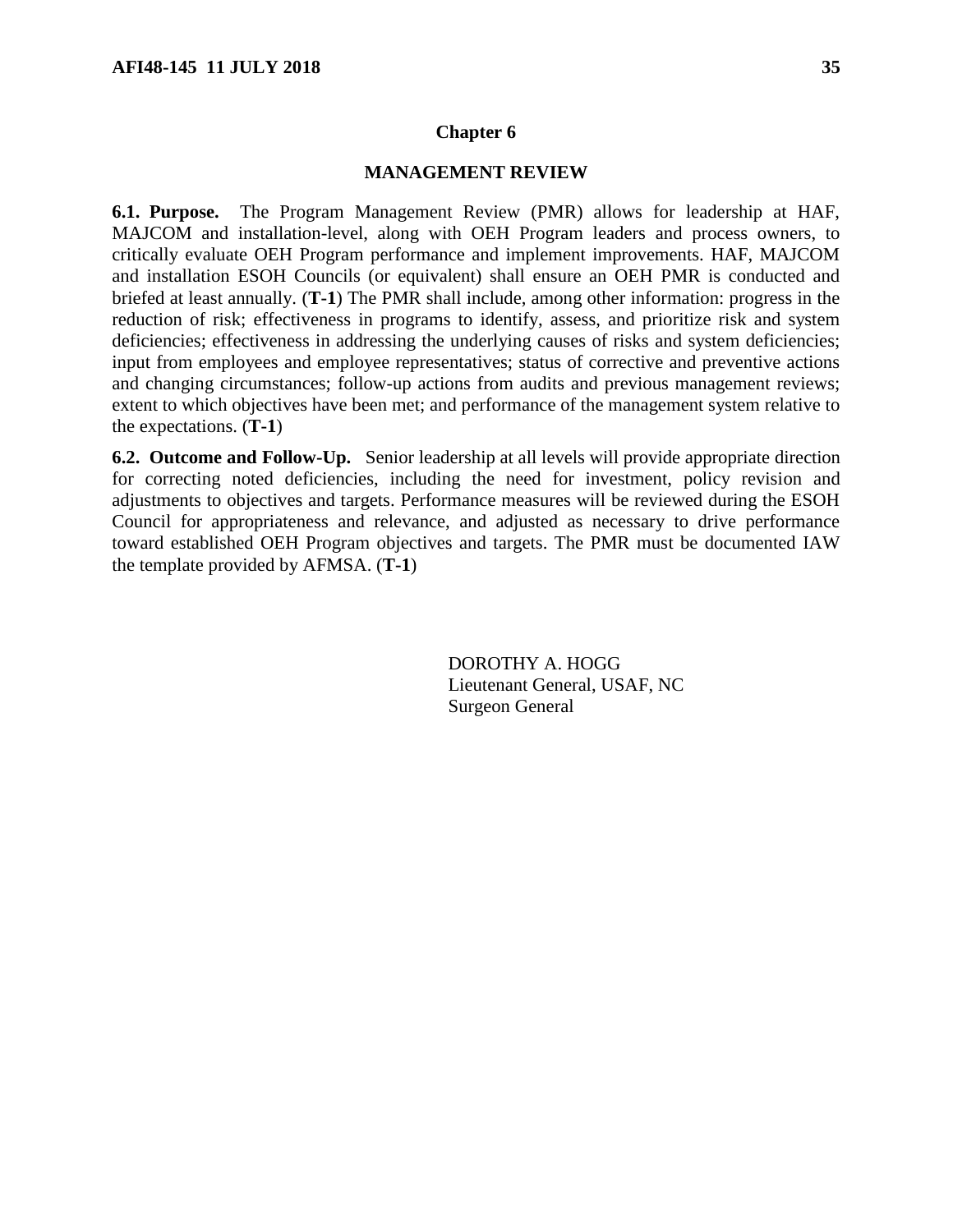#### **Attachment 1**

#### **GLOSSARY OF REFERENCES AND SUPPORTING INFORMATION**

<span id="page-35-0"></span>*References*

29 CFR 1904 *et seq*., *Recording and Reporting Occupational Injuries and Illnesses*

29 CFR 1960 *et seq., Basic Program Elements for Federal Employee Occupational Safety and Health Program and Related Matters*

29 CFR, *Labor*

40 CFR, *Protection of Environment*

CJCSI 3170.01I, *Joint Capabilities Integration and Development System*

AFPD 48-1, *Aerospace Medicine Enterprise* 23 Aug 2011

AFPD 90-1, *Policy Formulation* 6 Oct 2010

AFPD 90-8, *Environment, Safety, and Occupational Health Management and Risk Management* 2 Feb 2012

AFPD 91-2, *Safety Programs* 1 May 2017

AFI 10-203, *Duty Limiting Conditions* 20 Nov 2014

AFI 10-2501, *Air Force Emergency Management Program* 19 Apr 2016

AFI 21-200, *Munitions and Missile Maintenance Management* 2 Jan 2014

AFI 25‐201, *Intra‐Service, Intra‐Agency, and Inter‐Agency Support Agreement Procedures* 18 Oct 2013

AFI 32-7020, *The Environmental Restoration Program* 7 Nov 2014

AFI 32-7086, *Hazardous Materials Management* 4 Feb 2015

AFI 33-360, *Publications and Forms Management* 1 Dec 2015

AFI 40-201, *Managing Radioactive Materials in the US Air Force* 17 Sep 2014

AFI 44-102, *Medical Care Management* 17 Sep 2014

AFI 48-101, *Aerospace Medicine Enterprise* 8 Dec 2014

AFI 48-105, *Surveillance, Prevention, and Control of Disease and Conditions of Public Health or Military Significance* 15 Jul 2015

AFI 48-123, *Medical Examination and Standards* 5 Nov 2013

AFI 48-127, *Occupational Noise and Hearing Conservation Program* 26 Feb 2016

AFI 48-144, *Drinking Water Surveillance Program* 21 Oct 2014

AFI 63-101/20-101, *Integrated Life Cycle Management* 9 May 2017

AFI 90-201, *The Air Force Inspection System* 21 Apr 2015

AFI 90-801, *Environment, Safety, and Occupational Health Councils* 4 Aug 2016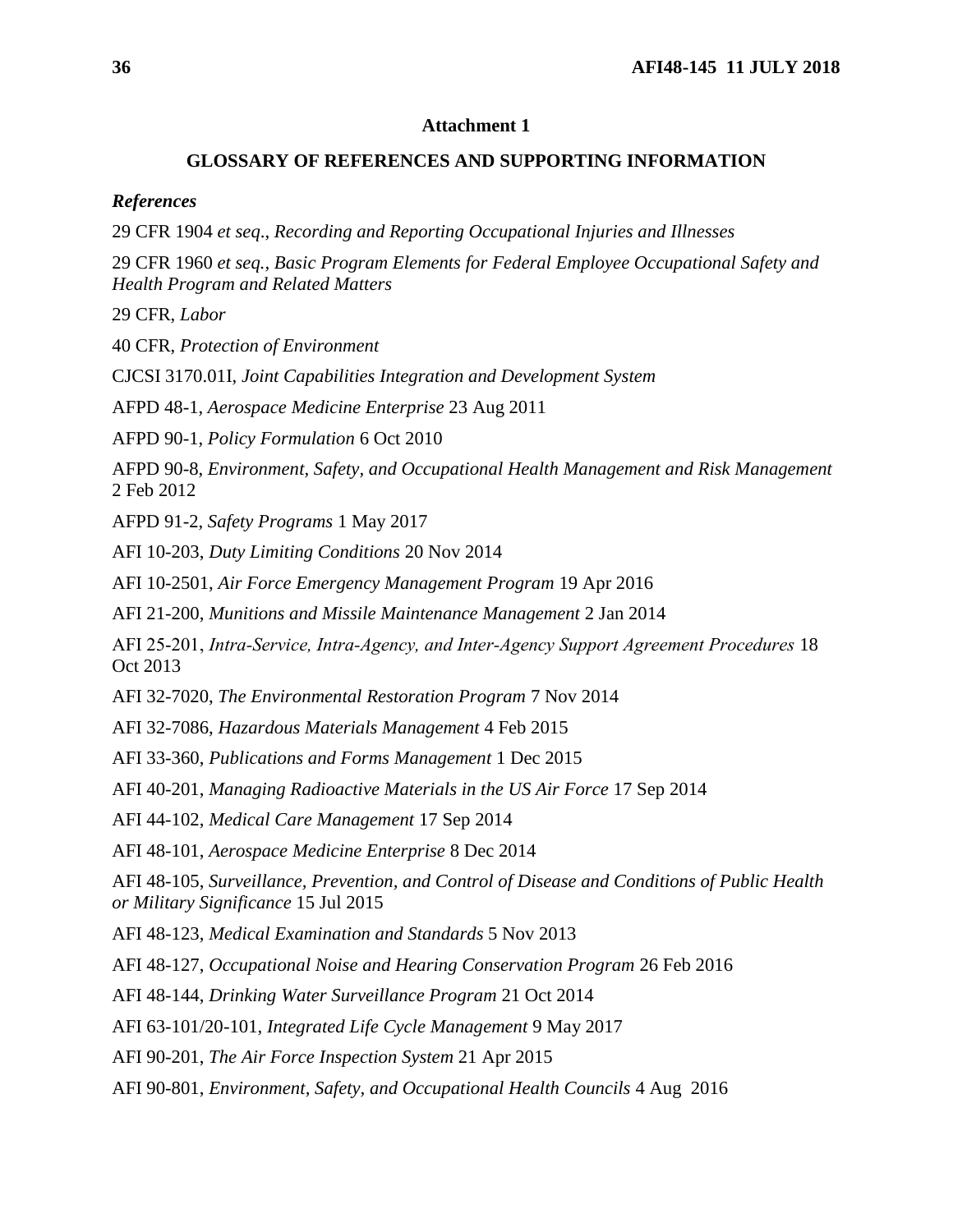#### **AFI48-145 11 JULY 2018 37**

AFI 90-821, *Hazard Communication* 27 Jan 2014

AFI 91-202, *The US Air Force Mishap Prevention Program* 24 Jun 2015

AFI 91-203, *Air Force Consolidated Occupational Safety Instruction* 15 Jun 2012

AFI 91-204, *Safety Investigations and Reports* 12 Feb 2014

AFMAN 33-363, *Management of Records* 1 Mar 2008

AFMAN 48-138, *Sanitary Control and Surveillance of Field Water Supplies* 1 May 2010

AFMAN 48-146, *Occupational & Environmental Health Program Management* 9 Oct 2012

AFMAN 48-154, *Occupational and Environmental Health Site Assessment* 28 Mar 2007

AFMAN 48-155, *Occupational and Environmental Health Exposure Controls* 1 Oct 2008

AFTTP 3-2.82\_IP, *Occupational and Environmental Health Site Assessment*

*Base Operational Medicine Clinic Implementation Plan*

AIHA Publication *A Strategy for Assessing and Managing Occupational Exposures, 4th Ed., or most current*

CJCSI 3170.01I, *Joint Capabilities Integration and Development* System

DODD 4715.1E, *Environment, Safety, and Occupational Health (ESOH)*

DODI 6055.01, *Safety and Occupational Health (SOH) Program*

DODI 6055.05, *Occupational and Environmental Health*

DODI 6490.03, *Deployment Health*

DODI 1400.25, *DoD Civilian Personnel Management System, Vol 810, Injury Compensation*

DOD 6055.05-M, *Occupational Medical Examinations and Surveillance Manual*

Executive Order 12196, *Occupational Safety and Health Programs for Federal Employees*.

New OSHA Injury and Illness Recordkeeping and Reporting Requirements webpage: **[www.osha.gov/recordkeeping/index.html](http://www.osha.gov/recordkeeping/index.html)**

NIOSH Publication 79-116, *A Guide to the Work Relatedness of Disease,* January 1979

NSTC/PRD-5 Presidential Review Directive 5, *Improving the Health of Our Military, Veterans, and Their Families*

#### *Adopted Forms*

AF Form 847, *Recommendation for Change of Publication*  OSHA Form 300, *Log of Work-Related Injuries and Illnesses*  OSHA Form 301, *Injury and Illness Incident Report* AF Form 55, *Employee Safety and Health Record* AF Form 190, *Occupational Illness/Injury Report* AF Form 332, *Base Civil Engineer Work Request*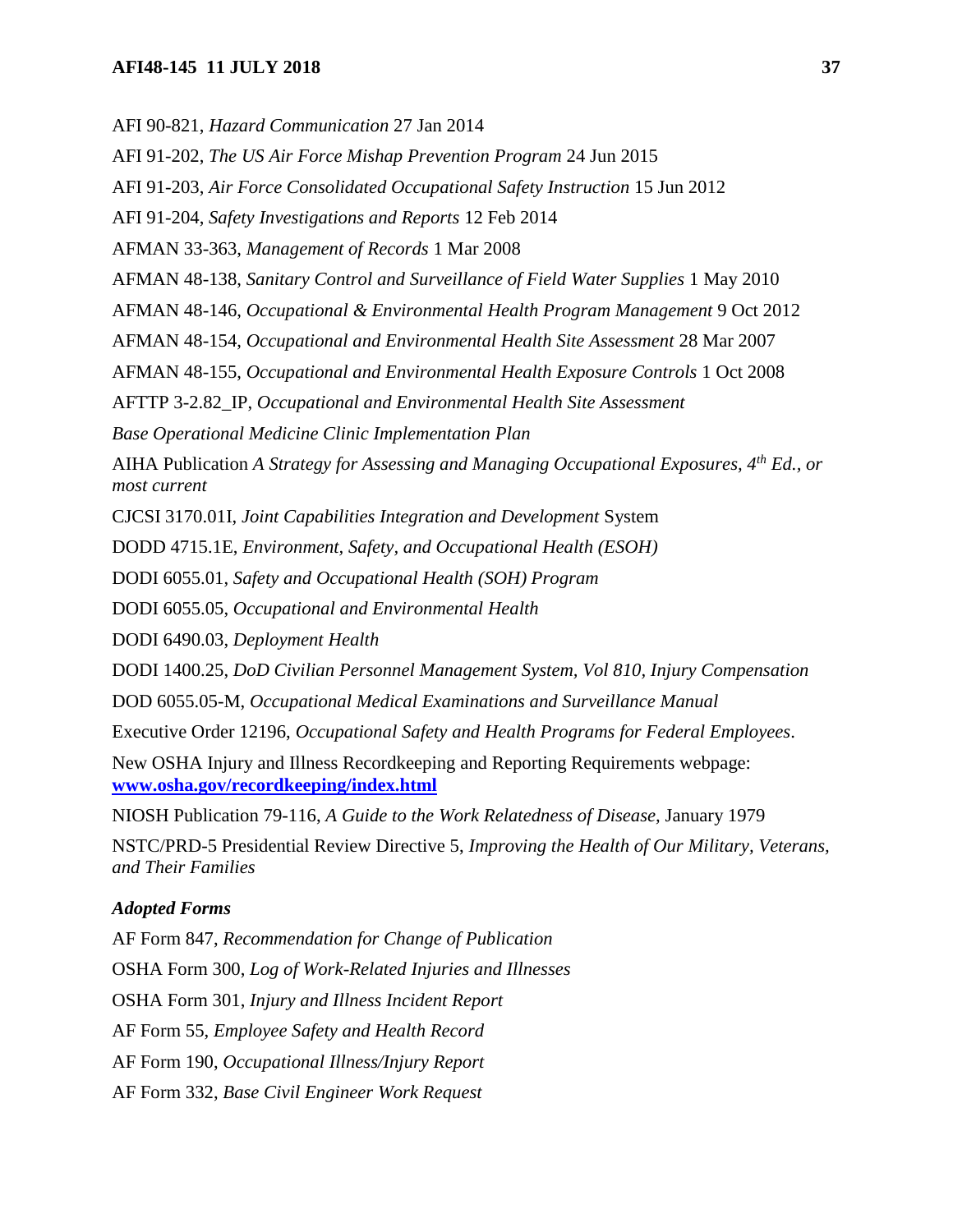*Abbreviations and Acronyms*

**AFI**—Air Force Instruction

**AFMAN**—Air Force Manual

**AFMSA**—Air Force Medical Support Agency

**AFMS**—Air Force Medical Service

**AFPD**—Air Force Policy Directive

**AFRC**—Air Force Reserve Command

**AFSAS**—Air Force Safety Automated System

**AIHA**—American Industrial Hygiene Association

**AMC**—Aerospace Medicine Council

**AME**—Aerospace Medicine Enterprise

**AOR**—Area of Responsibility

**ASIMS**—Aeromedical Services Information Management System

**BE**—Bioenvironmental Engineering

**BEE**—Bioenvironmental Engineer

**CJCSI**—Chairman of the Joint Chiefs of Staff Instruction

**COHER**—Clinical Occupational Health Exam Requirements

**CSM**—Conceptual Site Model

**DERG**—Data Entry and Report Guide

**DoD**—Department of Defense

**DoDD**—Department of Defense Directive

**DoDI**—Department of Defense Instruction

**DOEHRS-IH**—Department of Defense Occupational & Environmental Health Readiness System–Industrial Hygiene

**ESOH**—Environment, Safety, and Occupational Health

**FAR**—Federal Acquisition Regulations

**FECA**—Federal Employees' Compensation Act

**GSU**—Geographically Separated Unit

**HAZCOM**—Hazard Communication

**HRA**—Health Risk Assessment

**IMDS**—Integrated Maintenance Data System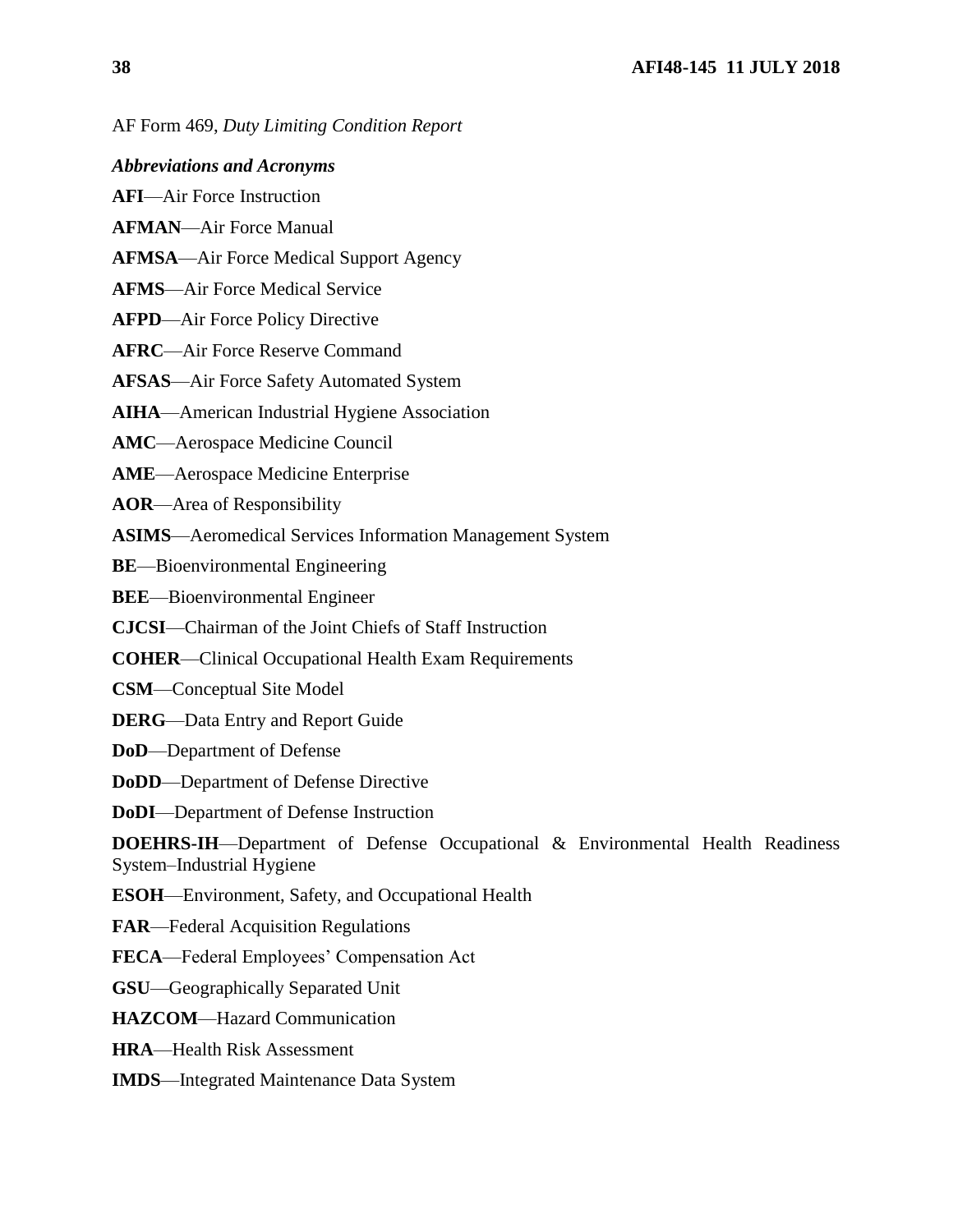**IOEMC**—Installation Occupational & Environmental Medicine Consultant

**LAF**—Line of the Air Force

**LSMTF**—Limited Scope Medical Treatment Facility

**MAJCOM**—Major Command

**MAS**—Medical Aid Station

**MICT**—Management Internal Control Toolset

**MSE**—Medical Surveillance Exam

**MTF**—Medical Treatment Facility

**MUNSS**—Munitions Support Squadron

**NIOSH**—National Institute for Occupational Safety and Health

**OEH**—Occupational & Environmental Health

**OEHED**—Occupational & Environmental Health Exposure Data

**OEHSA**—Occupational & Environmental Health Site Assessment

**OEHWG**—Occupational & Environmental Health Working Group

**OM**—Occupational Medicine

**OH**—Occupational Health

**OSHA**—Occupational Safety and Health Administration

**PCM**—Primary Care Manager

**PESHE**—Programmatic Environment, Safety and Occupational Health Evaluation

**PH**—Public Health

**PMR**—Program Management Review

**PPBE**—Planning, Programming, Budgeting, and Execution

**SEG**—Similar Exposure Group

**SG3PB**—Bioenvironmental Engineering Branch within AFMSA

**SOH**—Safety and Occupational Health

**TEH**—Total Exposure Health

**UTC**—**Unit Type Code**

**USAFSAM**—United States Air Force School of Aerospace Medicine

#### *Terms*

**Air Force Civilian**—A civilian federal employee of the AF: Senior executive service (SES), general manager (GM), general schedule (GS), and federal wage system (FWS) employees, including ANG and USAFR technicians; scientific and technical; laboratory demonstration; administratively determined; US citizen employees in Panama; non-appropriated fund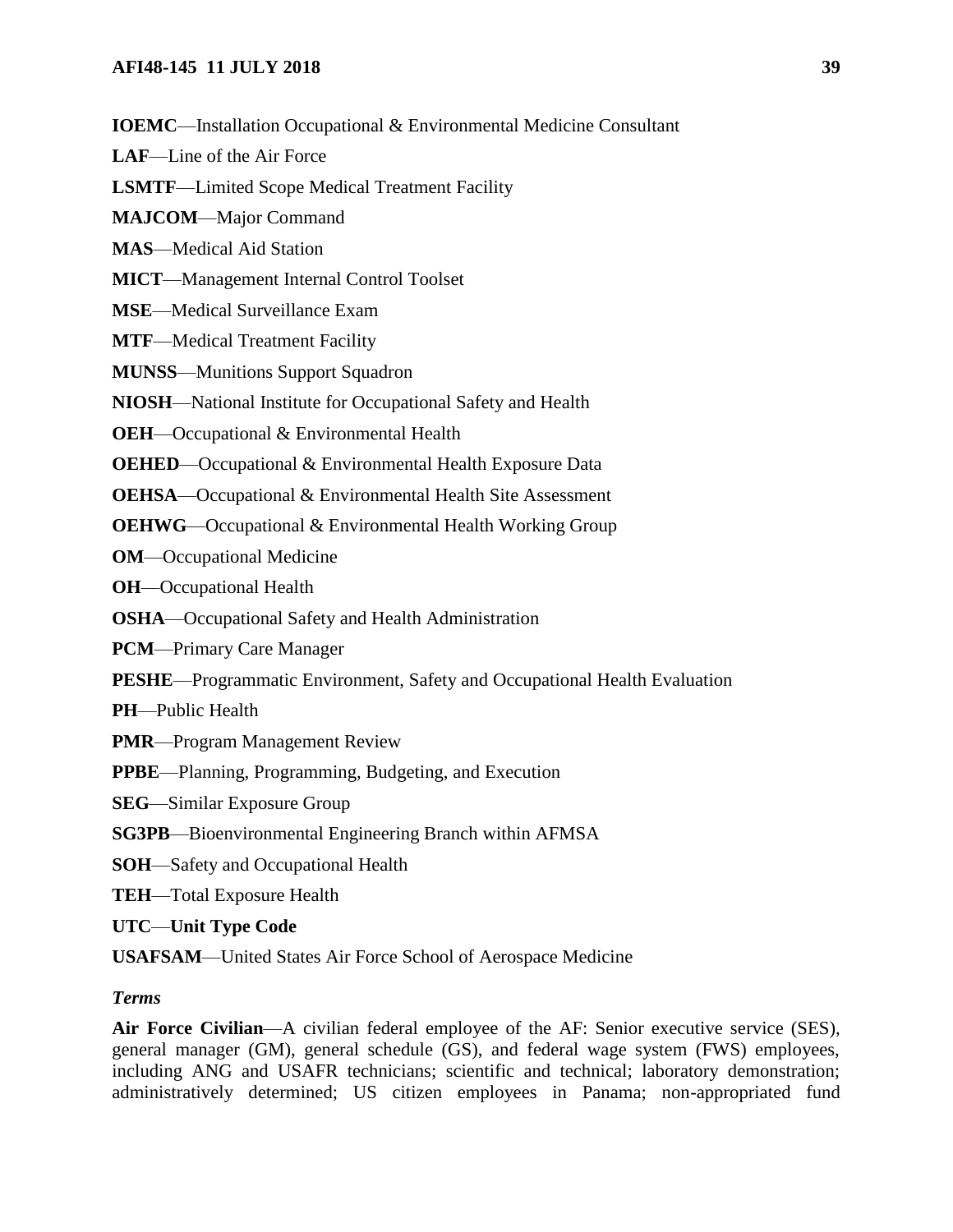employees; Youth and Student Assistance Program employees; and foreign nationals employed by the AF under a direct or indirect hire arrangement. NOTE: Excludes Army-Air Force Exchange Service (AAFES), Defense Commissary Agency (DeCA), and Defense Finance and Accounting Service (DFAS) employees.

**Air Force Military**—All military personnel on active duty with the US Air Force; Air National Guard and Air Force Reserve personnel on active duty or in drill status; US Air Force Academy cadets; Reserve Officers' Training Corps cadets when engaged in directed training processes; and foreign national military personnel assigned to the US Air Force.

**Air Force Worker**—Collective group comprised of Air Force Military and Civilian personnel.

**Aspects**—OEH aspects are features or characteristics of an activity, product or service that affect or can affect occupational and environmental health.

**Clinical Surveillance**—The process by which workers receive Occupational & Environmental Health Medical Examinations, which are designed and conducted, based on an assessment of workers' identified OEH risks. The results of these examinations are analyzed to determine if AF operations are adversely affecting the health of the workers. Clinical surveillance is also required in specific instances to meet OSHA requirements for medical monitoring. Additionally, clinical surveillance can be used to assess the adequacy of protective measures.

**Confidence in Controls**—A qualitative and/or quantitative determination of how well and how consistently an OEH hazard is being controlled.

**Exposure**—The intensity, frequency, and length of time personnel are subject to a hazard. [Source DODI 6055.05]

**Exposure Assessment** — A qualitative or quantitative determination of the exposure to one or more Occupational and Environmental Health hazards experienced by a specific population-atrisk, a similar exposure group (SEG), or an individual; determination can be based on a variety, or combination, of exposure measurement methods to include personal exposure monitoring including, but not limited to, personal biomarkers, unit-level or SEG exposure monitoring, area monitoring (e.g., environmental sampling), extrapolation of monitoring from similar settings, and/or mathematical exposure modeling or simulations; the sophistication of the exposure assessment is contingent upon available time, measurement technology, and the level of technical expertise of the personnel performing the exposure assessment

**Exposure Guideline** — An exposure concentration of an Occupational and Environmental Health hazard for individuals, units, or similar exposure groups that is related to a specified health or operational impact, or the avoidance of such impacts; exposure guidelines support nearly all kinds of risk assessment activities; whereas, exposure limits are used specifically to support compliance decisions. Examples include: Operational Exposure Guidelines (OEGs), Military Exposure Guidelines (MEGs), Acute Emergency Guideline Levels (AEGLs), Emergency Exposure Guidance Level (EEGLs), and Short-Term Public Emergency Guidance Level (SPEGLs)

**Exposure Limit** — The concentration and/or duration of exposure to an Occupational and Environmental Health hazard to which individuals, or similar exposure groups, may be exposed without triggering a compliance-related risk management action. Usually such limits are based fully, or in part, on the expectation of avoiding the development of any adverse health outcomes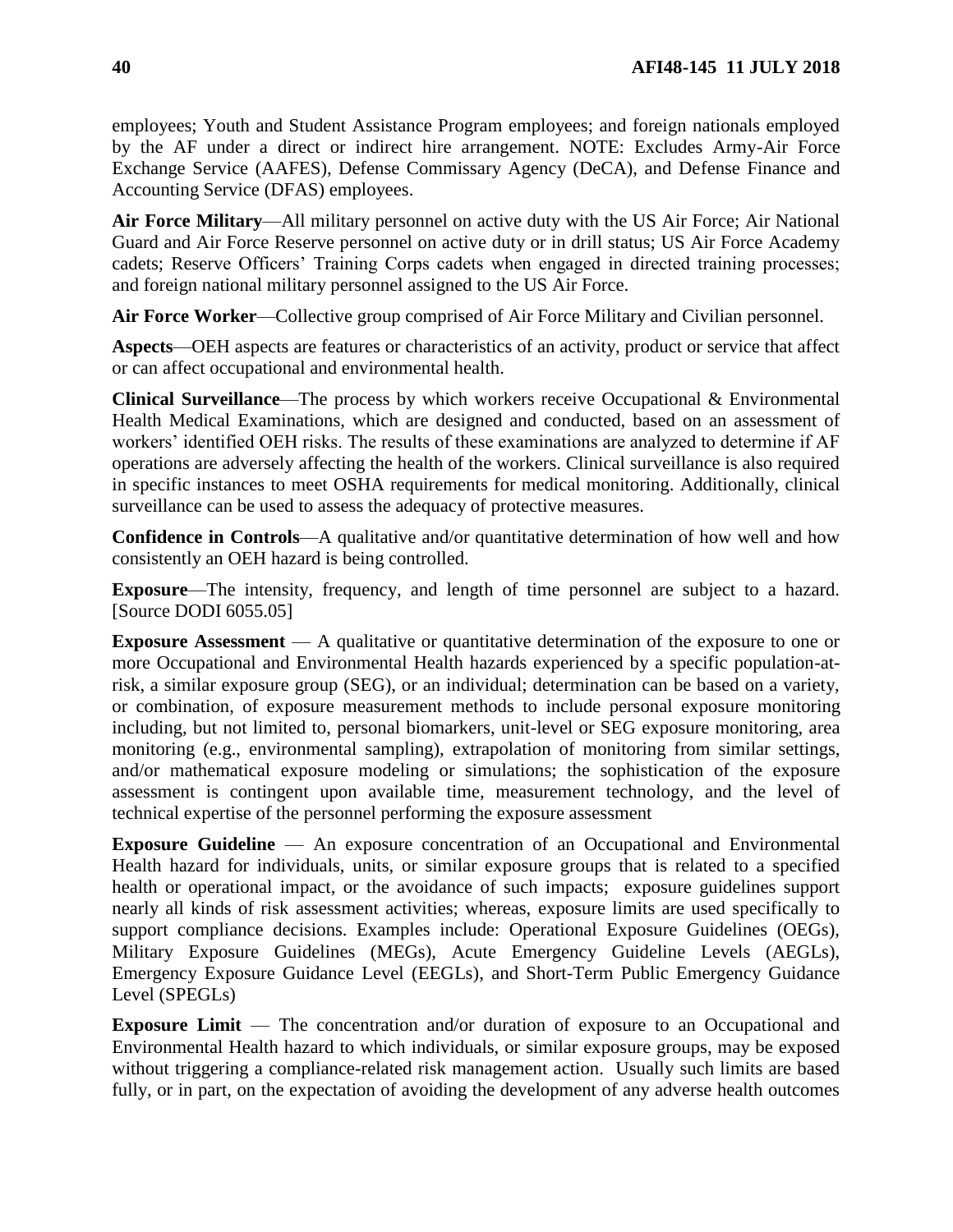within the exposed population; see Environmental Exposure Limit and Occupational Exposure Limit

**Health Risk Assessment (HRA)**—A HRA is the process of identifying and defining doseresponse relationships and hazard criteria, collecting all "relevant and reliable" exposure information to refine the hazard criteria, and to characterize the risks associated with "realistic" combinations of hazards and exposures.

**Limited Scope Medical Treatment Facility (LSMTF)**—LSMTFs are medical elements, flights, or small medical squadrons with a credentialed medical provider that do not provide the scope of services found in a medical group. LSMTFs are typically assigned to a line squadron or group (e.g. Air Base Squadron, Mission Support Group or Air Base Group). In some cases, a LSMTF may report directly to a wing or MAJCOM.

**Individual Longitudinal Exposure Record (ILER)**—A specific individual's Longitudinal Exposure Record (LER)

**Longitudinal Exposure Record (LER)**—A comprehensive record of all occupational and environmental exposures for a full working lifetime; applies to all DoD personnel.

**Medical Aid Station (MAS)**—A small medical element without a credentialed medical provider and typically located at a GSU or MUNSS site.

**Munitions Support Squadron (MUNSS)**—A geographically separated unit responsible for receipt, storage, maintenance and control of United States War Reserve Munitions in support of the North Atlantic Treaty Organization and its strike missions. See AFI 21-200.

**Objectives**—Objectives are derived from program goals and are well-defined, specific and quantifiable statements of the desired results of the program.

**Occupational and Environmental Health Site Assessment (OEHSA)**—The OEHSA is the key operational health tool for producing data or information used for health risk assessments (HRA) and to satisfy OEH surveillance requirements. OEHSAs focus on collecting site-specific data to identify potential or actual exposure pathways during bed down, employ, and sustainment of air and space forces. (See AFMAN 48-154, *Occupational and Environmental Health Site Assessment*, 28 Mar 2007 for additional information)

**OEH-Related Illness or Injury**—A suspected or confirmed adverse health event caused or aggravated by employment as described in Occupational Injury and Illness Reporting Guidelines for Federal Agencies (OMB 1200-0029). OEH-related illness or injury also includes biological changes indicative of overexposure to a hazard.

**Population at Risk**—The population or a subset of the population that is at risk of experiencing an event or being exposed to a health threat during a specified period and at a specified location.

**Process**—Any item of work or situation that may pose a risk and may require evaluation and control; the lowest level of work that may require evaluation to assess exposure and associated controls. Not all processes are associated with a physical location, e.g., working near the flight line may constitute a process. The terms Activity and Process are synonymous.

**Routine Assessment**—A qualitative assessment that includes collecting and organizing basic information needed to characterize the workplace, work force, and environmental agents. Information is gathered that will be used to understand the tasks being performed, materials